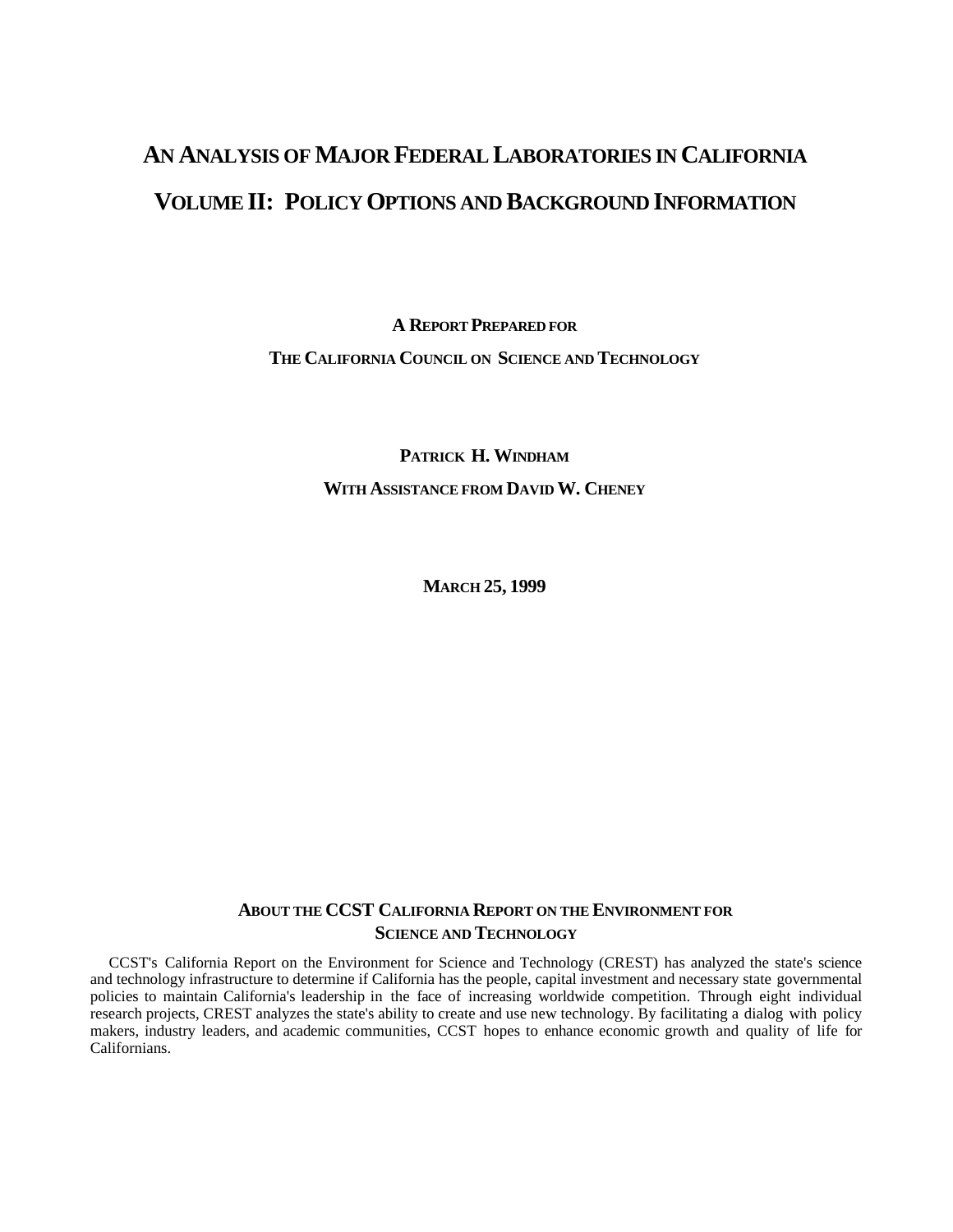#### **ACKNOWLEDGMENTS**

The California Council on Science and Technology gratefully acknowledges support from the W. M. Keck Foundation of Los Angeles, CCST's Sustaining Members, and the State of California.

This report examines major Federal laboratories in California and their current and possible future contributions to the state's economy. The report is part of a larger study of the California science and technology infrastructure being conducted by the California Council on Science and Technology (CCST). The report is divided into two parts – an Overview (Volume I) and this second volume, which presents more details on policy options and the laboratories.

Many individuals have provided valuable information and data for this report. The authors particularly wish to thank the following people for their assistance: Susan Hackwood, Roger Noll, and Chuck Brown of the California Council on Science and Technology; Linda Cohen of the University of California, Irvine; Bruce Tarter, Tom Isaacs, Ron Cochran, Karena McKinley, Don Correll, Linda Ashworth, James Sommercorn, and Edie Alton of the Lawrence Livermore National Laboratory; Michael Chartock, Todd Hansen, and Cheryl Fragiadakis of the Lawrence Berkeley National Laboratory; at the Jet Propulsion Laboratory, Richard O'Toole, Michelle Viotti, Joan McDonald, Richard Alvidrez, and the staff of the JPL Technology Transfer and Commercialization Program; Tyrone Taylor and Michael Sullivan of the Federal Laboratory Consortium for Technology Transfer; Christopher Hill of George Mason University; Michael Telson and Richard Bradshaw of the Department of Energy; and James Turner and Richard Obermann of the staff of the Committee on Science, U.S. House of Representatives.

#### **COPYRIGHT**

Copyright 1999 by the California Council on Science and Technology. Library of Congress Cataloging Number in Publications Data Main Entry Under Title:

> An Analysis of Major Federal Laboratories in California Volume II: Policy Options and Background Information

#### ISBN 1-930117-11-6

All rights reserved. No part of this work covered by the copyrights hereon may be reproduced or copied in any form or by any means -- graphic, electronic, or mechanical, including photocopying, recording, taping or information storage and retrieval systems - without the express written permission of the California Council on Science and Technology.

Note: The California Council on Science and Technology (CCST) has made every reasonable effort to assure the accuracy of the information in this publication. However, the contents of this publication are subject to changes, omissions, and errors, and CCST accepts no liability for inaccuracies that may occur.

The California Council on Science and Technology is a nonprofit organization established in 1988 at the request of the California State Government and sponsored by the major post secondary institutions of California, in conjunction with leading private-sector firms. CCST's mission is to improve science and technology policy and application in California by proposing programs, conducting analyses, and helping government implement policies and initiatives for a better economy and quality of life.

The writers of this publication can be reached for questions or comments on content at the

California Council on Science and Technology 1130 K Street, Suite 280 Sacramento, California 95814

by voice at (916) 492-0996

by fax at (916) 492-0999

or e-mail at ccst@ccst.ucr.edu

> To order additional copies of this report or other CCST publications contact 909.787.2913 or email ccst@ccst.ucr.edu.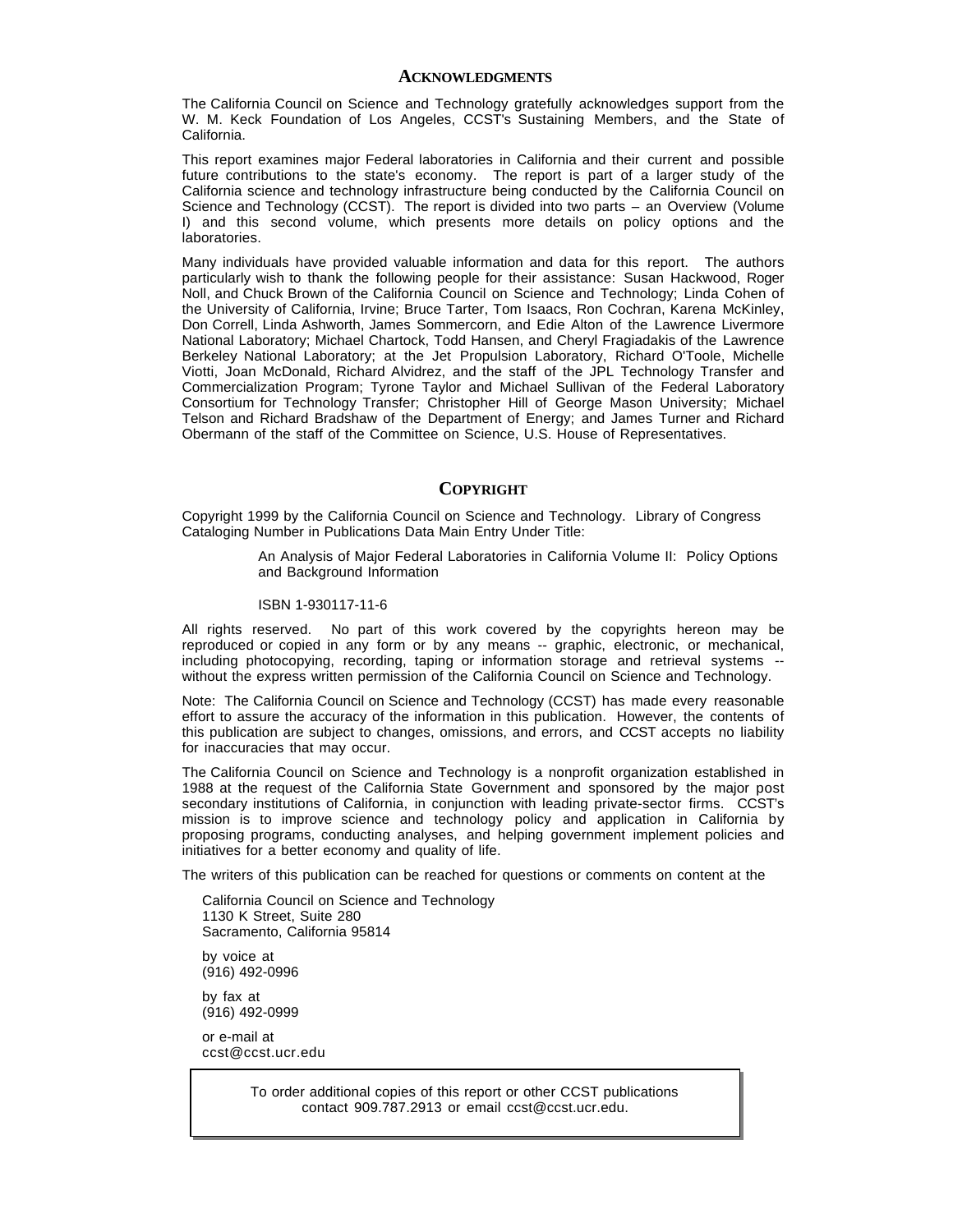## **Table of Contents**

| 1.   | Introduction and Options for Expanding the Contributions that Major Federal Laboratories Make to the                  |  |
|------|-----------------------------------------------------------------------------------------------------------------------|--|
| 1.1  |                                                                                                                       |  |
| 1.2  |                                                                                                                       |  |
| 1.3  | Options for Expanding the Contributions that Major Federal Laboratories Make to the California Economy---- 1          |  |
| 1.4  |                                                                                                                       |  |
| 1.5  |                                                                                                                       |  |
| 1.6  |                                                                                                                       |  |
| 1.7  |                                                                                                                       |  |
| 1.8  |                                                                                                                       |  |
| 2.   |                                                                                                                       |  |
| 2.1  |                                                                                                                       |  |
| 2.2  |                                                                                                                       |  |
| 3.   |                                                                                                                       |  |
| 3.1  |                                                                                                                       |  |
| 3.2  |                                                                                                                       |  |
| 3.3  |                                                                                                                       |  |
| 4.   |                                                                                                                       |  |
| 4.1  |                                                                                                                       |  |
| 4.2  |                                                                                                                       |  |
| 4.3  |                                                                                                                       |  |
| 4.4  |                                                                                                                       |  |
| 5.   |                                                                                                                       |  |
| 5.1  |                                                                                                                       |  |
| 5.2  |                                                                                                                       |  |
| 5.3  |                                                                                                                       |  |
| 5.4  | Livermore Laboratory Interactions to Date with Universities, Industry, and State Government------------------------26 |  |
| 5.5  |                                                                                                                       |  |
| 5.6  |                                                                                                                       |  |
| 5.7  | How Federal Budget and Technology Partnership Policies for the Two Laboratories are Evolving and                      |  |
|      |                                                                                                                       |  |
| 6.   |                                                                                                                       |  |
| 6.1  |                                                                                                                       |  |
| 6.2  |                                                                                                                       |  |
|      |                                                                                                                       |  |
| 6.3  |                                                                                                                       |  |
| 6.4  |                                                                                                                       |  |
| 6.5  |                                                                                                                       |  |
| 7.   |                                                                                                                       |  |
| 7.1  |                                                                                                                       |  |
| 7.2  |                                                                                                                       |  |
| 7.3  |                                                                                                                       |  |
| 7.4  |                                                                                                                       |  |
| 7.5  |                                                                                                                       |  |
| 7.6  |                                                                                                                       |  |
| 7.7  |                                                                                                                       |  |
| 7.8  |                                                                                                                       |  |
| 8.   | Appendix 5. Data on Budgets, Personnel, and University and Industry Interactions at LLNL, LBNL, and                   |  |
|      |                                                                                                                       |  |
| 8. 1 |                                                                                                                       |  |
| 8.2  |                                                                                                                       |  |
| 8.3  |                                                                                                                       |  |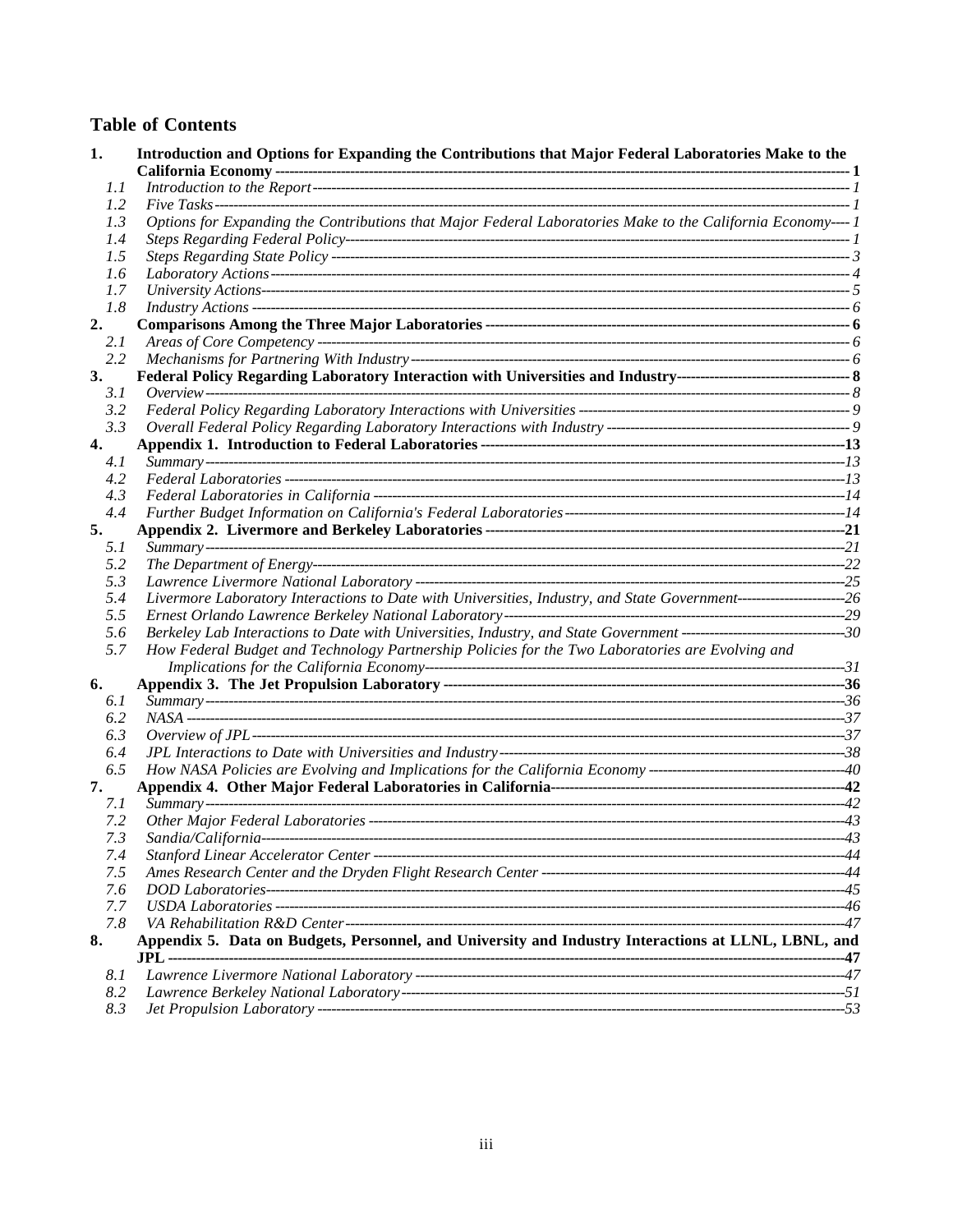# **List of Figures and Tables**

| Figure 1. |                                                                                                                     |  |
|-----------|---------------------------------------------------------------------------------------------------------------------|--|
| Figure 2. | Selected Federal Laboratory Expenditures in California (Millions of Constant 1987 Dollars)-----------------------19 |  |
| Figure 3. |                                                                                                                     |  |
| Figure 4. |                                                                                                                     |  |
| Figure 5. |                                                                                                                     |  |
| Table 1.  |                                                                                                                     |  |
| Table 2.  | LLNL, LBNL, and JPL Mechanisms for R&D Partnerships with Industry and State and Local Governments-7                 |  |
| Table 3.  |                                                                                                                     |  |
| Table 4.  |                                                                                                                     |  |
| Table 5.  |                                                                                                                     |  |
| Table 6.  |                                                                                                                     |  |
| Table 7.  |                                                                                                                     |  |
| Table 8.  |                                                                                                                     |  |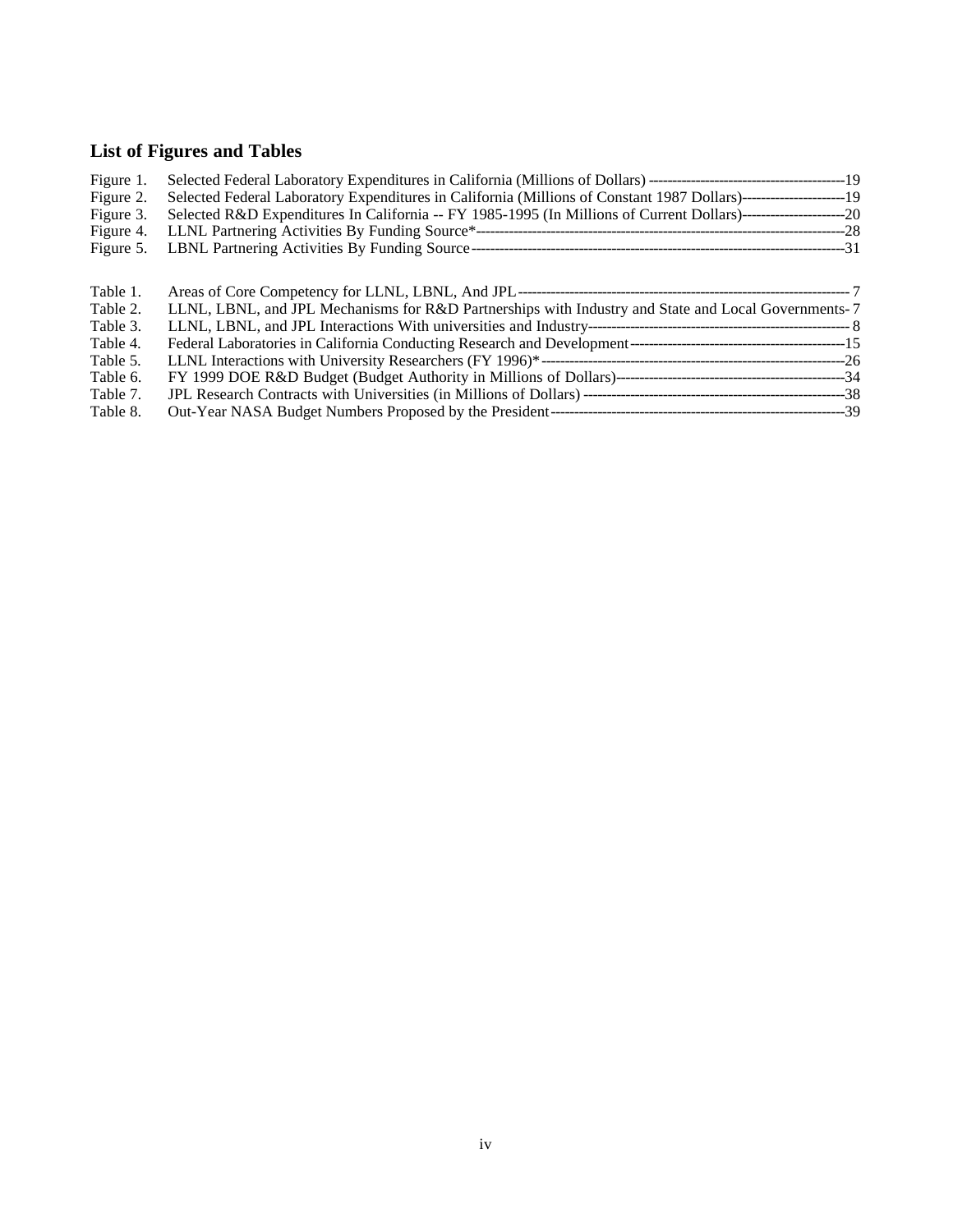## **1. Introduction and Options for Expanding the Contributions that Major Federal Laboratories Make to the California Economy**

#### **1.1 Introduction to the Report**

This report examines major federal laboratories in the State of California and their current and possible future impacts on the California economy. It particularly focuses on three major laboratories with close connections to California industry and universities – the Lawrence Livermore National Laboratory (Lawrence Laboratory or LLNL), the Lawrence Berkeley National Laboratory (Berkeley Lab or LBNL), and the Jet Propulsion Laboratory (JPL). In addition, the report also briefly examines other federal laboratories in the State that conduct research and development (R&D). California has a total of 48 federal R&D laboratories, more than any other state.

This report is part of a larger study of the California science and technology infrastructure being conducted by the California Council on Science and Technology (CCST), with support from the Keck Foundation. The purpose of the overall study is to collect and analyze data regarding science and technology resources in the State of California and to make recommendations on how to improve the performance of this infrastructure and the contributions it makes to the economy and well being of the state.

While these government laboratories in California exist to serve federal missions – defense, energy, space, and so forth – and do not exist primarily to help either industry generally or California industry in particular, the laboratories nonetheless contain great scientific and technological resources which they are increasingly willing to share with companies and universities within the state. This makes them a significant resource for the California economy and one deserving of close attention.

#### **1.2 Five Tasks**

This report focuses on five specific tasks, the most important of which is to identify policy options and organizational options for continuing and strengthening the contributions federal laboratories in California make to the state's economy. This chapter presents such a set of policy and organizational options. The same options are also presented in Volume I of this report, the Overview.

This volume's other chapters and its appendices address the other four tasks -- tasks which provide background information on the laboratories and the federal policies which affect them. Those four tasks are:

- ♦ Identify the main programs, resources (particularly those relevant for California), and budget trends for LLNL, LBNL, and JPL, as well as briefly discuss the programs of other major federal laboratories in California.
- Analyze how federal policies now affect laboratory interaction with industry and universities.
- Estimate, with appropriate quantitative and qualitative measures, the value to date to California of industry and university interaction with these three laboratories.
- ♦ Identify likely future missions and activities for these three laboratories, and the implications of those missions and activities for the California economy.
- ♦ Analyze how federal policies regarding laboratory interaction with industry and universities are evolving, and the implications for the California economy.

## **1.3 Options for Expanding the Contributions that Major Federal Laboratories Make to the California Economy**

What can be done at the federal, state, laboratory, university, and industry levels – in terms of both policy and organization – to continue and strengthen the contributions that these federal laboratories make to the California economy? Specifically, who should do what and when? This chapter suggests some possible steps.<sup>1</sup> These options are also presented in Section 4 of the Overview.

## **1.4 Steps Regarding Federal Policy**

California citizens and officials – including the California Congressional delegation – may wish to consider taking the following steps regarding federal policy:

*1. Identify current and potential future laboratory programs valuable to the California economy or other problems important to the state.* Federal laboratories in California are a source of jobs, procurement contracts, valuable technologies and technical expertise, and research opportunities for faculty and students. For example, JPL's work with industry to develop new, less expensive satellite platforms may eventually be of significant value to the state's commercial satellite industry, and the Laboratory's expanding program of research grants to universities is already important to academic researchers

<sup>&</sup>lt;sup>1</sup> The suggestions offered in this section have not been formally reviewed by the California Council on Science and Technology and do not necessarily reflect its views.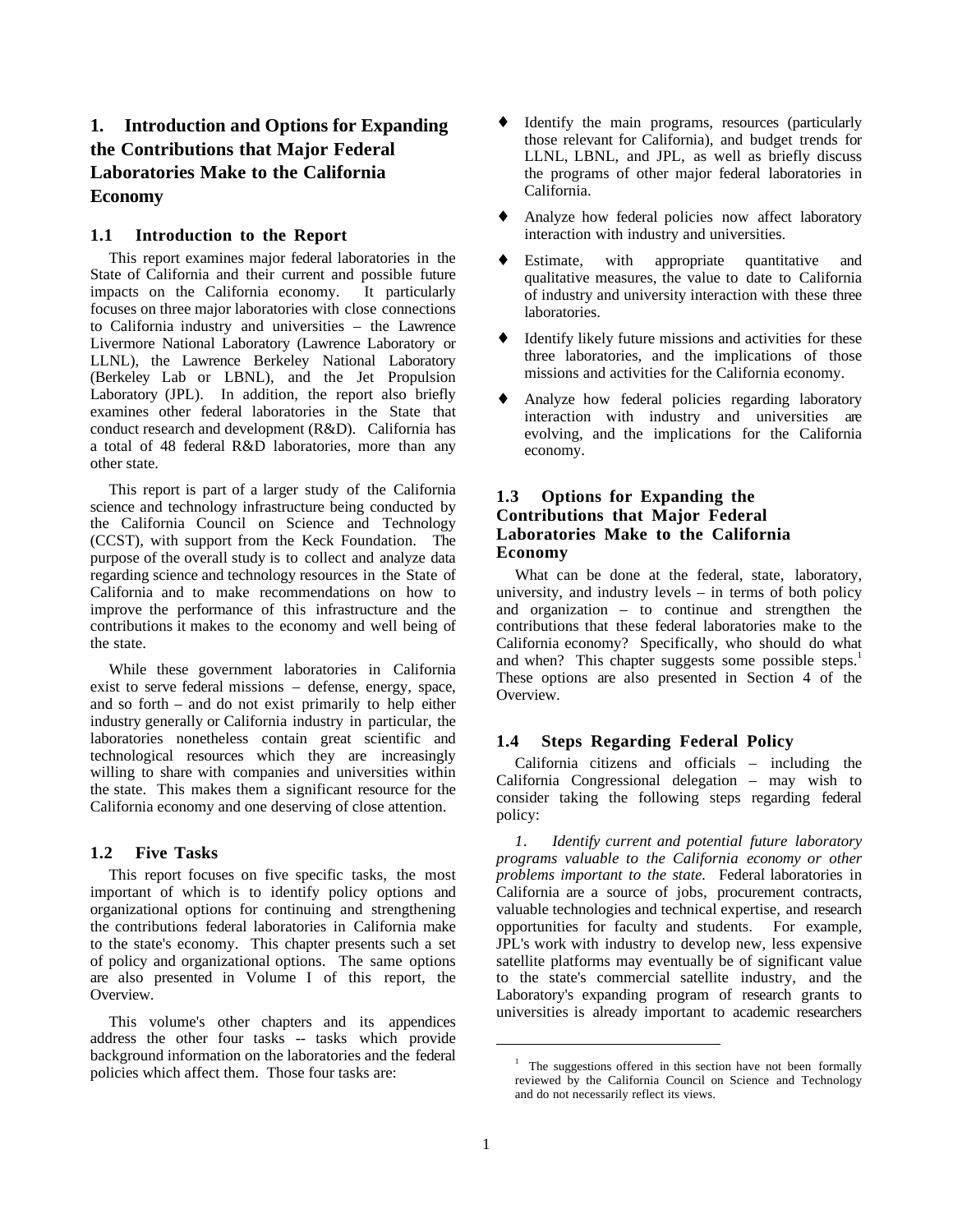in the state. The Berkeley Lab's work in energy efficiency and alternative energy sources and LLNL's work in lasers, optics, and lithography environmental remediation biotechnology, and materials are likely to continue to be valuable to California companies.

In addition, the laboratories' collection of broad multidisciplinary capabilities has the potential for working with state agencies, industry, and others to help address problems of particular importance to the state, such as environmental remediation and protection, transportation, and seismic studies and hazard reduction.

At the moment, budgets over the next few years for major DOE, NASA, DOD, and USDA laboratories in the state appear stable, but they cannot be taken for granted. Economic recession or competition with other programs or states could lead to cuts in existing programs, and competition among the states for any new projects could be intense. The following specific steps should be considered:

CCST could annually review emerging policy and budget trends that will affect laboratories in California – particularly possible new federal initiatives which, if brought to California, would not only meet national needs but also be particularly helpful to California universities and companies. These are situations in which targeted attention could make a difference in whether these valuable initiatives are funded.

As part of this process, CCST could meet annually with officials of California universities to identify which current or potential future laboratory programs are most important to the state's academic researchers. Laboratory user facilities as well as grant programs would be studied.

Beyond the current budget cycle, it would be helpful for the CCST to identify the potential match between technology advances at the federal laboratories and problems especially important or unique to California. Potential federal policy steps to facilitate practical application of these advances could then be identified. Some such initiatives would require a multi-year focus and thus should be considered strategically.

Related, CCST and the California Trade and Commerce Agency could meet periodically with key industry trade associations to identify which current and possible new federal laboratory R&D activities which, if brought to California, would not only meet national needs but also be particularly helpful to California universities and companies or deal with issues important to the state (e.g., environmental quality, transportation, and seismic safety). As companies increasingly seek new technologies from external sources and not just from their own internal R&D, the importance of federal laboratories to California companies may grow. Trade associations in this process would include the Semiconductor Industry Association, the American Electronics Association, and the Aerospace Industries Association. This approach

would work particularly well with industry groups that have technology roadmaps.

To complement these discussions with trade associations, CCST might meet with the National Science Foundation (NSF), which collects data on R&D, to see if additional information is available or could be collected regarding how federal laboratory R&D in California does or does not complement industrial R&D in the state. For example, do the laboratories have real technical strength in specific R&D areas that California companies are now investing heavily in? If so, those laboratory projects could be a real asset to the state economy, and California leaders should know that. Better information on exactly what R&D areas both companies and laboratories are investing in would help this process. (Better information on federally-funded/ industrially-performed R&D in the state would also be useful. There may be technical strengths there that also would be helpful to commercial companies.)

*2. Build support.* Identifying valuable programs is one thing; alerting potential political supporters is another. This is particularly important because while both the President and Congress appear genuinely supportive of federal R&D budgets, those R&D programs must always compete with other parts of the federal budget. It is important to build solid Congressional support in favor of useful R&D activities – including those of DOE and NASA. Several specific steps might be considered:

After identifying current or proposed laboratory programs of particular value to the California economy, CCST or another group could create a "Technology Watch" unit that would track these laboratory programs and alert industry and the California Congressional delegation when key decisions are being made in Congress that affect these programs. One good way to communicate with the Congressional delegation is through the California Institute.

It would then be up to industry associations to take the lead in working with key California Members of Congress to build Congressional support for specific funding requests. In the case of initiatives oriented toward non-industrial opportunities or problems, it is less clear who would take the lead.

*3. Support improvements in DOE technology transfer policies.* Related, California officials should stress the importance of DOE clarifying and improvement technology transfer policies for its laboratories. The controversy over the recent Intel-DOE agreement on extreme ultraviolet lithography illustrates the challenges that the Department faces as it addresses policy issues associated with CRADAs. Possible steps include:

CCST could ask the California Congressional delegation to encourage DOE to reestablish within itself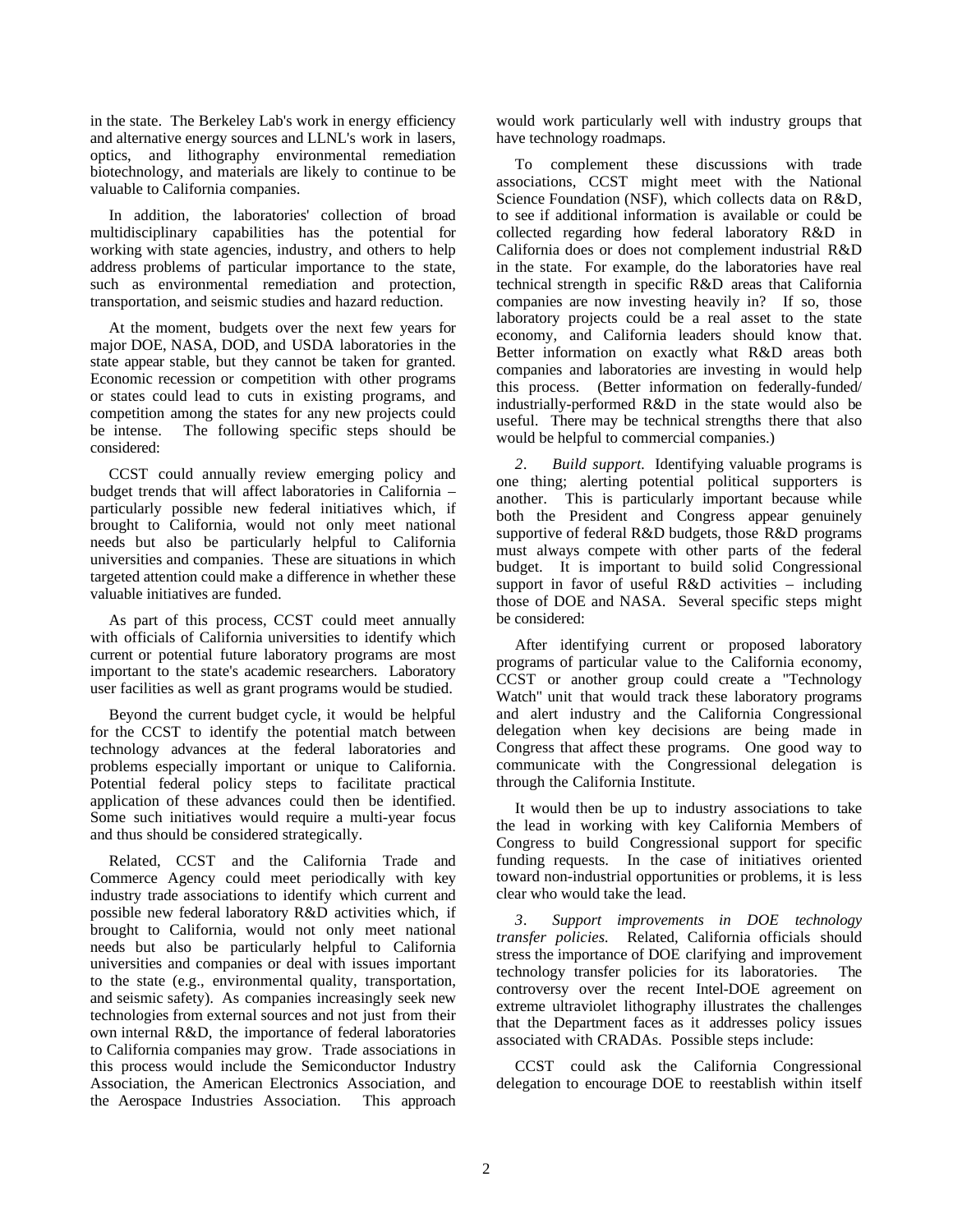an ability to handle policy questions regarding CRADAs and other industrial partnerships and to resolve disputes.

CCST, on its own or in partnership with the National Research Council, could convene a workshop to explore ways of dealing with some of the more vexing issues associated with CRADAs, including the risk of being accused of aiding some companies while ignoring others and the issue of when it is appropriate to transfer taxpayer-supported technology to foreign entities.

*4. Support other federal R&D programs valuable to California.*California leaders also might complement the contributions of the laboratories by providing more support for other federal programs that aid industrial competitiveness or develop technologies critical to solving important California problems in areas such as disaster management, environmental management, or transportation.

While federal laboratories in the state will continue to provide important technologies and facilities as a byproduct of their federal mission activities, in the present policy environment they will not shift major government resources and personnel into explicitly industriallyoriented R&D.

Other federal programs that California organizations might seek to build support for include: NSF funding in engineering and other industrially-relevant areas; the Department of Commerce's Advanced Technology Program (ATP), which provides matching grants to companies conducting long-term R&D with significant economic potential; and the federal research and experimentation tax credit. Federal laboratories participate in some ATP-sponsored projects. California benefits significantly from these other programs, and their continuation or expansion would provide additional benefits to the state – benefits complementing those of the federal laboratories.

#### **1.5 Steps Regarding State Policy**

The following are some of the steps the California state government might take to increase the contributions that federal laboratories make to the state's economy:

*1. Improve links between the laboratories and California industry.* As mentioned earlier, the importance of federal laboratories to California companies may grow as these firms increasingly seek new technologies from external sources and not just from their own internal R&D. Moreover, the laboratories are already a source of new startup firms, another contribution to the state's economy. As a result, it would be in the state's interest to work with the laboratories to increase their economic contributions.

To enable companies to take advantage of expertise in federal laboratories, the state could support (1) incubator programs to encourage spin-off companies from the laboratories; (2) extension programs to link the labs to small and medium-sized business; and (3) personnel exchange programs to move people between the laboratories and companies and universities in California.

In some cases, the state could build on existing programs. For example, NASA's Ames Research Center already has a small incubator program, and soon JPL and NASA's Dryden Flight Research Center will together start a similar facility, using NASA funds. Similarly, LLNL is cooperating with the local community area to establish the Tri-Valley Technology Enterprise Center. In terms of providing technical assistance to small and medium-sized manufacturers, the Trade and Commerce Agency currently supports three California centers that are affiliates of the national Manufacturing Extension Partnership; the Agency could encourage those centers to involve interested federal laboratories, as appropriate, in assistance projects for small manufacturers.

In addition, the state government or universities within California could create a matching-grant program for industry-laboratory partnerships. This program could be modeled on two existing UC activities that support university-industry cooperation – the MICRO Program for Microelectronics and Biotechnology STAR (Strategic Targets for Alliances in Research) Project. Under such a model, seed money would be provided for R&D projects that bring together researchers from the federal laboratories, universities, and California companies. Such projects could be built around either technology licenses or CRADAs. An effort could be made to encourage small high-technology firms to participate in the program.

The California Trade and Commerce Agency and the federal laboratories (perhaps through the Federal Laboratory Consortium) could work with major trade associations in California to publicize research and licensing opportunities at the federal sites. Attention could be paid to industries that might particularly benefit from interactions with the laboratories, ranging from existing industries such as semiconductors and communications satellites to emerging sectors such as biotechnology and commercial space launch vehicle firms.

CCST or the Trade and Commerce Agency could set up workshops in which research leaders and intellectual property managers from key federal laboratories in the state meet with venture capital firms, perhaps leading to a process in which these venture capitalists routinely evaluate laboratory innovations and explore commercialization possibilities.

*2. Take steps to help the laboratories meet state government needs.* The federal laboratories have technologies and expertise that could help state and local governments in California in such areas as environmental management, information management and systems, seismic safety, and transportation. Clearly, technical needs and opportunities do exist. Federal laboratories in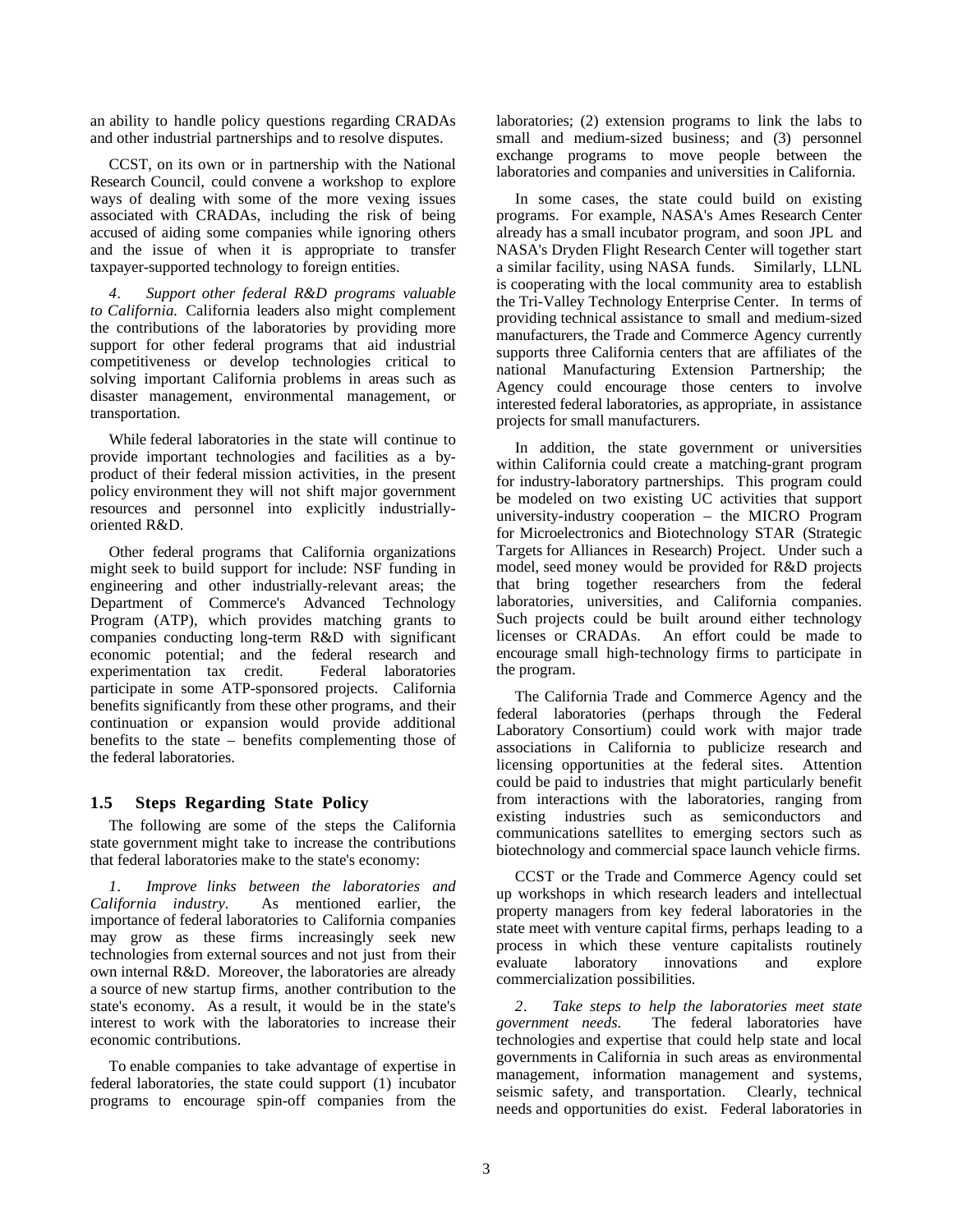California might help with some of these needs. Some could be addressed through consulting or technical assistance projects. Other problems could require new R&D, possibly with state sponsorship or federal sponsorship (if the work addressed national needs).

Leaders at several laboratories have expressed an interest in trying to assist state and local officials with these needs, and in a number of cases the laboratories have worked closely and successfully with state agencies. Examples include LLNL's work with the State Water Resources Control Board and LBNL's partnerships with the California Energy Commission. Unfortunately, barriers also exist: state and local agencies have limited R&D resources and personnel; they are reluctant to discuss any resources they do have, for fear that these R&D resources will be easy targets for budget cutters; and federal laboratories, given their high level of expertise, are expensive to work with. For their part, the laboratories cannot afford to provide much *pro bono* assistance. Under these circumstances, policy steps to consider are necessarily modest:

CCST or another state-level organization could serve a liaison role, putting interested state officials into contact with laboratories that could help them address either internal agency needs (such as improving information systems) or pressing state problems (such as environmental remediation or seismic safety).

To help improve public services, state and local governments could allow their agencies to participate in the technology assistance programs already run by several of the federal laboratories – such as JPL's Technology Affiliates Program. While state agencies rarely will have the funds for full-scale work-for-others projects at the laboratories, they might want to take advantage of these existing, lower-cost affiliates programs. Any such initiative would need to focus on projects where the laboratories have unique capabilities, so that neither the state agencies nor the laboratories are vulnerable to accusations that they are competing unfairly with private consultants.

In terms of R&D, CCST could work with the laboratories and state officials to create a state agency equivalent to the MICRO program, with a small pot of new funds set aside to support joint projects between state agencies, laboratory researchers, and perhaps university researchers as well. One would have to think carefully about what kinds of projects make sense both substantively and politically.

The California Trade and Commerce Agency could establish a focal point to help identify technologies of particular value for California foreign trade and facilitate industry-laboratory cooperation in these areas. In certain technology fields a strong foreign market exists substantially before a domestic one develops. Examples could include desalination, fuel efficient/low pollution transportation options, and certain health care

technologies. It should be noted, however, that it is not generally advisable for federal laboratories to transfer technology to foreign companies, and therefore caution is required if joint a project with a laboratory involves foreign firms as well as California companies. Exports of California-made goods, on the other hand, would not be problematic.

## **1.6 Laboratory Actions**

Laboratory directors and the university officials who oversee FFRDC laboratories might consider the following steps to strengthen the contributions that these laboratories make to the California economy:

*1. Further assist startup companies.* In a state where entrepreneurs play an important role in economic growth, one of the most valuable things federal laboratories can do is assist startup companies. These are some key points:

Laboratories already assist startups in several ways: licensing laboratory technology to firms in the state, licensing technology to their own current or former employees or to others who are starting new firms, or by providing technology assistance to small companies (including SBIR winners). More assistance of this type might be very valuable.

Within California, R&D at LLNL appears to have led to the creation of many new firms – some 100 companies have been created over the years, according to the Laboratory. Some of these firms stemmed from laboratory employees who used laboratory-developed know-how as the basis for a new service or manufacture company, some involved licenses to former or current employees, and some involved outside entrepreneurs. LLNL also undertakes CRADAs with small firms and works with SBIR winners who are trying to develop new technologies. Other laboratories in the state might wish to study LLNL's approach.

JPL is grappling with the difficulties that arise when a current employee wishes to license a laboratory technology. Conflict-of-interest questions inevitably arise, as do questions of how such employees are allocating their time because the laboratory duties and their private interests. Other laboratories may wish to learn from JPL on this matter.

NASA's Ames Research Center has an incubator center devoted to helping entrepreneurs turn NASA technologies into successful companies and products. JPL and the Dryden Flight Research Center will soon open a second such NASA facility in the state. LLNL and the Tri-Valley area are establishing a Technology Enterprise Center. Other DOE, DOD, and USDA laboratories should consider similar arrangements, perhaps with local government or private funding.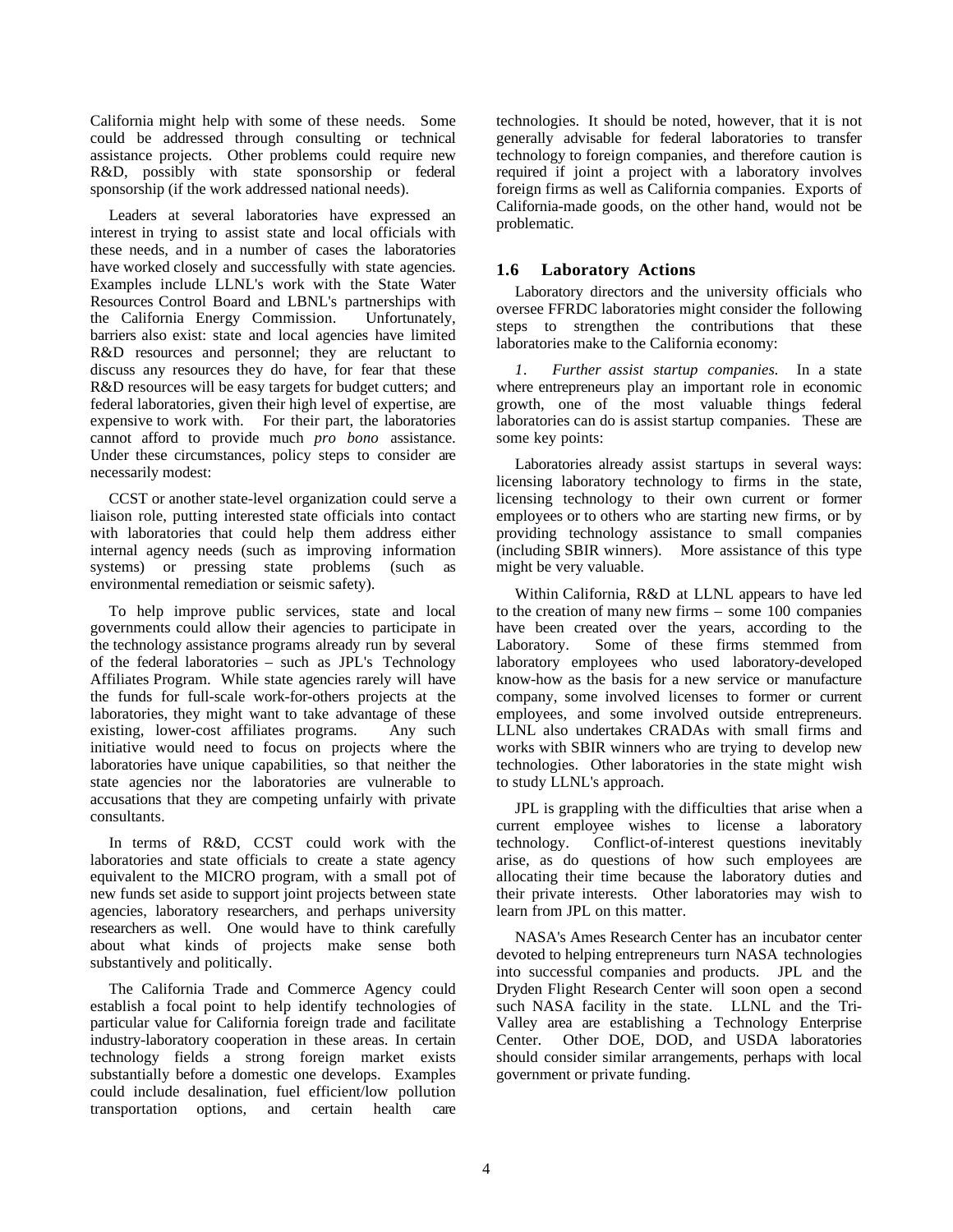*2. Further improve the CRADA process.* With respect to CRADAs, federal laboratories in California are now very willing to work with interested companies. Some difficulties remain, though. Some of these difficulties are inherent in the CRADA process, including the risk that political critics will claim that a CRADA project benefits some companies and not others. Other difficulties deal with the rules and process for negotiating CRADAs. LLNL, LBNL, and the UC Office of the President all have made major improvements in this area, but additional steps could improve the process even more.

First, some California companies complain of having to work first with laboratory lawyers and then with DOE's own government lawyers, who sometimes take different positions. This is a matter DOE should review.

Second, the recent controversy over the Intel-DOE CRADA on extreme ultraviolet lithography shows the importance of setting basic groundrules that the laboratories can use regarding such issues as the participation of foreign companies in CRADAs. While no set of guidelines can cover all future cases, laboratory and DOE officials should continue their efforts to anticipate the types of issues and objections that can arise over high-visibility CRADAs and provide basic guidance to technology transfer officers.

The UC Office of the President should consider holding a follow-on meeting to its 1997 *Retreat on Relationships with Industry and Technology Transfer.* This could be a symposium with laboratory and industry leaders on ways to improve interactions between the two sectors.

*3. Continue offering access to user facilities.* One of the most valuable services provided by the DOE laboratories remains access to sophisticated facilities that industry could not afford to duplicate. The laboratories have done a good job of opening up their facilities and making them accessible for both proprietary and nonproprietary research. If certain types of future facilities would be particularly valuable to California, state and laboratory officials should identify them and consider trying to locate these facilities in California – much as Tennessee did recently in winning support to build the new Spallation Neutron Source at Oak Ridge.

*4. Improve cooperation among the laboratories.* When DOE or industry is considering new initiatives, DOE laboratory directors in California could work more closely together to blend talents and create proposals stronger than if the laboratories individually sought projects. The Stanford Linear Accelerator Center (SLAC) B-Factory project demonstrated effective collaboration among SLAC, LLNL, and LBNL. The extreme ultraviolet lithography project with the Intel-led consortium involves LLNL, LBNL, and Sandia working as a single "virtual laboratory."

*5. Provide more information on opportunities for graduate students.* LLNL, LBNL, and JPL have long had California graduate students working in their facilities. These arrangements are beneficial to both the students and the laboratories. One possible step for the future is:

As these laboratories set R&D priorities for the coming years – such as microelectronics at JPL and advanced computing at LLBL and LLNL – their parent institutions could alert deans and department chairs of the new research directions and the opportunities for students, and ask those deans and chairs to alert faculty about these opportunities.

## **1.7 University Actions**

As mentioned earlier under "Steps regarding federal policy," universities in California should try to identify which current and potential future programs in federal laboratories are most important to them. Two steps in particular might be valuable.

*1. Take steps to stay competitive in JPL science grants.* As mentioned earlier, JPL has long awarded significant science funding to university researchers, and recently those amounts have increased sharply. This expanded funding is a major opportunity for California universities. However, as seen in the data in this volume's Appendix 5 (JPL section, part 3, "Laboratory contacts with universities"), California universities have competed well in some years in getting JPL funding and poorly in others. The variance is large: in FY 1994, for example, California received 96 percent of JPL university funds, but only 19 percent in FY 1997. The overall average during FY 1993-1998 is 48 percent. Given strong competition from schools in other states, California cannot take its position for granted. Several steps should be considered:

CCST should establish an *ad hoc* committee on the space sciences to review the strengths and weaknesses of California universities in this area and to meet with JPL officials to discuss where their science program is going is coming years, what they will be looking for in university research, and what areas California researchers might focus on. (Note: If JPL hold such a meeting with California universities, it may feel obligated to hold similar informational meetings for universities in other states. Nonetheless, the information provided to California schools could be very useful.)

If and when JPL issues solicitations for large, multidisciplinary research projects, CCST should convene meetings with California space scientists and their home institutions to see explore possible joint proposals, including proposals with universities from other states, that would have an excellent chance of winning.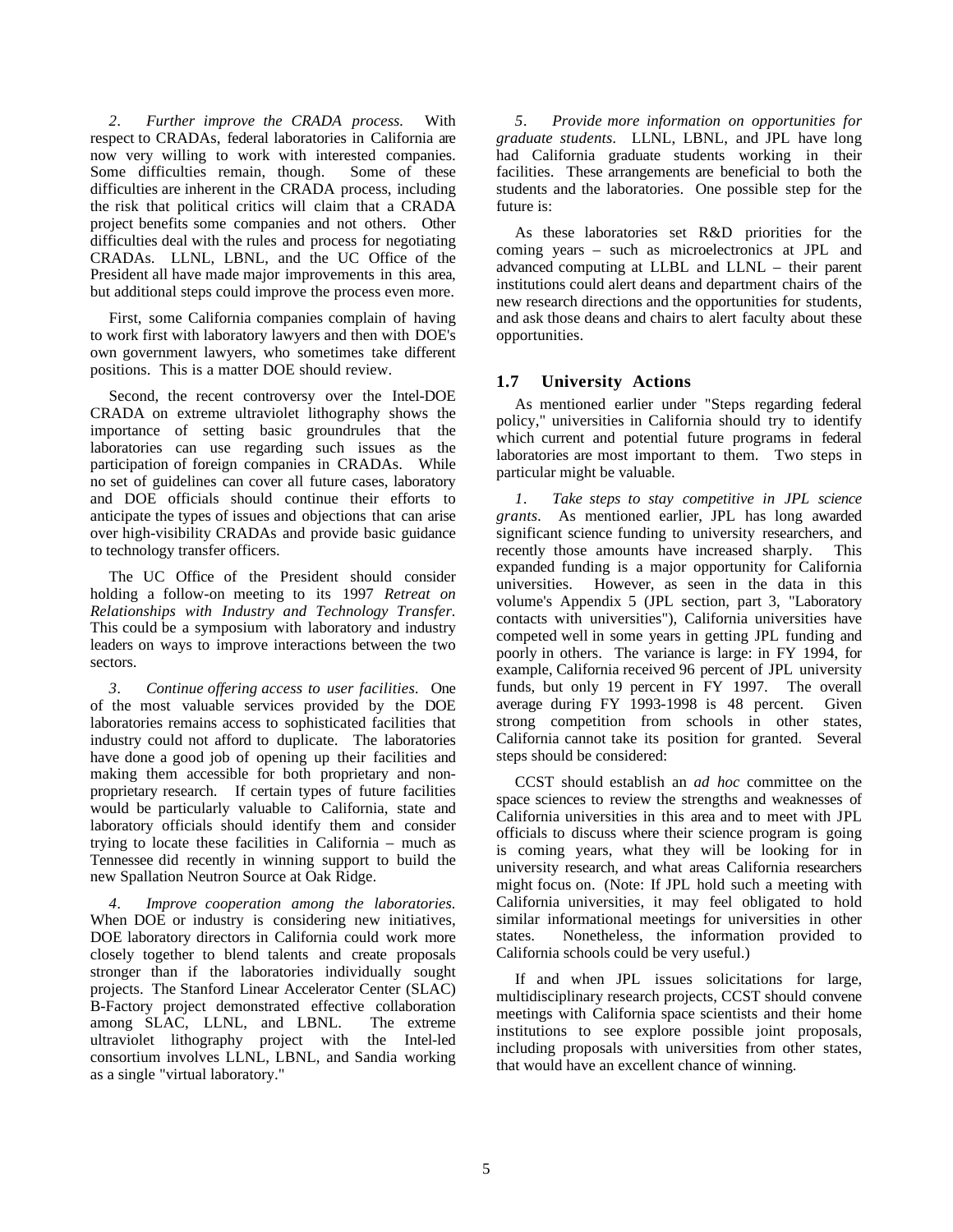2. *Inform faculty and graduate students of research opportunities.* University administrators also can take steps to inform faculty, post-doctoral fellows, and graduate students of research opportunities at federal laboratories in California.

## **1.8 Industry Actions**

Since federal laboratories in the state are willing and able to work with interested companies, California companies now have the opportunity to expand their contacts with the laboratories. Here are some relevant points:

*1. Procurement opportunities.* Because federal laboratories are now contracting-out activities once handled by laboratory personnel, new procurement opportunities exist.

Individual companies and industry trade associations may wish to investigate new procurement opportunities with the laboratories – both through regular procurements and laboratory-funded programmatic CRADAs.

*2. Joint research and technical assistance.* In terms of joint research and technical assistance, no one can say in advance how useful federal laboratories can be to California companies. On the one hand, some companies will find that they are ahead of the laboratories in certain technologies and thus have little use for laboratory assistance. Moreover, federal processes make the laboratories still relatively expensive and slow to work with. On the other hand, the laboratories remain world leaders in a range of technical areas. And working with the laboratories can be very helpful, given the strong pressures that companies now face to find new external sources of technology and to reduce R&D costs by using outside facilities and experts. The laboratories also can provide very valuable technical advice for small manufacturers, a fact shown, for example, by JPL's Technology Affiliates Program. These are some relevant points:

Industry trade associations can play a valuable role in providing information on laboratory opportunities and brokering services to companies that wish to work with federal facilities. For example, trade shows, technical meetings, and publications can provide information on laboratory programs and capabilities. Technical meetings are particularly valuable because laboratory and company researchers can meet face to face.

Entrepreneurs interested in possibly developing NASA technologies should consider working with the incubator centers at NASA's California facilities – the current incubator at Ames and the JPL/Dryden center that will soon open. Similarly, LLNL industry partners will soon be able to take advantage of the Tri-Valley Technology Enterprise Center.

## **2. Comparisons Among the Three Major Laboratories**

This chapter uses three tables to provide some perspective on how the main three laboratories analyzed in this report – the Livermore Laboratory, Berkeley Lab, and JPL – compare with each other in terms of core competencies, mechanisms for partnering with industry, and their budgets, staffs, and interactions with universities and industry. The information on core competencies and partnership mechanisms is drawn from Appendices 2 and 3. The data on budgets, staffs, and interactions with universities and industry are drawn from Appendix 5, which contains detailed statistics supplied by three laboratories.

## **2.1 Areas of Core Competency**

Table 1 lists the core areas of scientific and technical competency for these three laboratories, areas in which they have world-class capabilities. Many of these areas are relevant to California industry.

## **2.2 Mechanisms for Partnering with Industry**

As discussed in this volume's Chapter 3 and Appendices 3, the three laboratories use a variety of mechanisms for engaging in R&D partnerships with industry and with state and local governments. Table 2 compares these mechanisms. As the table's footnotes explain, in some cases the three laboratories use similar mechanisms with different names. Key Facts on Budgets, Staffs, and Interactions with Universities and Industry

These three federal laboratories exist to serve federal missions. Nonetheless, they have a positive impact on California in several ways -- the number of people they employ, the ties they have with universities in the state, procurements from California companies, and technology partnerships in California. Table 3 provides a brief summary of laboratory budgets and staffs, as well as some of the benefits these laboratories generate for the state. (This table is identical to Table  $\overline{1}$  in the report's Overview.) As mentioned above, further details are presented in Appendix 5 of this volume.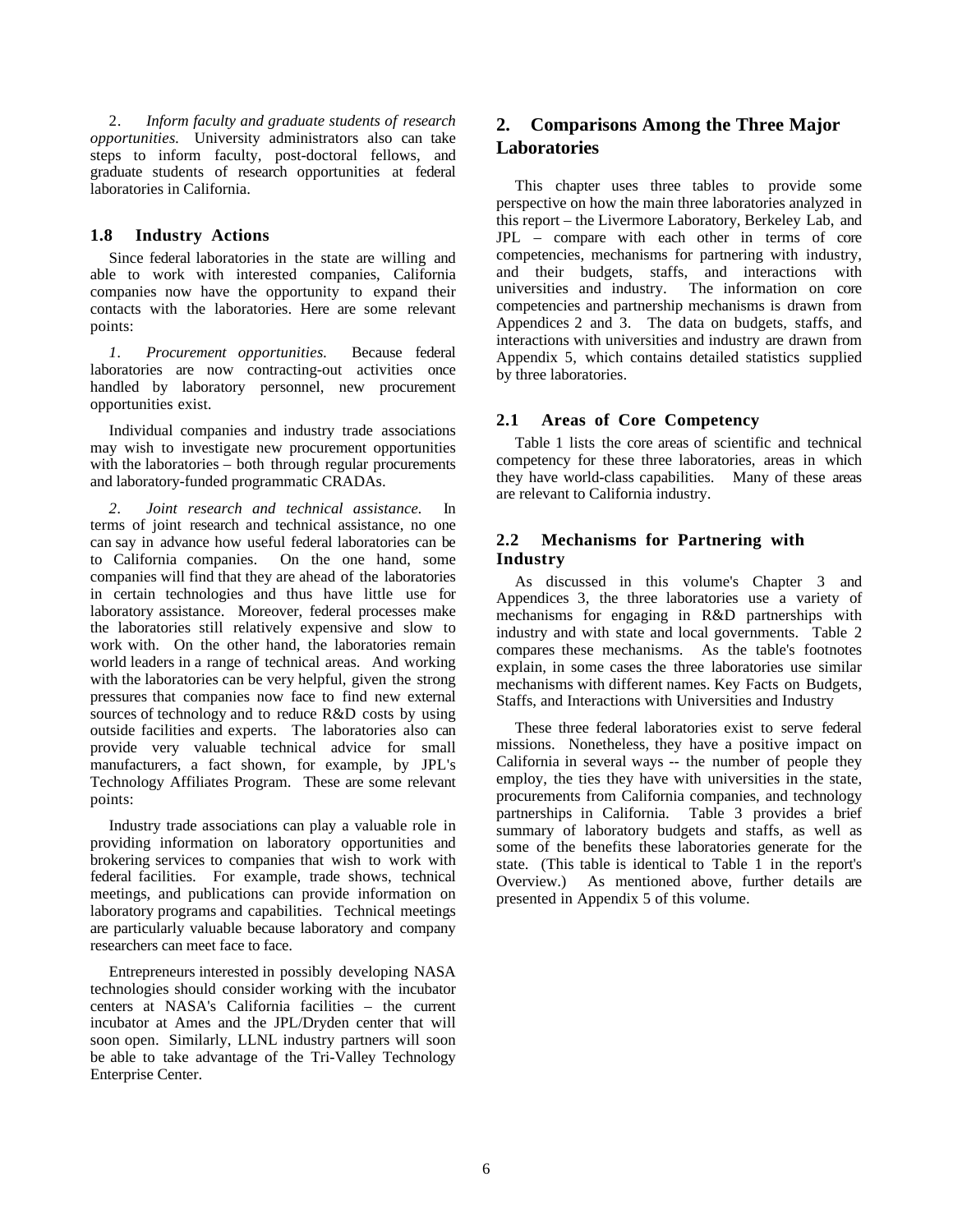|                                                | <b>LLNL</b> | <b>LBNL</b> | <b>JPL</b> |
|------------------------------------------------|-------------|-------------|------------|
| Nuclear science and technology                 | X           |             |            |
| Lasers and electro-optics                      | X           |             |            |
| Advanced computing                             | X           | X           | X          |
| Advanced sensors and instruments               | X           |             | X          |
| Bioscience and biotechnology                   | X           | X           |            |
| Advanced process and manufacturing technology  | X           |             |            |
| Particle and photon beams                      |             | X           |            |
| Materials                                      |             | X           |            |
| Energy technologies                            |             | X           |            |
| Chemical sciences                              |             | X           |            |
| Advanced detector systems                      |             | X           |            |
| Environmental assessment and remediation       |             | X           |            |
| Communications technology                      |             |             | X          |
| Imaging systems and digital imaging processing |             |             | X          |
| Microelectronics                               |             |             | X          |
| Intelligent automated systems/robotics         |             |             | X          |
| Earth and planetary sciences                   |             |             | X          |
| Astrophysics                                   |             |             | X          |

**Table 1. Areas of Core Competency for LLNL, LBNL, and JPL**

*Sources: LLNL, LBNL, and JPL.*

*Note:* Only areas in which a laboratory has a major core competency are listed. In addition, a laboratory may have a significant secondary competence in an unmarked area of this table.

**Table 2. LLNL, LBNL, and JPL Mechanisms for R&D Partnerships with Industry and State and Local Governments**

|                                                | <b>LLNL</b> | <b>LBNL</b> | <b>JPL</b> |
|------------------------------------------------|-------------|-------------|------------|
| Procurements                                   | X           | X           | X          |
| Licenses of laboratory patents                 | X           | X           | X          |
| Information exchange/dissemination             | X           | X           | X          |
| Personnel exchanges                            |             | X           |            |
| Large-scale technology transfers *             | X           |             | X          |
| Agency-funded CRADAs **                        | X           | X           |            |
| Lab-funded programmatic CRADAs **              | X           |             |            |
| Industry-funded CRADAs or TCAs **              | X           | X           | X          |
| Work-for-others projects ***                   | X           | X           | X          |
| Technical assistance projects ***              | X           | X           | X          |
| User facility agreements ***                   | X           | X           |            |
| Small Business Innovation Research awards **** | ****        |             | X          |
|                                                |             |             |            |

*Sources: LLNL, LBNL, and JPL.*

\* LLNL has one major large-scale technology transfer, the transfer of the laser uranium enrichment process to the U.S. Enrichment Corporation. JPL has a new Targeted Commercialization Office which aims for million-dollar-level projects, industry-funded, to transfer and commercialize major JPL technologies.

\*\* CRADAs are cooperative research and development agreements. Within DOE, agency-funded ("funded") CRADAs are where dedicated set-aside funds are used to pay the DOE portion of a project of interest to industry; lab-funded CRADAs are where the laboratory uses its own funds because the projects serve mission purposes; and industry-funded ("funds-in") CRADAs are regular CRADAs where companies pay for the projects. TCAs are Technology Cooperation Agreements, CRADA-like agreements used at JPL.

\*\*\* The terms "work-for-others projects," "technical assistance projects," and "user facility agreements" overlap. JPL has a major technical assistance program (the Technology Affiliates Program) which it considers a form of work for others. LBNL distinguishes between work-for-others projects (sponsored research) and user facility agreements, while LLNL appears to include facility agreements within the work-for-others category. LLNL and LBNL have separate technical assistance programs, with a particular focus on small businesses.

\*\*\*\* DOE laboratories, including LLNL and LBNL, do not themselves make SBIR awards; JPL does. LLNL does on occasion work with a small business that has won an SBIR award. LLNL also holds workshops to help interested small businesses apply for SBIR awards.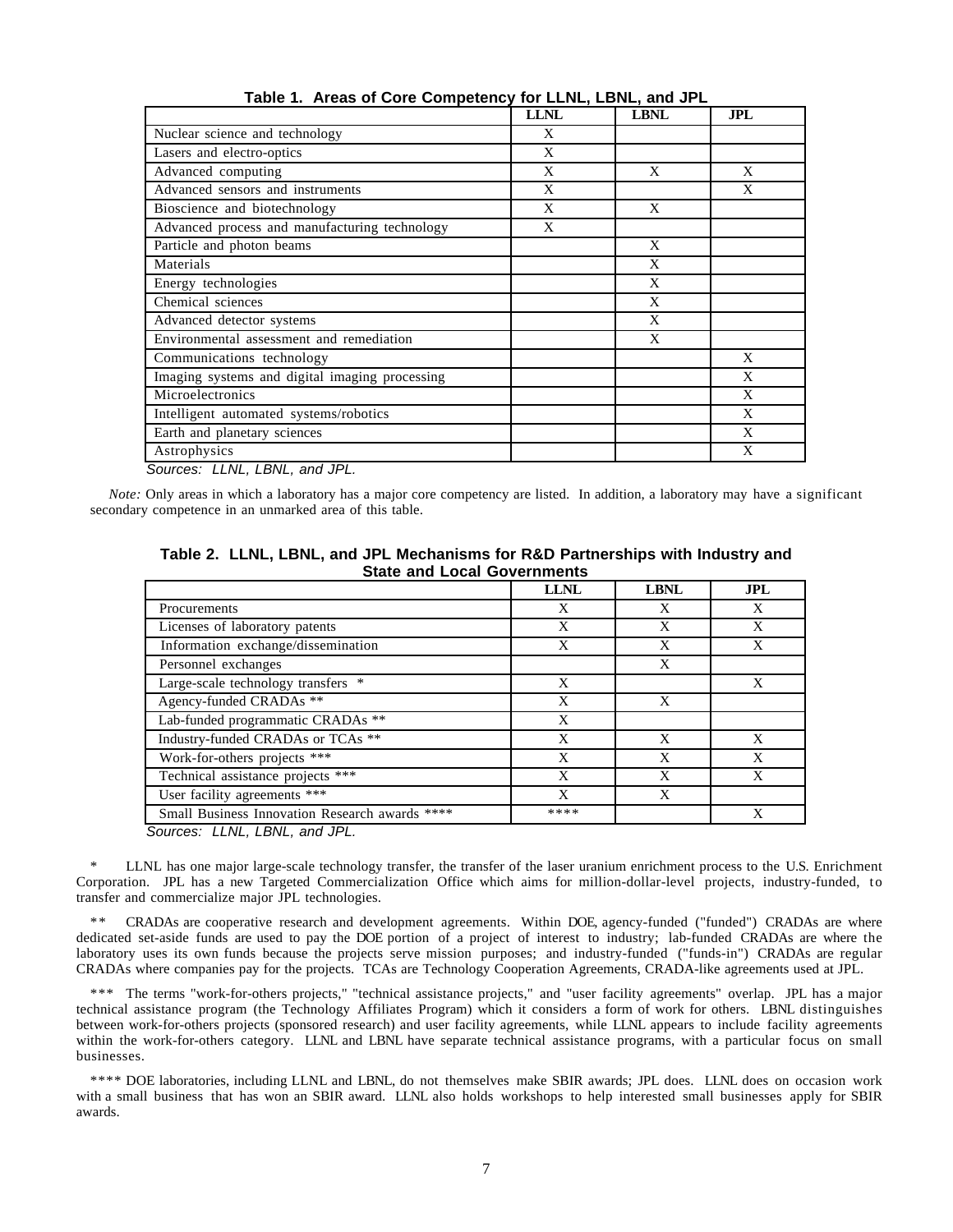|                                                                 | <b>LLNL</b> | <b>LBNL</b>     | <b>JPL</b> |
|-----------------------------------------------------------------|-------------|-----------------|------------|
| <b>BUDGETS AND STAFFS</b>                                       |             |                 |            |
| Laboratory budget (FY 1997)                                     | \$1013M     | \$346M          | \$1134M    |
| Percent of lab budget spent on partnerships with industry       | 5%          | $1\%$           | 1%         |
| (estimated)                                                     |             |                 |            |
| Employees (FTEs) (FY 1997)                                      | 6728        | 2566            | 5251       |
| On-site contractors (FTEs) (FY 1997)                            | 654         | 365             | 849        |
|                                                                 |             |                 |            |
| <b>INTERACTIONS WITH UNIVERSITIES</b>                           |             |                 |            |
| Collaborations with university researchers & students (FY 1997) | 1575        | 1153            |            |
| (Number of these with CA researchers & students)                | (361)       | $(90\%$ plus)   |            |
| Research contracts with universities (FY 1998) *                |             |                 | \$372M     |
| (Amount of these with CA universities)                          |             |                 | (\$178M)   |
|                                                                 |             |                 |            |
| <b>INTERACTIONS WITH INDUSTRY **</b>                            |             |                 |            |
| Procurements from industry (FY 1997)                            | \$473M      | \$141M          | \$679M     |
| (Amount of these with CA companies)                             | (\$303M)    | (unknown)       | (\$322M)   |
| Total number of licenses issued FY 1993-97                      | 236         | 92              | 544        |
| (Number of these issued to CA entities)                         | (33)        | (46)            | (unknown)  |
| Agency-funded CRADAs initiated FY 1993-97                       | 84          | 62              |            |
| (Number of these initiated with CA entities)                    | (29)        | (33)            |            |
| Lab-funded CRADAs initiated FY 1993-97                          | 46          | Not used        |            |
| (Number of these initiated with CA entities)                    | (14)        |                 |            |
| Industry-funded CRADAs initiated FY 1993-97                     | 52          | $\overline{55}$ |            |
| (Number of these initiated with CA entities)                    | (19)        | (25)            |            |
| TCA projects initiated FY 1993-97                               |             |                 | 40         |
| (Number of these initiated with CA entities)                    |             |                 | (15)       |
| Work-for-others projects initiated FY 1993-97                   | 123         | 122             | 79         |
| (Number of these initiated with CA entities)                    | (48)        | (63)            | (39)       |
| Number of new SBIR awards lab made FY 1993-97                   | ***         | ***             | 316        |
| (Number of these awarded to CA small businesses)                |             |                 | (119)      |

**Table 3. LLNL, LBNL, and JPL Interactions with Universities and Industry**

*Sources: LLNL, LBNL, and JPL. These data are excerpted from Appendix 5.*

*Note:* JPL does not count the number of academic researchers it works with. Instead, it counts the dollar value of the contracts it awards to academic researchers.

\*\* *Key terms:* CRADAs are cooperative research and development agreements. Within DOE, agency-funded ("funded") CRADAs are where dedicated set-aside funds are used to pay the DOE portion of a project; lab-funded CRADAs are where the laboratory uses its own funds because the projects serve mission purposes; and industry-funded ("funds-in") CRADAs are regular CRADAs in which companies pay for the projects. TCAs are Technology Cooperation Agreements, CRADA-like agreements used at JPL.

\*\*\* *Note regarding Small Business Innovation Research (SBIR) awards:* In DOE, headquarters rather than individual laboratories make SBIR awards, so there are no SBIR awards listed for LLNL and LBNL. However, LLNL does in some cases work with companies that have received DOE SBIR awards. Under authority from NASA, JPL does make SBIR awards.

## **3. Federal Policy Regarding Laboratory Interaction with Universities and Industry**

## **3.1 Overview**

Federal policy allows and encourages federal laboratories to work with universities, private industry, and also state and local governments. This chapter makes the following points:

Federal laws and policies allow laboratories to involve university faculty, post-doctoral fellows, and graduate students in laboratory research. University-operated FFRDC laboratories have particularly close ties with university researchers.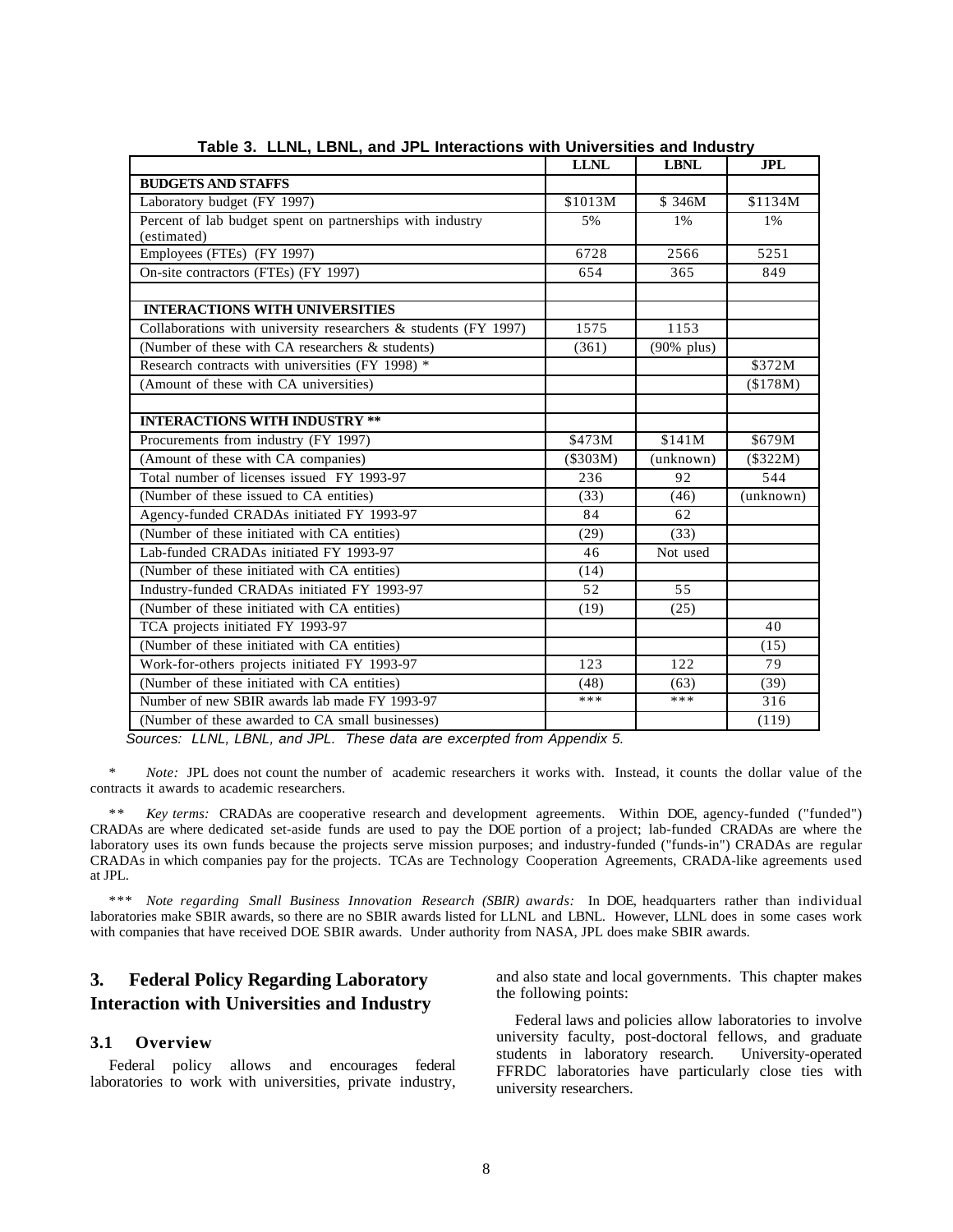In classified projects at the laboratories, university researchers must have the proper security clearances; but much of the work in even defense-oriented laboratories such as LLNL is unclassified.

Federal laboratories have long bought goods and services from California companies, and these procurements remain important. But under new federal policies from the 1980s, laboratories also can now interact with industry in four additional ways: technology licenses, cooperative research and development (R&D) projects, work for others (including technical assistance projects for companies), and, in a few cases, direct grants under the Small Business Innovation Research Program. These new mechanisms offer California companies the opportunity to take advantage of laboratory inventions, expertise, and facilities.

## **3.2 Federal Policy Regarding Laboratory Interactions with Universities**

Except in the most classified areas, federal agencies have allowed and even encouraged their laboratories to establish good ties to university faculty and students. Not surprisingly, those laboratories operated by universities have particularly close ties to their parent institutions and other academic centers. The Livermore Laboratory, Berkeley Lab, JPL, and the Stanford Linear Accelerator Center (SLAC) are examples of universityoperated laboratories in California that work closely with faculty and students from their parent schools and other universities. Even some of the government-operated laboratories in California have historically had close ties to universities: Ames, for example, has long worked with Stanford. Details on these various laboratory-university interactions will be presented in later sections of this report that deal specifically with these laboratories.

Because the Livermore Laboratory has major national security responsibilities, there are certain programs not open to professors or students who lack the required security clearances. However, as will be discussed in the later chapter on LLNL, most of that laboratory's programs are not classified and are quite open. Even in the classified programs, some professors and graduate students do obtain the requisite clearances and participate in the research. Laboratory-university interactions appear to be less frequent in California's DOD laboratories than at LLNL.

One important federal policy affecting laboratoryuniversity interaction comes from NASA and affects JPL. As will be explained in detail in the chapter on JPL, NASA has instructed JPL and other NASA centers throughout the country to reduce their in-house workforces, focus the remaining personnel on what these centers do best, and "contract out" many other functions. As a result, JPL is focusing particularly on the development of advanced technologies for unmanned space probes. One consequence of this policy is that more and more of the science that JPL supports is being performed by outside university professors and students than by in-house laboratory scientists. Of course, JPL has always involved outside professors in the science related to its space missions, but that process has expanded in recent years. As a result, professors and graduate students in California universities have expanded opportunities to work with JPL.

## **3.3 Overall Federal Policy Regarding Laboratory Interactions with Industry 3.3.1 Federal Technology Transfer Policy Since 1980**

Federal laboratories exist to help carry out the missions of their parent agencies. In the case of DOE, those missions historically have been national security, energy, science, and the environment. In the case of NASA, the missions have been space exploration and, in the case of several NASA centers other than JPL, aeronautics. DOD laboratories of course focus on supporting the defense missions of the various services. Historically, it has *not* been a purpose of mission-agency laboratories to conduct research to help either general U.S. industry or civilian companies in particular states – except to the extent that their agency mission responsibilities have led them to work with particular companies in specific mission-related sectors such as energy or aerospace or agriculture.

In the early and mid-1990s, Congress debated whether the DOE labs should shift major resources into directing assisting general civilian industry. That debate is discussed in the next section of this paper; the end result, however, was a decision not to have mission-agency laboratories – particularly DOE laboratories – take on civilian industrial competitiveness as a major new activity with its own budgets and programs. This decision necessarily limits what the laboratories can do to help commercial companies in states such as California.

However, beginning in 1980 Congress passed a series of laws that encourage federal laboratories to share technology and expertise – technology and expertise they develop in pursuit of their federal missions – with private industry, state governments, and others. The idea is that in the course of conducting their federal missions these laboratories may very well generate inventions and expertise or build facilities that would also benefit private companies and others. To get more "bang" out of the taxpayers' money, these laws allow and encourage the laboratories to make those technologies, areas of expertise, and facilities available to industry. This activity is generally called "technology transfer," although some laboratories now prefer the term "industrial partnering." Again, the main idea here is *not* to create new laboratory research programs explicitly to help general industry; instead, it is to share technologies and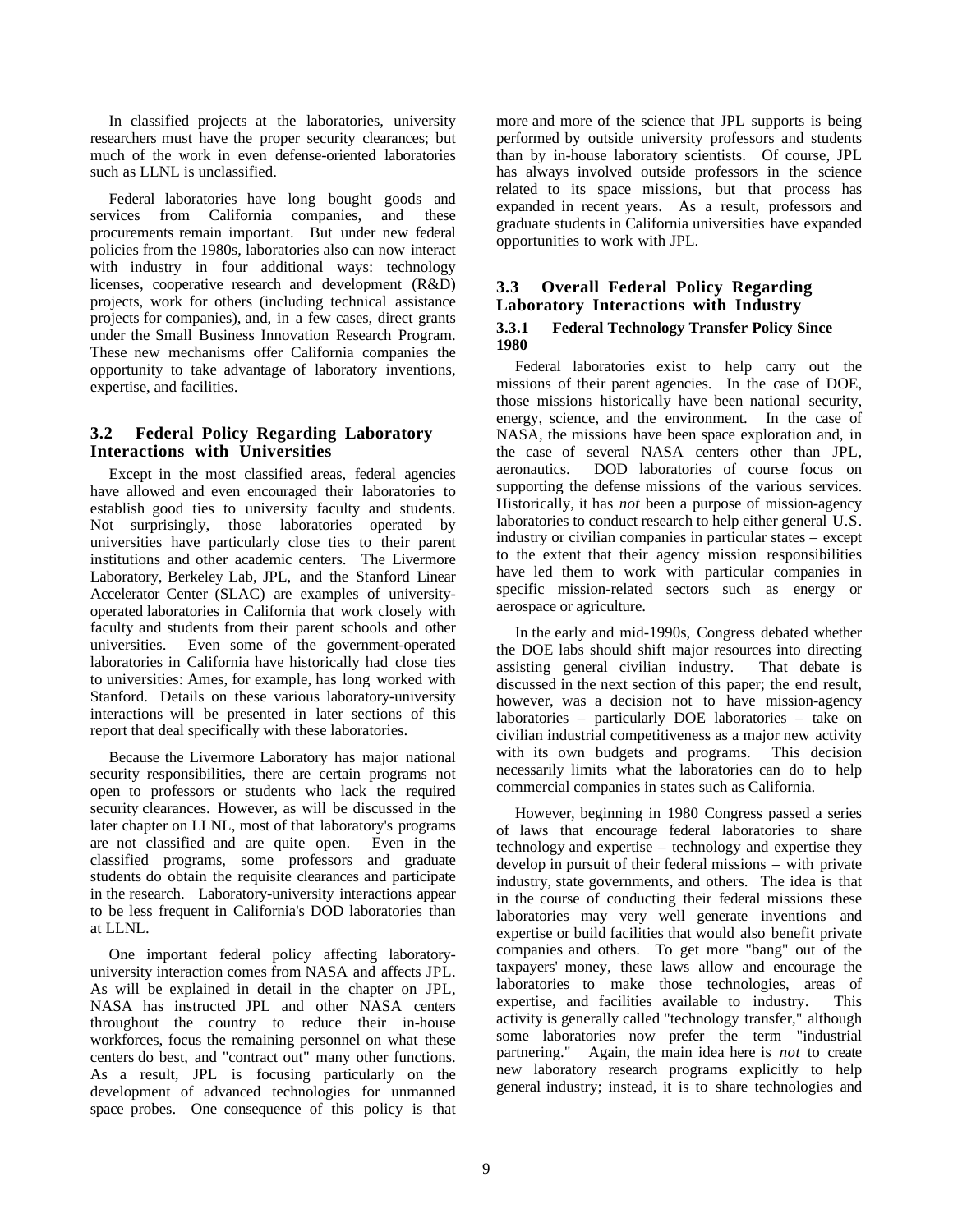scientific and technical information developed in course of mission-related research.

The new legislation focuses on licensing and cooperative R&D, while agency regulations under older law deal with two additional subjects, work for others and software.

*Licensing of patented inventions.* In 1980, Congress passed the Bayh-Dole Act (Public Law 96-517). Bayh-Dole allowed not-for-profit institutions (especially universities) and small businesses to hold title to inventions that they develop with federal funds, to license those inventions to companies and others, and to retain for themselves any royalty income they made from those licenses. Bayh-Dole was a significant departure from previous federal practice: before 1980, the government held title to all federally-funded inventions, on the grounds that the taxpayer had paid for those inventions. The problem was that federal agencies such as DOE or the National Science Foundation (NSF) had little incentive or expertise in licensing those inventions; in the phrase of the time, these inventions "just sat on the shelf" and did little to help U.S. companies or the American economy. Bayh-Dole took the view that allowing universities and small businesses to own and license these inventions would help produce new innovation and serve the public interest more than simply letting federal agencies hold title. Bayh-Dole also allowed governmentowned/government-operated (GOGO) laboratories – that is, civil-service-operated laboratories – to grant exclusive licenses to the patents they hold.

In 1984, the Trademark Clarification Act (Public Law 98-620) extended Bayh-Dole to allow governmentowned/contractor-operated (GOCO) laboratories operated by nonprofits (including universities) also to hold title to patents for federally-funded inventions and to license them. In short, the universities managing LLNL, LBNL, JPL, and other laboratories could now own and license their inventions to the private sector and receive royalties. This was a major policy change that greatly expanded the ability of these laboratories to transfer valuable technologies to American industry.

In 1998 the House has passed legislation (H.R. 2544) that would amend current rules for licensing federal laboratory inventions. The Senate considered but did not pass a companion bill (S. 2120). The bills would have (1) reduced the requirements for obtaining non-exclusive licenses to laboratory inventions; (2) addressed private industry's concerns about maintaining confidential information accompanying license applications; and (3) clarified the ability of licensing agencies to terminate a license if certain criteria are not met. On January 6, 1999, Representative Morella (R-MD), author of the legislation, reintroduced in the new Congress as H.R. 209.

*Cooperative R&D with industry.* In 1980 Congress also passed another important technology transfer statute – the Stevenson-Wydler Technology Innovation Act (Public Law 96-480). The law requires all federal laboratories to take an active role in technical cooperation with industry, and requires agencies to establish technology transfer offices (Offices of Research and Technology Applications) at major laboratories, both government-operated and contractor-operated facilities. These offices and the ability, under Bayh-Dole, to license existing federal inventions to industry led to some early technology transfer efforts.

But by the early 1980s it became apparent that successful technology transfer involved more than just licensing existing patents or having technology transfer offices hand out technical documents. Joint research between company scientists and laboratory researchers was often needed – either to refine a licensed invention to the point where it could be introduced into the market or to conduct entirely new research that might led to new inventions useful to industry. However, companies and federal agencies were reluctant to launch new industryfunded research projects at the laboratories until and unless a way was found to work out legal obligations and rights, including the rights to any new technologies that might be invented during the course of joint research.

In 1986, with important input from the Reagan Administration's Department of Commerce (DOC), Congress passed a series of amendments to Stevenson-Wydler. The amendments, known as the Federal Technology Transfer Act (Public Law 99-502), allows agencies to permit their GOGO labs to enter into a new type of legal contract between laboratories and outside partners known as a "cooperative research and development agreements" or CRADA ("CRAY-da"). As will be discussed below, NASA is the one agency that has chosen not to use this CRADA authority; instead, for its partnerships with industry NASA uses CRADA-like authority under the National Aeronautics and Space Act of 1958.

It is important to emphasize that CRADA authority is permissive, not mandatory. No agency is required to enter into CRADAs; whether to enter into CRADAs, how many to sign, and with what specific details are issues all left to the discretion of agency heads and laboratory directors. The 1986 law simply allows agencies to enter into CRADAs. However, it also definitely encourages technology transfer activities, particularly by making technology transfer a responsibility of all federal laboratory scientists and engineers.

Under a CRADA, a laboratory and "collaborating party" (usually a company) agree to undertake joint research in an area in which the laboratory has expertise. Before any joint research is undertaken the parties agree, through the CRADA, on who will own any invention resulting from the research (the federal government may retain title or assign title to the research partner); what license rights that company will have if the laboratory retains title; and what royalties, if any, the company will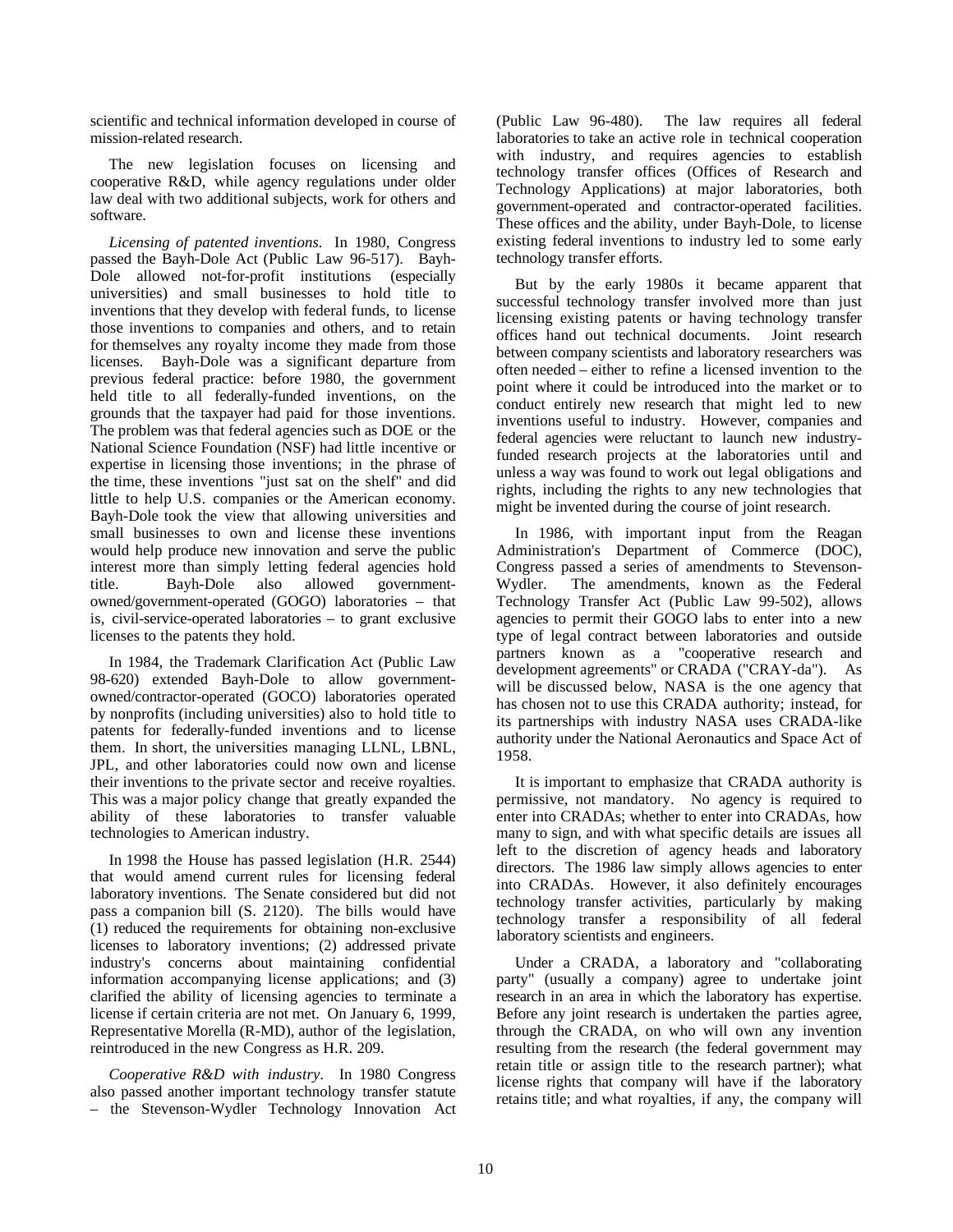pay. Under a CRADA, a laboratory may contribute, at its own expense, staff, intellectual property, and equipment and facilities, but it may not give any cash directly to the collaborating party. (This feature is what distinguishes a CRADA from a government research grant or contract.) The collaborating party, in turn, may contribute cash, people, intellectual property, and other resources. Laboratories often ask to retain title to inventions resulting from the joint research, on the grounds that they are supplying the main technology or expertise. They may also ask for royalties. But in turn the companies receive licenses that give any resulting products intellectual property protection. No laboratory is required to enter into a CRADA, but, as will see below, the number of CRADAs have steadily grown since 1986.

The original 1986 law applied only to GOGO laboratories – that is, to laboratories operated by federal civil-service employees. In 1986 debate still continued over how and when contractor-operated laboratories, particularly at DOE, should engage in joint R&D with outside entities. In 1989, however, political agreement was reached, and the National Competitiveness Technology Transfer Act (Public Law 101-189) granted GOCO federal laboratories authority to enter into CRADAs in essentially the same way as GOGOs. The 1989 statute also explicitly makes technology transfer one of the missions of the DOE nuclear weapons laboratories.

A 1996 law, the National Technology Transfer and Advancement Act (Public Law 104-113) has made the CRADA negotiation process easier by stating, that at a minimum, a collaborating party will have the right to an exclusive license in at least one field of use (that is, one application area). Before passage of the 1996 statute, CRADA negotiations sometimes bogged down because of debates over whether companies should be offered only non-exclusive licenses.

*Advantages and limitations of CRADAs.* The CRADA mechanism has several significant advantages and limitations. Three advantages are particularly important. First, the CRADA approach allows for intellectual property rights and other issues, such as industry funding and royalties, to be negotiated up front, before any joint R&D begins. This gives both the laboratory and the research partner more predictability than would otherwise be the case. Second, because no federal money is given to the research partner, and thus no formal competition must be held as is required in federal grant programs, basic CRADAs often may be negotiated quickly and with a minimum of red tape. Some federal agencies can negotiate basic CRADAs in as little as two weeks. Third, the law allows for proprietary technical data to be protected and kept confidential.

There are also several limitations. With the exception of those few cases in which an agency receives special dedicated funds to undertake new research in areas of interest to industry, companies are limited to working

with federal laboratories on technologies and technical areas which the laboratories are already pursuing as a result of their mission activities. If those mission-related technologies fit the needs of companies, then there is a good fit. But that is not always the case. Second, the Federal Technology Transfer Act has some requirements which can be hard to specify in practice, including a provision gives a preference to companies that agree to manufacture a substantial portion of any resulting products in the United States. Third, in agencies with GOCO laboratories, the process of negotiating CRADAs can be a long one. Both contractor and agency lawyers are involved, for example.

Fourth, there are also some important political tensions and limitations inherent in the CRADA model. These tensions and limitations are well described in an article by Linda Cohen and Roger Noll. $2$  They note that "CRADAs generate political problems when they create industry winners and losers – or potential losers – and when they succeed and make visibly large profits for private firms." That is, the very nature of CRADAs – a laboratory choosing to work with a company or group of companies – can lead, first, to other firms or political critics claiming that the laboratory is engaging in favoritism ("picking winners and losers") and, second, to criticisms that a company is making "unfair" profits by using technology initially paid for by the taxpayer. The latter charge has most often occurred in the medical area, when pharmaceutical companies sell expensive and profitable drugs developed in part through CRADAs with the National Institutes of Health (NIH). Cohen and Noll go on to add the following:

The fundamental problem with CRADA policy is that the laboratories are expected to fill an institutional role that provides external R&D to firms, which... presents exceptionally difficult organizational and incentive problems, exacerbated by the essentially political problems presented by the potential creation of private winners and losers.

Most CRADAs are relatively small in terms of the resources involved, the benefits generated, and the potential for political controversy. Moreover, laboratoryfunded programmatic CRADAs that serve agency missions as well as help companies generate little criticism. But larger industry-funded CRADAs can generate controversy, causing difficulty for laboratories and causing them to be cautious about working with industry.

 $2$  Linda R. Cohen and Roger G. Noll, "The Future of the National Laboratories," *Proceedings of the National Academy of Sciences, USA,* Vol. 93, pages 12678-12685, November 1996. The paper was originally presented at an NAS colloquium entitled "Science, Technology, and the Economy," organized by Ariel Pakes and Kenneth L. Sokoloff.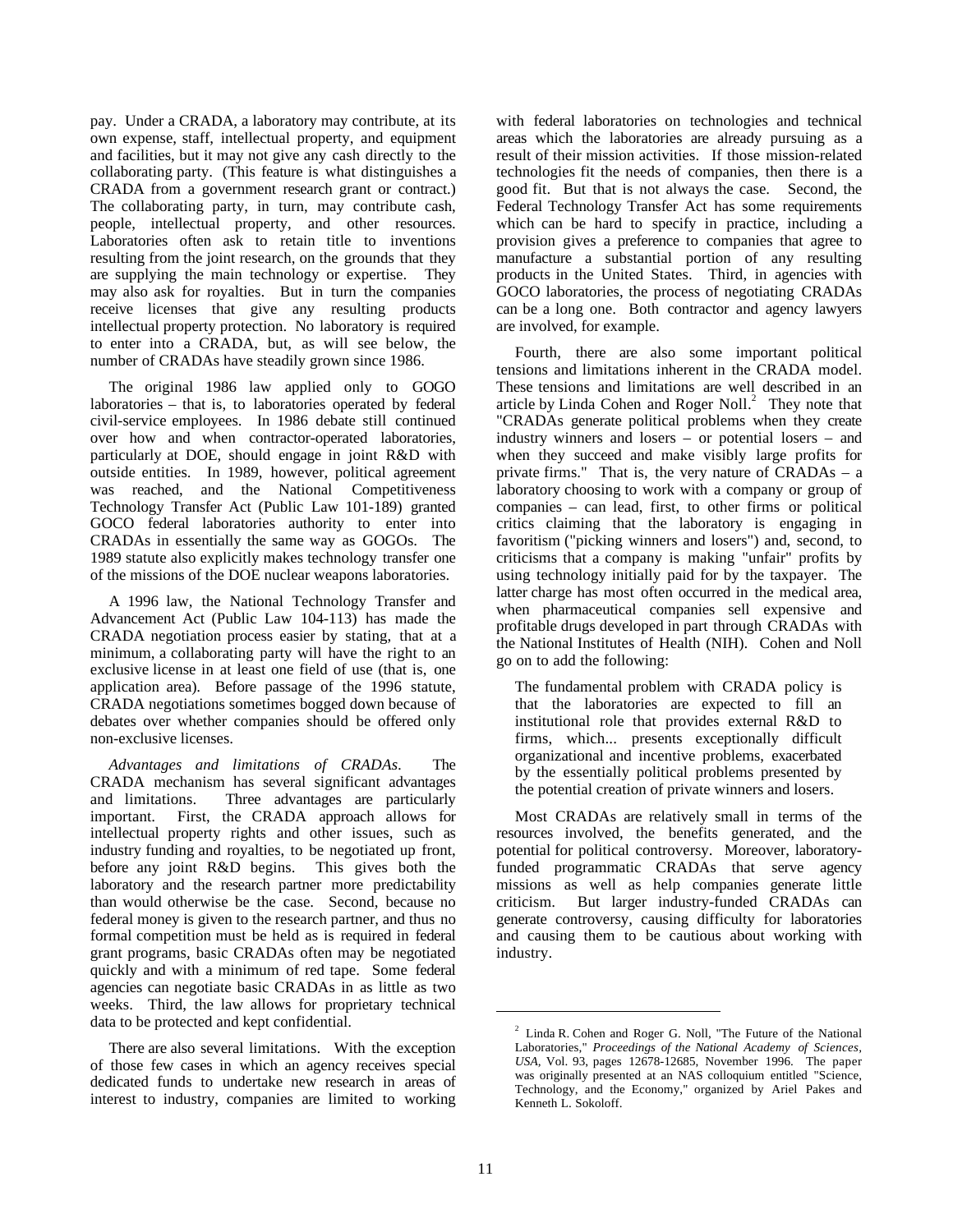*Work for others.* In general, federal laboratories may engage in what the government calls "work for others." This includes both contract work for other federal agencies and work for private companies and other non-federal entities, such as state governments. In general, federal laboratories will only work with private companies when there is no private-sector alternative available – that is, when the laboratory has unique capabilities not available elsewhere. For example, in recent years federal agencies have allowed expanded company access to unique unclassified laboratory facilities, such as specialized reactors and synchrotrons used to study advanced materials. Several agencies have developed regulations that would allow some time on these machines for proprietary industry research. Companies reimburse the laboratories for associated costs.

*Software.* Under long-standing federal law, no product produced by a government employee may be copyrighted. This policy applies to reports, databases, and computer software. Therefore, GOGO laboratories may not copyright or license software; any software generated is available to everyone. This has advantages, but it also means that few companies are willing to invest in refining and marketing non-copyrighted software developed by government employees for fear that competitors will simply copy it.

Because the employees of GOCO laboratories are not government employees, these laboratories are able to copyright and then license computer software. As will be discussed in later sections, the ability to license software is a valuable policy tool by which LLNL, Berkeley Lab, and JPL can assist the private sector.

#### **3.3.2 Special Rules at DOE Concerning Joint Research**

DOE and NASA have some special rules concerning joint research projects with companies and other nonfederal entities. In the case of DOE, the Department has used three different types of CRADAs. These three are:

*Industrial funds-in CRADAs.* A "funds-in CRADA" is the DOE term for regular industry-funded CRADAs. The aim is to transfer existing laboratory technology or expertise – developed for mission purposes – to industry or some other outside partner. Under this arrangement, the laboratory contributes people, technology, etc. but no funds. All funding for the new research comes from the outside partner.

*Laboratory-funded CRADAs.* This type of agreement is called either a laboratory-funded or programmaticallyfunded CRADA. As the title suggests, a laboratory will put its own funding into such a CRADA to pay the costs of its own employees engaging in the new R&D. It will do so because the intent of this type of agreement is to help accomplish the laboratory's mission objectives, rather than to help industry *per se.* These are projects where a DOE laboratory believes that industry's technical

capabilities can help the laboratory build its technology base and better carry out its federal missions. However, since industry also seeks to benefit from these projects, some observers believe it is appropriate to think of these programmatic CRADAs as true dual-use projects – helpful to both the laboratory, in pursuit of its federal missions, and to industry.<sup>3</sup>

*Funded CRADAs.* Under this approach, now ending, DOE received special dedicated appropriations from Congress to help pay for new R&D of interest to industry – R&D above and beyond what the laboratory is doing for mission purposes with regular mission funds. As with all CRADAs, no federal money was given directly to the company; the DOE funds were used to pay for laboratory employees to participate in the new R&D, and each company must pay for its part in the project. Several specific DOE programs provided these extra funds. Lawrence Livermore and other laboratories that report primarily to DOE's Office of Defense Programs used the Technology Transfer Initiative (TTI). Berkeley Lab and other facilities that report primarily to the Office of Energy Research received funds primarily from what was once called the Laboratory Technology Transfer (LTT) program and which more recently had the name Laboratory Technology Research Program. There was also at one point a small technology transfer budget line item in DOE's Environmental Management Office. As will be discussed later, in the early and mid-1990s funded CRADAs became a major initiative at DOE, creating many new R&D projects of interest to American industry. But recent Republican Congresses have cut funds for technology partnerships. Most existing projects will close soon, and no funds are available to start new ones.

#### **3.3.3 Special Rules at NASA Concerning Joint Research.**

 NASA also has some special rules regarding joint research. First, NASA laboratories do not use CRADAs. The reason is that NASA has long had its own separate authority, under the National Aeronautics and Space Act of 1958, to enter into what are called "Space Act agreements with industry." NASA's government-operated research centers, including Ames, use these agreements. Second, however, JPL – as a university-operated NASA laboratory – uses neither CRADAs nor Space Act agreements. Instead, by arrangement with NASA, JPL conducts joint research agreements under Caltech authority. Just as any university may write its own contracts with industrial partners, Caltech/JPL may write its own agreements.

<sup>&</sup>lt;sup>3</sup> For a good discussion of programmatic CRADAs at Livermore, see Christopher T. Hill and J. David Roessner, "New Directions in Federal Laboratory Partnerships with Industry", a report to the Jet Propulsion Laboratory, June 1997.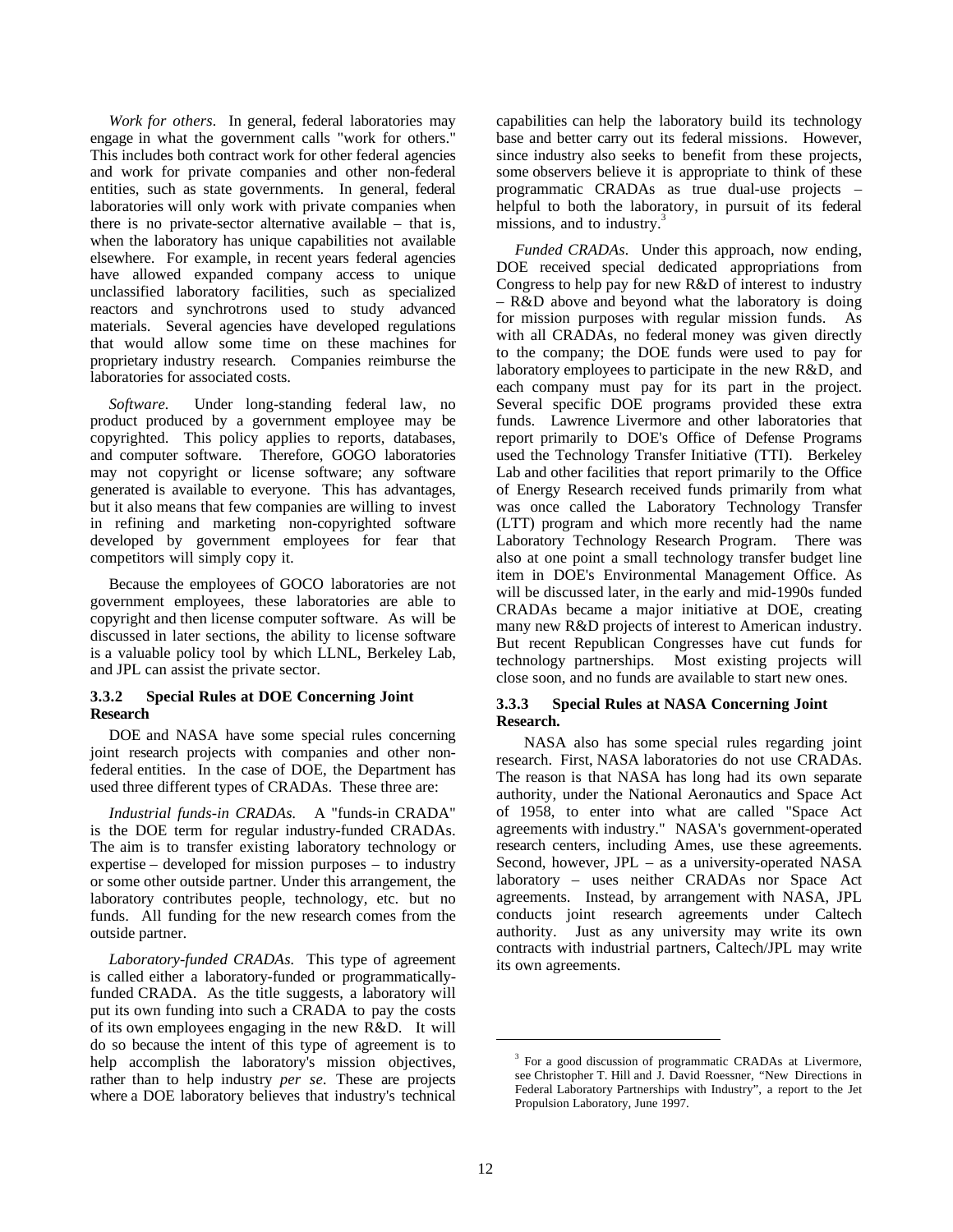#### **3.3.4 Summary**

To sum up, federal laws and policies allow the following:

*For university-run GOCOs.* For any laboratory invention that results from federal funding – that is, for anything invented by a laboratory employee using federal funds – Bayh-Dole allows the university running that GOCO to own all patent rights to that invention and to license the invention as the university sees fit. That is why in the case of LLNL, Berkeley Lab, and JPL, all licenses of laboratory inventions are handled by technology licensing offices at their parent universities. Licenses can be either exclusive or non-exclusive. In many cases, the university will ask for royalties in exchange for a license to a university-owned invention. Technically, the federal agencies funding these universityrun laboratories do not have a legal say in how the universities license laboratory inventions – although in practice the agencies sometimes insist on being consulted. In addition to these Bayh-Dole provisions, the 1989 amendments to the Federal Technology Transfer Act allow all GOCO laboratories (including those run by universities) to enter into cost-shared CRADAs with outside parties, including companies. These legal agreements typically include provisions as to who will own and who will have licensing rights to any *new* inventions that might result from collaborative research under the CRADAs. JPL does not use CRADAs or Space Act agreements but with Caltech may enter into its own legal contracts to conduct joint research with industrial partners. GOCOs may also copyright and license software.

*For government-operated laboratories.* Under Bayh-Dole, inventions developed by civil service employees of GOGO laboratories in California or elsewhere remain the property of the U.S. Government; however, the laboratories have authority to license these inventions to outside parties. Under the Federal Technology Transfer Act, these laboratories also may enter into CRADAs. Government-operated laboratories may not copyright or license software.

## **4. Appendix 1. Introduction to Federal Laboratories**

## **4.1 Summary**

 $\overline{a}$ 

California has 48 of the federal government's approximately 500 research and development (R&D) laboratories – the highest number in any one state.<sup>4</sup> Table 2, starting on page 28, lists the 48 facilities.

California has a high percentage of total nationwide spending on federal laboratories. In federal fiscal year (FY) 1995, these 48 laboratories constituted 17.8 percent of total federal laboratory spending nationwide (\$4.7 billion of \$26.6 billion). This exceeds California's 1995 share of the nation's population (12.0 percent) and its share of the country's gross domestic product (12.8 percent).

Budgets for federal laboratories nationwide and in California have declined since 1985 – the result of the Cold War's demise and tight federal budgets.

#### **4.2 Federal Laboratories**

Overall, the federal government owns some 700 laboratories – some 200 analytical testing facilities and approximately 500 R&D laboratories. The R&D laboratories range in size, with some small and others each having an annual budget of a billion dollars or more. Three sets of definitions are useful in understanding the purposes and organization of these laboratories.

#### **4.2.1 Government-Operated and Contractor-Operated Laboratories**

Federal laboratories come in two main types – government-owned/government-operated facilities ("GOGOs") owned by the agencies and operated by civil service personnel and government-owned/contractoroperated facilities ("GOCOs") owned by the agencies but operated by private contractors using non-government personnel.

#### **4.2.2 Federally-Funded Research and Development Centers**

"Federally funded research and development centers" (FFRDCs) are organizations operated by contractors and performing research for the government; they operate under special FFRDC contracting rules. The terms GOCO and FFRDC are similar but not identical. Two differences are significant. First, while most federal GOCO laboratories are also FFRDCs, there are a few GOCOs that are not FFRDCs.<sup>5</sup> Second, while most FFRDCs are laboratories, some are not. The federal government formally divides FFRDCs into three categories: R&D laboratories, study and analysis centers, and systems engineering and integration centers.<sup>6</sup> California has several FFRDCs that the government does not always classify as laboratories, including the

<sup>4</sup> Of the 48 federal facilities in California, one – the Aerospace Corporation – is sometimes classified as a laboratory and sometimes as a systems engineering and integration center. This

report will follow the standard practice of defining the Aerospace Corporation as a federal laboratory.

<sup>5</sup> Examples of federal GOCOs that are *not* FFRDCs are two DOE naval atomic propulsion laboratories, Bettis Atomic Power Laboratory (in West Mifflin, PA, operated by Westinghouse) and Knowles Atomic Power Laboratory (in New York State, operated by Lockheed Martin).

<sup>&</sup>lt;sup>6</sup> For a good discussion of what an FFRDC is and for a list of all FFRDCs, see *http://www.nsf.gov/sbe/srs/anno96/start.htm*.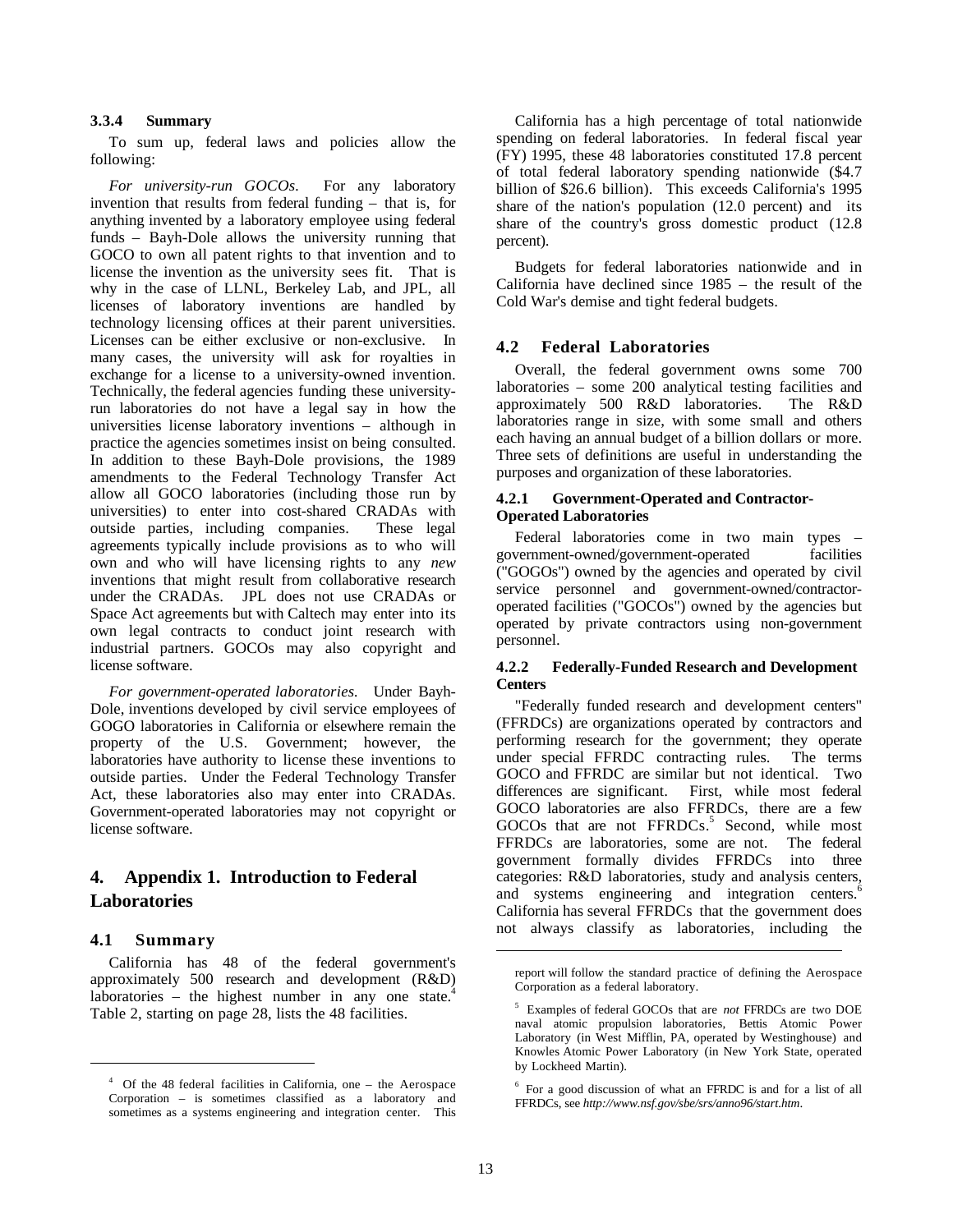Aerospace Corporation (technically a systems engineering and integration center rather than a laboratory)<sup>7</sup> and three study and analysis centers operated by the RAND Corporation in Santa Monica – the Arroyo Center, funded by the Army; the National Defense Research Institute, funded by the Office of the Secretary of Defense; and Project Air Force, funded by the Air Force.

#### **4.2.3 R&D Laboratories versus Other Types of Federal Laboratories.**

A 1996 report by the U.S. General Accounting Office (GAO)<sup>8</sup> makes a distinction between federal laboratories that conduct R&D and other federal laboratories whose sole purpose is to test or analyze samples for chemical, physical, or biological properties. GAO counted 515 federal R&D laboratories<sup>9</sup>, with the remainder of the 700 or so total federal laboratories being testing facilities. The distinction is important for understanding which federal laboratories have R&D capabilities that might be useful to industry, universities, or state governments.

Most federal laboratories are GOGOs, including most research facilities operated by the Department of Defense (DOD), the National Aeronautical and Space Administration (NASA), and the Department of Agriculture (USDA). Important GOGO laboratories in California include NASA's Ames Research Center (ARC) and DOD laboratories such as the Flight Test Center at Edwards Air Force Base and the Naval Air Warfare Center facility at China Lake. However, Livermore, Berkeley Lab, and JPL are all GOCOs: each is owned by the federal government but operated by private contractors. JPL is the only GOCO within NASA; federal civil service personnel operate all other NASA centers.

The Livermore Laboratory, the Berkeley Lab, and JPL are FFRDCs. The FFRDC model grew out of World War II. During that war, the government needed new science and weapons laboratories quickly, and turned to universities and companies to manage and staff them. Among the best known examples are the nuclear weapons laboratories of what is now the Department of Energy (DOE) – Los Alamos National Laboratory in New Mexico and Livermore Laboratory in California (both administered by the University of California) and Sandia

 $\overline{a}$ 

National Laboratories (now run by Lockheed-Martin Corporation). Other FFRDCs established during and after the World War II era focused on nuclear and energy sciences rather than on weapons development; these science laboratories include the Berkeley Laboratory (also administered by the University of California). Other agencies also established FFRDCs. For example, first the Army and then NASA contracted with the California Institute of Technology to operate JPL. More recent FFRDC laboratories include several university-run facilities funded by the National Science Foundation (NSF). In general, the FFRDC model involves a master contract between an agency and a contractor that allows great flexibility in laboratory operations.

## **4.3 Federal Laboratories in California**

Table 4 contains a list, by agency, of federal laboratories in California that conduct R&D. Laboratories that are also FFRDCs are so noted. A total of 48 R&D laboratories are listed. In FY 1995 (the most recent year for which complete data are available), the operating budgets for these laboratories in totaled just over \$4.7 billion.<sup>10</sup> New data for later years may soon be available.

## **4.4 Further Budget Information on California's Federal Laboratories**

Budgets for federal laboratories nationwide and in California have declined since 1985 – the result of the Cold War's demise and tight federal budgets. Figures 1 and 2 present data for the two main types of federal laboratories in California: intramural civil-service-run

 $\frac{7}{1}$  While the federal government technically defines the Aerospace Corporation as a systems engineering and integration center rather than a laboratory, most lists of federal laboratories and accompanying budget tables including Aerospace. This report will follow the standard usage and call the Aerospace Corporation a federal laboratory.

<sup>8</sup> U.S. General Accounting Office, *Federal Research Laboratories,* Report GAO/RCED/NSIAD-96-78R, February 29, 1996.

<sup>&</sup>lt;sup>9</sup> The GAO list of R&D laboratories is somewhat misleading, however, because it includes FFRDC study and analysis centers (such as those at the RAND Corporation) which the Department of Defense does *not* define as laboratories. So the actual number of R&D laboratories would be about 505 instead of 515.

<sup>&</sup>lt;sup>10</sup> The FY 1995 total is drawn primarily from data in Linda R. Cohen, "California Science and Technology Indicators," a draft report prepared for the California Council on Science and Technology, February 2, 1998, Table a.5. That table lists FY 1995 federal spending on intramural research (GOGO laboratories) in California of \$1.848 billion and spending on university-operated FFRDCs of \$2.378 billion. To this one must add the FY 1995 federal funding for corporate-managed Sandia/California (\$159 million) and the non-profit Aerospace Corporation (\$335 million). These figures total \$4.720 billion. A separate figure of \$4.8 billion for FY 1993 comes from the American Association for the Advancement of Science, using National Science Foundation data. See American Association for the Advancement of Science, *The Future of Science and Technology in California: Trends and Indicators,* May 1996, Table 1 at *http://www.aaas.org/spp/dspp/cstc/catabs.htm#table1*. The previously-mentioned GAO report states, on page 10, an FY 1995 California total of \$4.120 billion. After subtracting out FFRDC study and analysis centers that are not in fact laboratories, the figure drops to \$4.105 billion. However, the GAO report does not include several major California laboratories that are field installations of research centers with headquarters in other states. It particular, the GAO reports misses Sandia-California and California's two Naval Air Warfare Centers.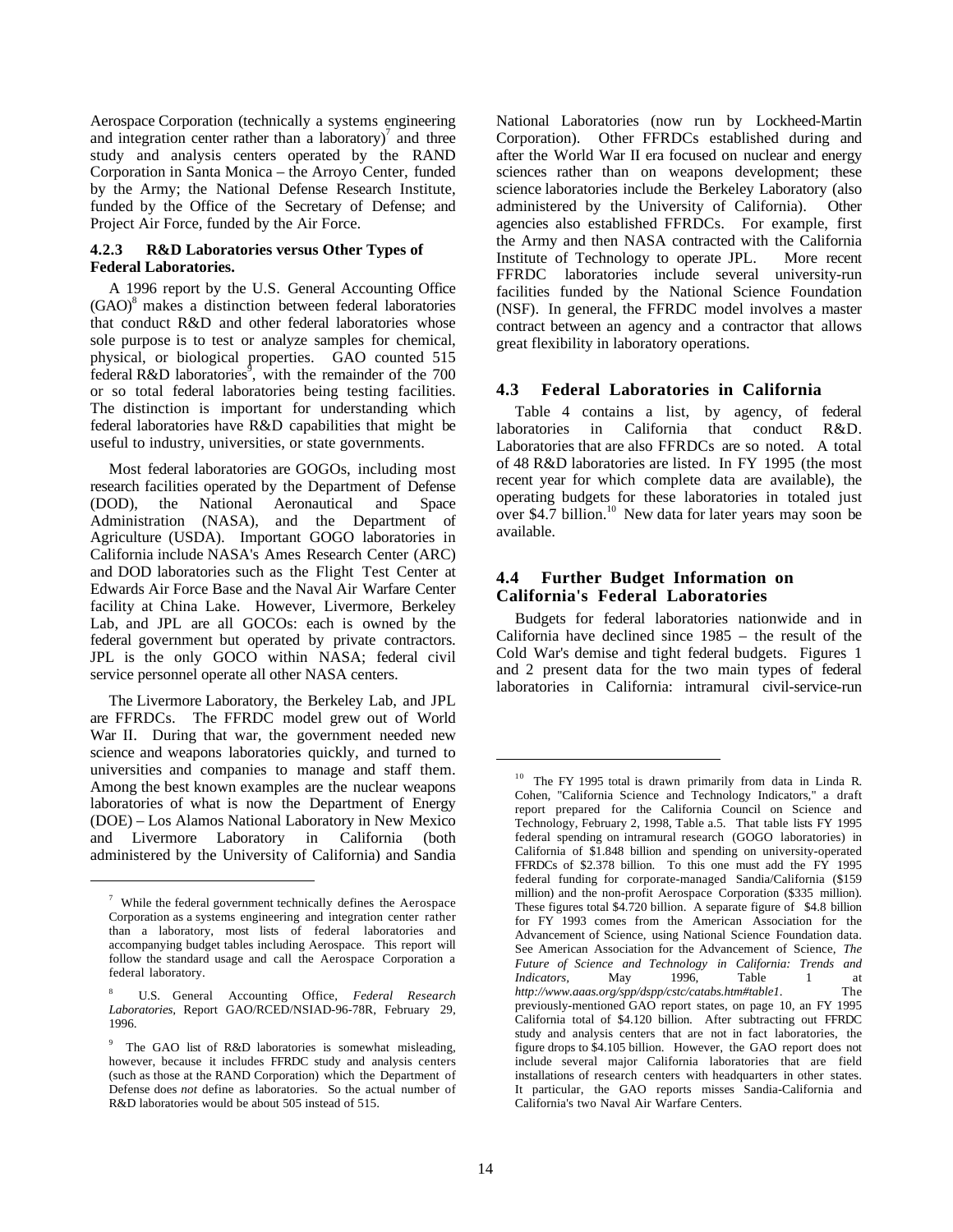| Laboratory name and location                                                               | <b>Mission and research areas</b>                                                                                                                                                              | FY 1995 operating budget<br>(in millions of dollars) * |
|--------------------------------------------------------------------------------------------|------------------------------------------------------------------------------------------------------------------------------------------------------------------------------------------------|--------------------------------------------------------|
| Department of Agriculture --<br><b>Agricultural Research Service</b>                       |                                                                                                                                                                                                |                                                        |
| Western Regional Research Center,<br>Albany, CA                                            | Conduct research on cereal product utilization, crop<br>improvement, food safety, plant protection, process<br>biotechnology, process chemistry and engineering,<br>and plant gene expression. | 18.2<br>$\mathbb{S}$                                   |
| Irrigated Desert Research Center,<br>Brawley, CA                                           | Conduct research on irrigated crops in desert<br>environments.                                                                                                                                 | unknown                                                |
| Aquatic Weeds Control Research<br>Unit and Crops Pathology and<br>Genetics Unit, Davis, CA | Weed unit develops improved methods to control<br>aquatic weeds. Crops Unit develops improve rice<br>germplasm and solves problems facing the U.S. rice<br>industry.                           | 1.7<br>\$                                              |
| Horticultural Crops Research Lab<br>and Water Management Research<br>Lab, Fresno, CA       | Conduct research on protecting fruits and<br>vegetables from insects and maintaining their<br>postharvest quality; water management; and<br>landscape ecology of rangelands.                   | \$<br>6.0                                              |
| U.S. Salinity Laboratory,<br>Riverside, CA                                                 | Assess salt-affected soil-plant-water systems to<br>improve crop production and preserve and<br>distribute clonal germplasm of citrus and dates.                                               | 3.8<br>\$                                              |
| Crop Improvement and Protection<br>Research Unit,<br>Salinas, CA                           | Determine the biology of viral diseases of sugar<br>beets and vegetables.                                                                                                                      | \$<br>2.1                                              |
| Western Human Nutrition Research<br>Center.<br>San Francisco, CA                           | Assess human nutritional requirements and develop<br>methodologies to assess nutritional status,<br>nutrition intake, and the impact of intervention<br>programs.                              | \$<br>4.5                                              |
| U.S. Cotton Research Station,<br>Shafter, CA                                               | Develop sustainable systems for producing cotton<br>and other irrigated crops by integrating remotely<br>sensed information with models.                                                       | \$<br>1.0                                              |

**Table 4. Federal Research & Development Laboratories in California**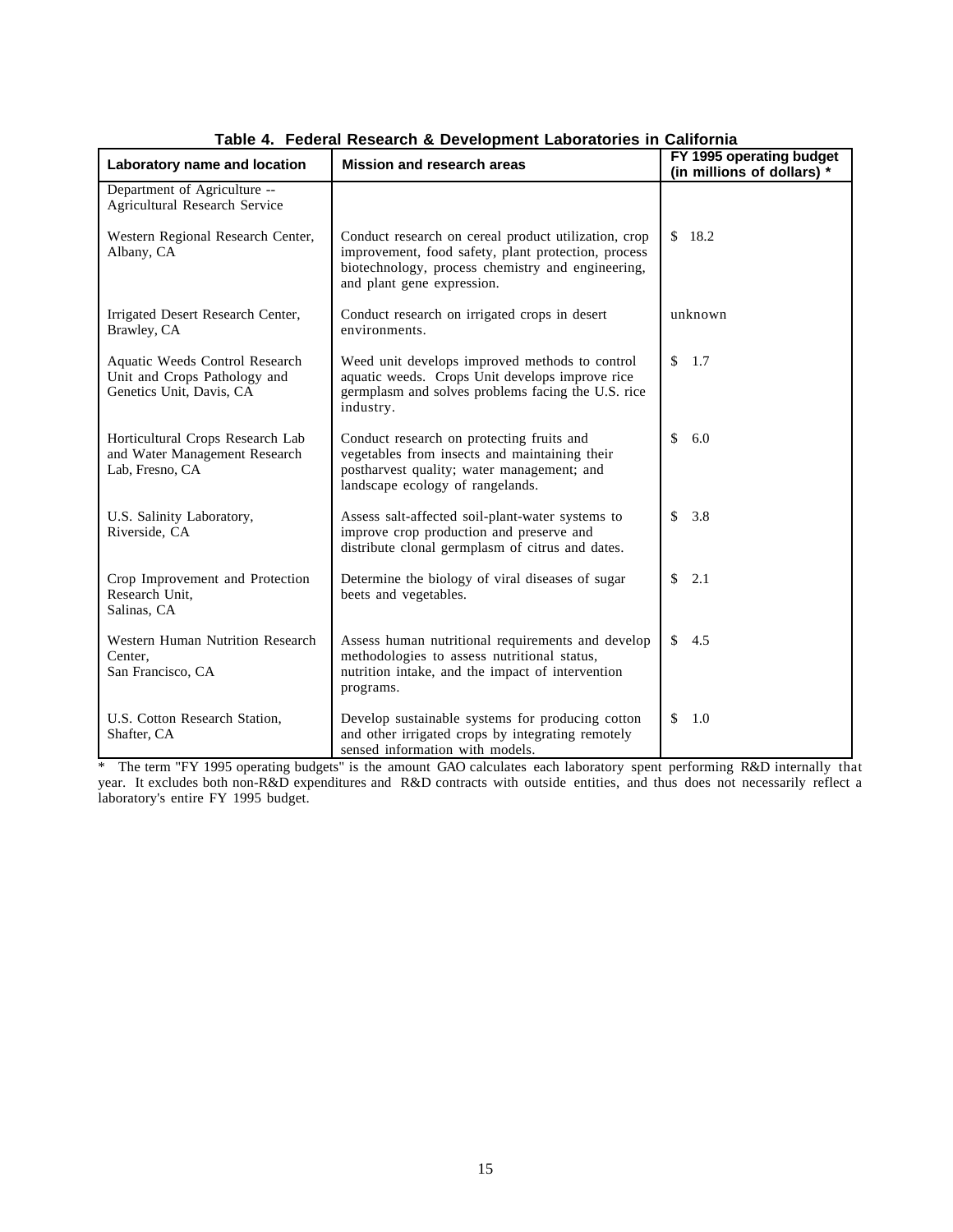| $i$ abio $\tau$ (commuted).<br>Laboratory name and location                    | <b>I Cacial Rescarging Development Laboratories in Oamorma</b><br><b>Mission and research areas</b>                                                                                                                             | FY 1995 operating budget   |
|--------------------------------------------------------------------------------|---------------------------------------------------------------------------------------------------------------------------------------------------------------------------------------------------------------------------------|----------------------------|
|                                                                                |                                                                                                                                                                                                                                 | (in millions of dollars) * |
| Department of Agriculture -- Forest<br>Service                                 |                                                                                                                                                                                                                                 |                            |
| Pacific Southwest Research Station<br>(PSRS), Albany, CA                       | Conduct research on forest genetics, watershed<br>effects and inland fisheries, global climate, chemical<br>ecology, and forest insects.                                                                                        | 5.5<br>\$                  |
| Redwood Sciences Laboratory,<br>Arcata, CA (PSRS field lab)                    | Assess timber management/wildlife interactions and<br>management effects on hillslopes, fisheries, and<br>streams.                                                                                                              | $\mathbb{S}$<br>2.2        |
| Forestry Sciences Laboratory,<br>Fresno, CA (PSRS field lab)                   | Evaluate montane ecosystems in the Sierra Nevada<br>Mountains.                                                                                                                                                                  | \$<br>1.8                  |
| Silviculture Laboratory, Redding,<br>CA (PSRS field lab)                       | Examine silviculture of California conifers,<br>management of competing vegetation, and<br>ecosystem management.                                                                                                                | \$<br>2.5                  |
| Forest Fire Laboratory, Riverside,<br>CA (PSRS field lab)                      | Assess ecology and fire effects in drought-prone<br>ecosystems, fire meteorology, fire management, air<br>pollution and global change, and wildlife.                                                                            | \$<br>4.4                  |
| Technology and Development<br>Center, San Dimas, CA                            | Develops, tests, and applies technologies for<br>fighting forest fires; improving USFS water<br>treatment systems; and meeting other USFS needs.                                                                                | unknown                    |
| Department of Commerce -- NOAA<br>National Marine Fisheries Service            |                                                                                                                                                                                                                                 |                            |
| Southwest Region Science Center<br>and Laboratory,<br>La Jolla, CA             | Tuna-dolphin, population dynamics, population<br>biology, protected species, Antarctic ecosystems,<br>fishery economics, fishery oceanography, genetic<br>stock identification, International Whaling<br>Commission activities. | \$15.6                     |
| Pacific Grove, CA                                                              | Ecosystem modeling and analysis, fishery<br>environmental linkages, physical oceanography.                                                                                                                                      | \$<br>0.9                  |
| Tiburon, CA                                                                    | Groundfish ecology, population dynamics/<br>assessments, population biology, ecosystem<br>dynamics.                                                                                                                             | \$<br>1.9                  |
| Department of Defense-- Air Force                                              |                                                                                                                                                                                                                                 |                            |
| Aerospace Corporation (FFRDC),<br>Los Angeles, CA                              | Systems integration of space and space-related<br>systems.                                                                                                                                                                      | \$335.0                    |
| Air Force Research Laboratory --<br>Propulsion Directorate, Edwards<br>AFB, CA | Develops space and missile rocket propulsion<br>technology, including evolved expendable launch<br>vehicles.                                                                                                                    | unknown                    |
| Flight Test Center,<br>Edwards AFB, CA                                         | Test, support, and operations; test pilot school.                                                                                                                                                                               | \$329.5                    |
| Department of Defense -- Army                                                  |                                                                                                                                                                                                                                 |                            |
| Hydrologic Engineering Center,<br>Davis, CA                                    | Conducts research, training, policy analysis, and<br>technical assistance in hydrologic engineering.                                                                                                                            | unknown                    |

## **Table 4 (continued). Federal Research & Development Laboratories in California**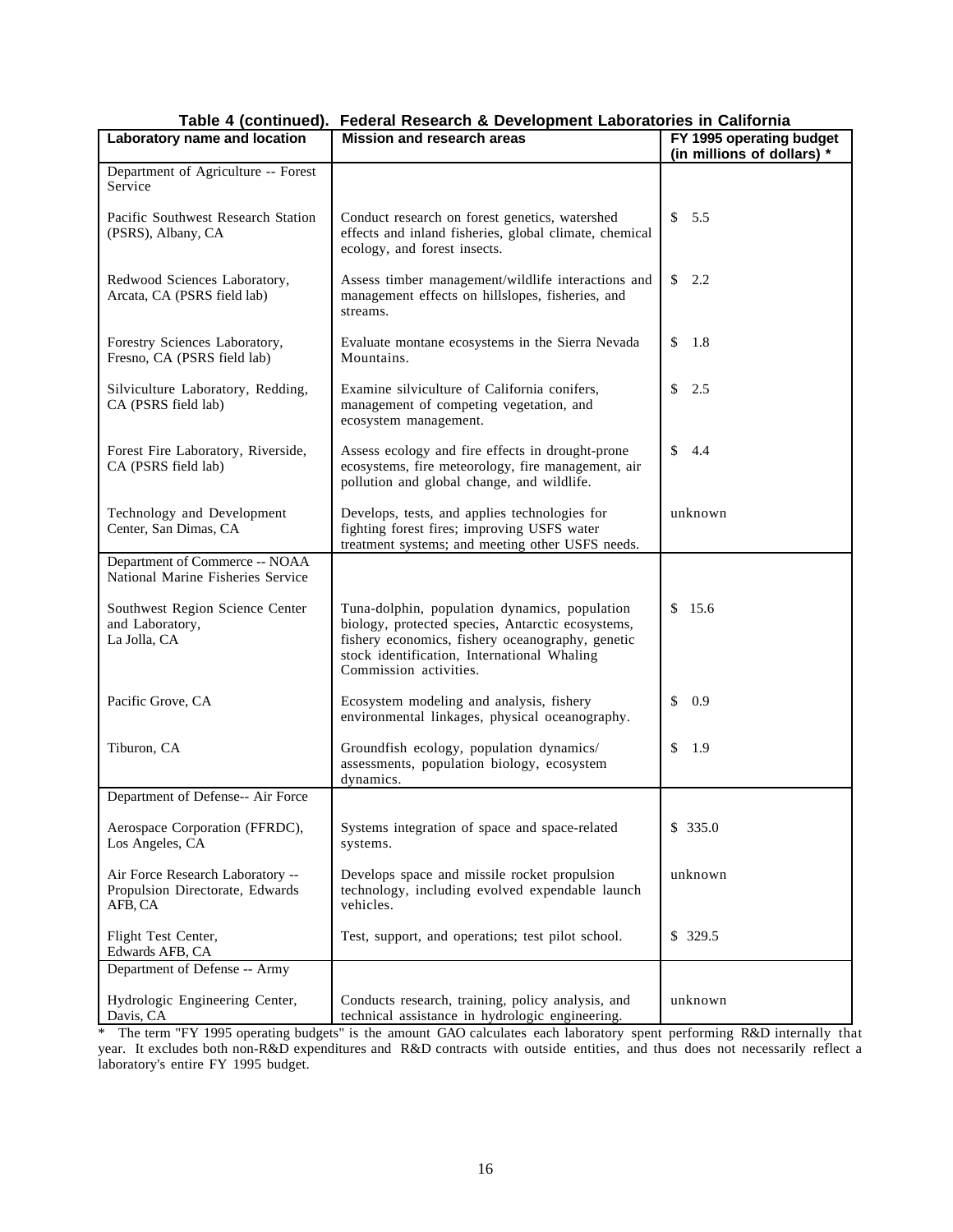| $1000 - 7$ (commuted).<br>Laboratory name and location                                                                    | <b>I Cacial Rescarging Development Laboratories in Oamorma</b><br><b>Mission and research areas</b>                                                                                       | FY 1995 operating budget<br>(in millions of dollars) * |
|---------------------------------------------------------------------------------------------------------------------------|-------------------------------------------------------------------------------------------------------------------------------------------------------------------------------------------|--------------------------------------------------------|
| Department of Defense -- Navy                                                                                             |                                                                                                                                                                                           |                                                        |
| Naval Air Warfare Center Weapons<br>Division (CL),<br>China Lake, CA                                                      | Conducts research, development, test, evaluation,<br>and in-service engineering for weapons systems<br>associated with air warfare.                                                       | unknown                                                |
| Naval Air Warfare Center Weapons<br>Division (PM), Point Mugu, CA                                                         | Same mission as China Lake.                                                                                                                                                               | unknown                                                |
| Naval Facilities Engineering<br>Service Center, Port Hueneme, CA                                                          | Provides engineering and technology support for<br>specialized Navy facilities.                                                                                                           | \$85.6                                                 |
| Naval Health Research Center, San<br>Diego, CA                                                                            | Conducts research, development, test, and<br>evaluation on the biomedical and psychological<br>aspects of the Navy and Marine Corps.                                                      | \$<br>4.8                                              |
| Navy Personnel Research and<br>Development Center, San Diego, CA                                                          | Conducts R&D on personnel systems, training, and<br>organizational systems.                                                                                                               | 16.0<br>\$                                             |
| Naval Surface Warfare Center, Port<br>Hueneme Division, Port Hueneme,<br>CA                                               | Provides test and evaluation, in-service<br>engineering, and logistics support for surface<br>warfare combat systems and subsystems.                                                      | unknown                                                |
| Navy SPAWAR Systems Center, San<br>Diego, CA                                                                              | Designs, acquires, and supports integrated<br>information systems for the Navy.                                                                                                           | \$501.7                                                |
| Department of Defense-- General                                                                                           |                                                                                                                                                                                           |                                                        |
| Defense Microelectronics Activity,<br>McClellan AFB, CA                                                                   | Assists weapons systems managers in inserting and<br>maintaining advanced microelectronics<br>technologies.                                                                               | unknown                                                |
| Department of Energy                                                                                                      |                                                                                                                                                                                           |                                                        |
| Lawrence Berkeley National<br>Laboratory (FFRDC),<br>Berkeley, CA                                                         | Conducts R&D in energy research, energy efficiency<br>and renewable energy, environmental management,<br>and other areas.                                                                 | \$222.7                                                |
| Lawrence Livermore National<br>Laboratory (FFRDC),<br>Livermore, CA                                                       | Conducts R&D in national security, energy research,<br>nonproliferation, environmental management,<br>nuclear energy, and other areas.                                                    | \$859.2                                                |
| Sandia National Laboratories/<br>California (FFRDC),<br>Livermore, CA                                                     | Conducts R&D in national security, energy<br>technologies (including advanced energy sources<br>and combustion science and technologies),<br>environment, and manufacturing technologies. | \$158.5                                                |
| <b>Stanford Linear Accelerator Center</b><br>(FFRDC), Stanford, CA                                                        | Conducts research in high-energy physics.                                                                                                                                                 | \$124.2                                                |
| <b>UCLA Laboratory of Structural</b><br>Biology & Molecular Medicine<br>(Cooperative agreement with<br>UCLA), Los Angeles | Conducts research on proteins in genomes;<br>develops molecular nuclear medicine.                                                                                                         | \$<br>7.4                                              |
| Note: Energy Technology<br>Engineering Center (FFRDC),<br>Canoga Park, CA, closed out in<br>November 1995                 |                                                                                                                                                                                           |                                                        |

## **Table 4 (continued). Federal Research & Development Laboratories in California**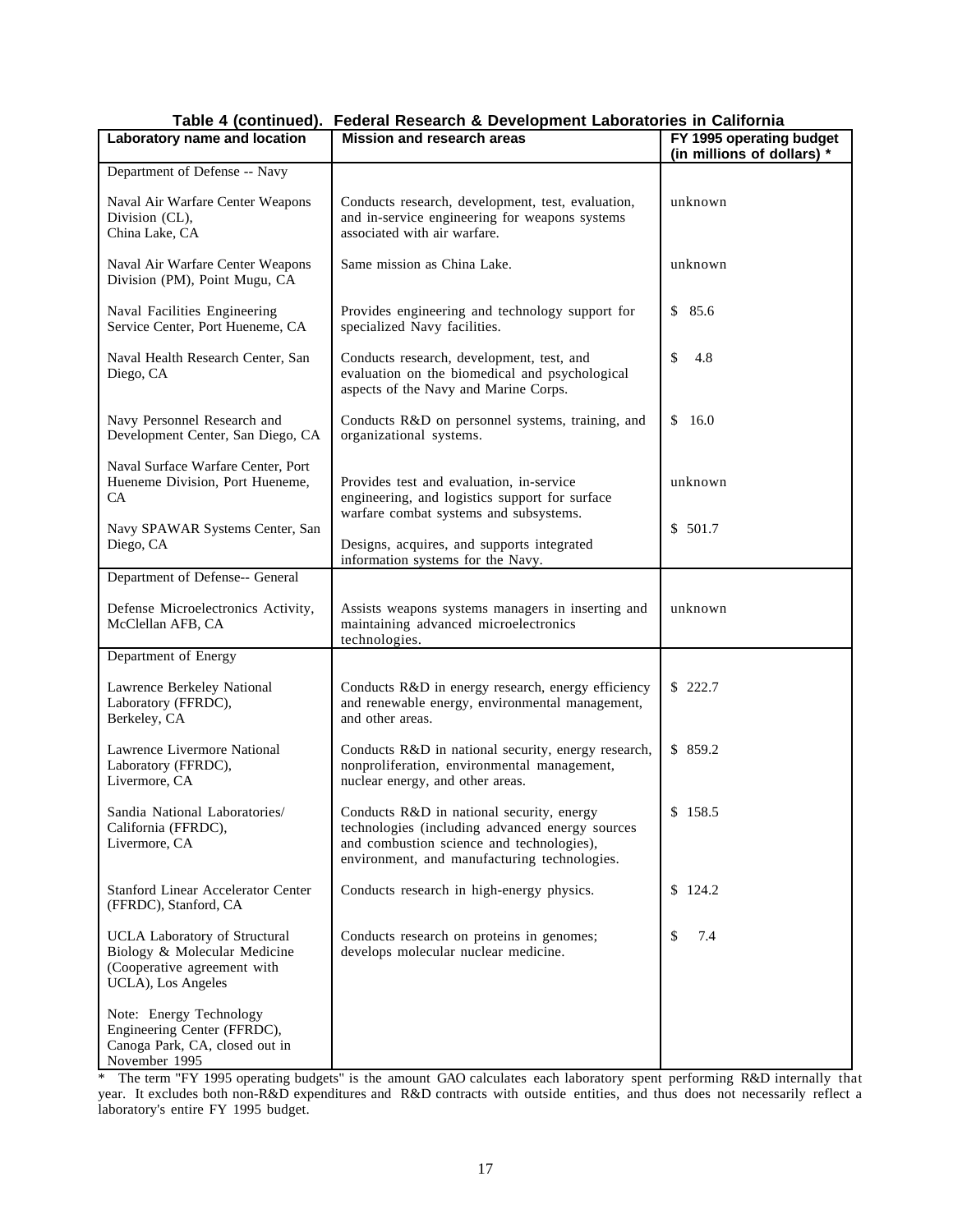| Laboratory name and location                                                                                                                                                                             | Mission and research areas                                                                                                                                                                                                                                 | FY 1995 operating budget<br>(in millions of dollars) *                                                                |
|----------------------------------------------------------------------------------------------------------------------------------------------------------------------------------------------------------|------------------------------------------------------------------------------------------------------------------------------------------------------------------------------------------------------------------------------------------------------------|-----------------------------------------------------------------------------------------------------------------------|
| Department of the Interior --<br>Geological Survey                                                                                                                                                       |                                                                                                                                                                                                                                                            |                                                                                                                       |
| Western Region Office,<br>Menlo Park, CA                                                                                                                                                                 | Conducts research in digital cartography and<br>geographic information systems, minerals and land<br>resources, geologic hazards assessment, and water<br>resources.                                                                                       | \$104.8                                                                                                               |
| Department of Veterans Affairs --<br>Medical Centers and Clinics<br>Conducting R&D                                                                                                                       |                                                                                                                                                                                                                                                            |                                                                                                                       |
| Fresno, CA<br>Loma Linda, CA<br>Long Beach, CA<br>Los Angeles, CA (clinic)<br>Palo Alto, CA (Palo Alto<br>Rehabilitation R&D Center)<br>Pleasant Hill, CA (clinic)<br>San Diego, CA<br>San Francisco, CA | The purpose of VA research is to contribute to $(1)$<br>improved medical care for veterans and (2) the<br>nation's knowledge about disease and disability.<br>VA research falls within broad areas of biomedicine,<br>health services, and rehabilitation. | \$<br>0.2<br>\$<br>1.3<br>\$<br>2.9<br>$\mathbf{\hat{S}}$<br>0.5<br>\$<br>10.9<br>\$<br>1.5<br>\$<br>8.6<br>\$<br>8.8 |
| Sepulveda, CA<br>West Los Angeles, CA                                                                                                                                                                    |                                                                                                                                                                                                                                                            | \$<br>5.5<br>\$<br>8.1                                                                                                |
| National Aeronautics and Space<br>Administration<br>Ames Research Center,<br>Moffett Field, CA                                                                                                           | Conducts R&D in aeronautics, information<br>technology, astrobiology, and earth and space<br>sciences.                                                                                                                                                     | \$522.3                                                                                                               |
| Dryden Flight Research Center,<br>Edwards, CA                                                                                                                                                            | Conducts flight research.                                                                                                                                                                                                                                  | unknown                                                                                                               |
| Jet Propulsion Laboratory (FFRDC),<br>Pasadena, CA                                                                                                                                                       | Conducts space science, particularly robotic space<br>probes; conducts R&D in robotics,<br>microelectronics, imaging, communications, and<br>other areas.                                                                                                  | \$783.7                                                                                                               |

## **Table 4 (continued). Federal Research & Development Laboratories in California**

*Sources: U.S. General Accounting Office, Federal Laboratory Consortium for Technology Transfer, and agency and laboratory Web pages*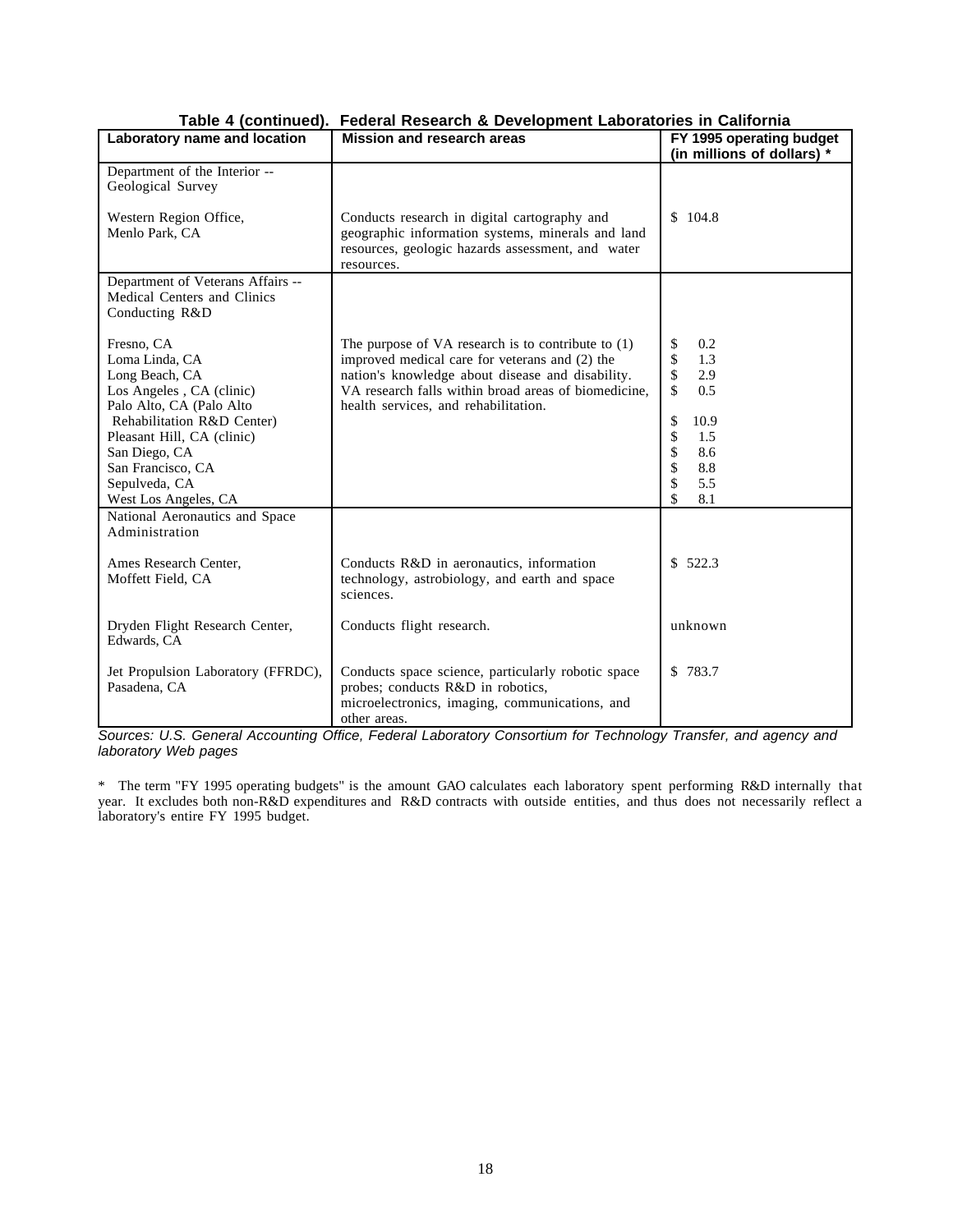

**Figure 1. Selected federal laboratory expenditures in California (millions of dollars)** *Source: Linda Cohen of UC Irvine, using NSF data*



**Figure 2. Selected federal laboratory expenditures in California (millions of constant 1987 dollars)**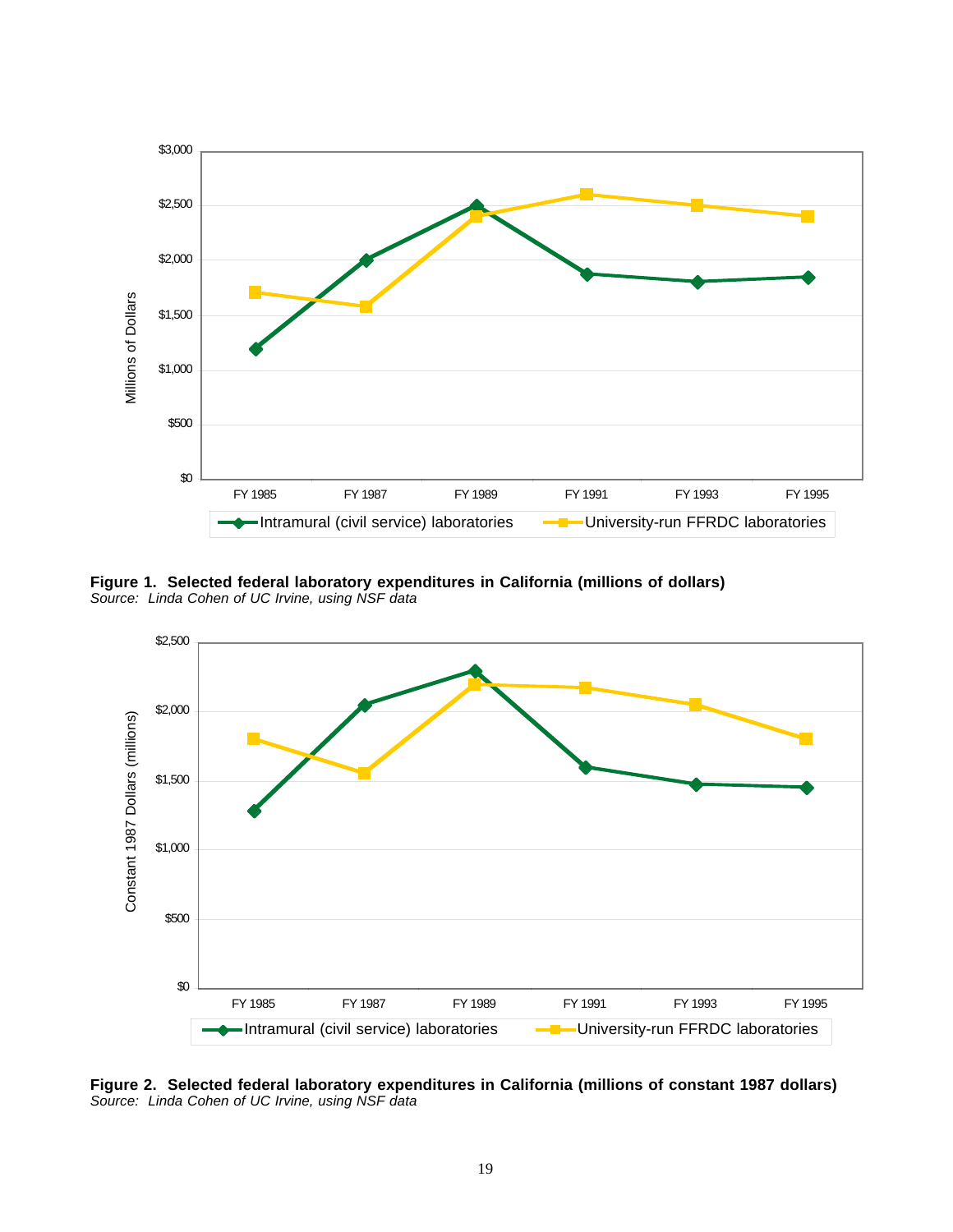

**Figure 3. Selected R&D expenditures in California -- FY 1985-1995 (in millions of current dollars)** *Source: Linda Cohen of CCST, using NSF data*

facilities and federally-funded research and development centers (FFRDCs) run by universities and colleges.<sup>11</sup> The budget cuts have been particularly deep in intramural laboratories.

Even with these reductions, in FY 1995 overall federal laboratory expenditures still totaled 13.1 percentage of total private and government R&D in the state (\$4.720 billion out of \$36.133 billion). And as Figure 3 shows, the decline in federally-funded/industry-performed R&D in California means that expenditures for intramural and university-run FFRDC laboratories are an increasing percentage of overall federally-supported R&D in the state.

## **5. Appendix 2. Livermore and Berkeley Laboratories**

#### **5.1 Summary**

 $\overline{a}$ 

This report now turns to a review of the missions, programs, budgets, and benefits to California of the main federal laboratories in state, starting, in this appendix, with two large multiprogram DOE laboratories – the Livermore Laboratory and Berkeley Lab. This appendix summarizes their missions, programs, and budgets; goes on to discuss their contributions to date to the California economy, particularly interactions with California universities and industry; and concludes with a discussion of current trends in federal budgets and policies and the implications of those trends for state's economy. The information for the two laboratories is drawn from interviews, laboratory Web pages, and other documents and data provided by laboratory officials. These are the main points:

The Lawrence Livermore National Laboratory (the Livermore Laboratory or LLNL) is owned by DOE and operated by the University of California (UC). It has responsibility for nuclear weapons stewardship and a wide range of other missions. It has particular expertise in nuclear science and technology, lasers and optoelectronics, advanced computing, advanced sensors, biotechnology, and process technology. In FY 1997, its budget totaled \$1.013 billion.

The Lawrence Berkeley National Laboratory (LBNL or Berkeley Lab) is also owned by DOE and also operated by UC. An energy research facility, it has expertise in particle accelerators, energy technologies, advanced computing, and biotechnology, chemical and materials sciences, and environmental assessment and remediation. It had an FY 1997 budget of \$346 million.

The other two types of federal laboratories are industryoperated FFRDCs and FFRDCs operated by nonprofits. California has two such facilities, the industry-run Sandia/California Laboratory and the nonprofit-run Aerospace Corporation.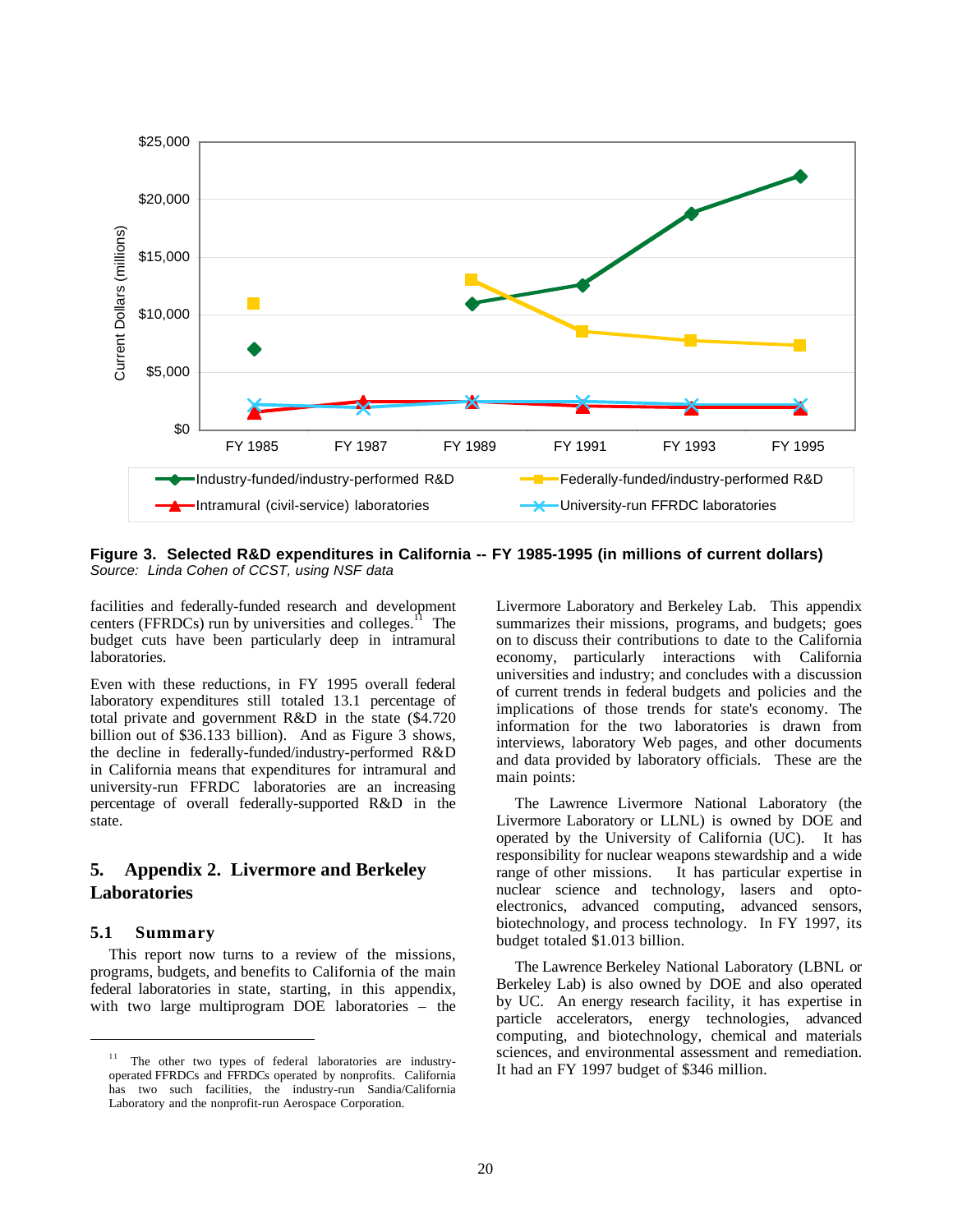With regard to LLNL's interactions with universities, the total number nationwide has been growing – although the number collaborations with California partners has stayed relatively constant. The FY 1995 nationwide total was 1225, of which 499 were in California, and the FY 1998 total was 1656, of which 450 were in this state.

Over the years, about 90 percent of the university researchers working with Berkeley Lab have been from the University of California. In addition to hosting university researchers on its site, Berkeley Lab in FY 1997 spent \$10.1 million on procurements and contracts with universities.

Of the three major laboratories discussed in this report, to date LLNL has, in dollar terms, the largest set of interactions with industry. Procurements are the most significant interaction, but in addition the Laboratory is active in collaborative research. For example, data in Appendix 5 show that in FY 1997 total DOE and industry spending at LLNL on CRADAs and work-forothers totaled \$51.6 million, or five percent of the Laboratory's budget that year of \$1.013 billion. The mix of CRADAs has changed in recent years – a decline in the number of agency-funded ("funded") CRADAs, after the Republican Congress cut funds in 1995, but also a steady rise in the number of industry-funded CRADAs.

While considerably smaller than LLNL, Berkeley Lab also has a range of collaborative R&D projects with industry, including California companies. For its size, Berkeley Lab particularly has a significant number of industry-funded CRADAs and work-for-others projects; in part, this reflects the value of user facilities such as the Advanced Light Source.

In the status-quo budget and policy environment that is likely to prevail in Washington, D.C., over the next few years, budgets at LLNL and Berkeley Lab will be essentially flat, with the exception of two major defenserelated initiatives at LLNL -- the National Ignition Facility (NIF) and new supercomputer activities under the Accelerated Strategic Computing Initiative (ASCI).

LLNL will continue to use laboratory-funded programmatic CRADAs. As LLNL downsizes and as it seeks to tap expertise and technology in the private sector, these agreements are a useful mechanism. In procurement, LLNL is working more companies in the design of new equipment, rather than simply doing all the specifications and designs in-house.

LLNL and LBNL will not have much dedicated DOE funding to start new CRADAs in areas of interest to industry. For example, today there is relatively little in the dedicated DOE technology transfer account for LLNL and other defense-oriented laboratories – \$60 million in FY 1999, up from \$56 million in 1998, but far down from the \$225 million in FY 1995. LLNL's share is likely to be between one third and one quarter of these funds, or between \$15 and \$20 million. However, both LLNL and Berkeley Lab will continue to welcome industry-funded CRADAs and work for others.

Both laboratories see their future strengths as lying in areas of great potential value to the California economy, including advanced computing, lasers and inertial fusion, and biotechnology. Both laboratories also have major user facilities open to industry. Berkeley Lab, for example, has the Advanced Light Source, the National Energy Research Supercomputing Center, and the National Center for Electron Microscopy.

#### **5.2 The Department of Energy**

#### **5.2.1 Background**

This discussion of the Livermore and Berkeley Laboratories begins with a brief review of the Department of Energy.

In the current fiscal year, FY 1999, DOE is a \$17.856 billion agency with responsibilities for national security (nuclear weapons), science and technology related to energy, energy resources, and overall energy policy. The Department's origins go back to the immediate period after the end of World War II, when Congress established the Atomic Energy Commission (AEC) to take over nuclear weapon and energy science activities begun under the Manhattan Project. Soon thereafter, the AEC began working with the Navy to develop nuclear propulsion for submarines and ships. Later, under President Eisenhower's Atoms for Peace program, the AEC also began efforts to develop and promote peaceful uses of nuclear power, particularly nuclear power plant technologies.

In 1974, Congress passed legislation that split the AEC into the Nuclear Regulatory Commission (NRC) and an Energy Research and Development Administration (ERDA). During the Carter Administration, ERDA R&D functions were merged with the Federal Energy Administration and other civilian energy activities to form DOE. National security programs remain the largest part of the Department, however (\$12.381 billion in FY 1999). DOE's Science account (formerly the Energy Research account) is the primary funder of Berkeley Lab and other DOE energy science laboratories; its budget totals \$2.698 billion in FY 1999.

Although Berkeley Lab's origins go back to the early 1930s, the Department's overall system of national laboratories dates back to the Manhattan Project. Los Alamos National Laboratory was established during World War II to design and build the first nuclear weapons. The two other principal nuclear weapons laboratories, Livermore and Sandia, were established after the war, as will be discussed below. A series of energy science laboratories also developed, including Berkeley Lab, Argonne, and Brookhaven and later specialized facilities such as SLAC in California, Fermilab in Illinois, and the National Renewable Energy Laboratory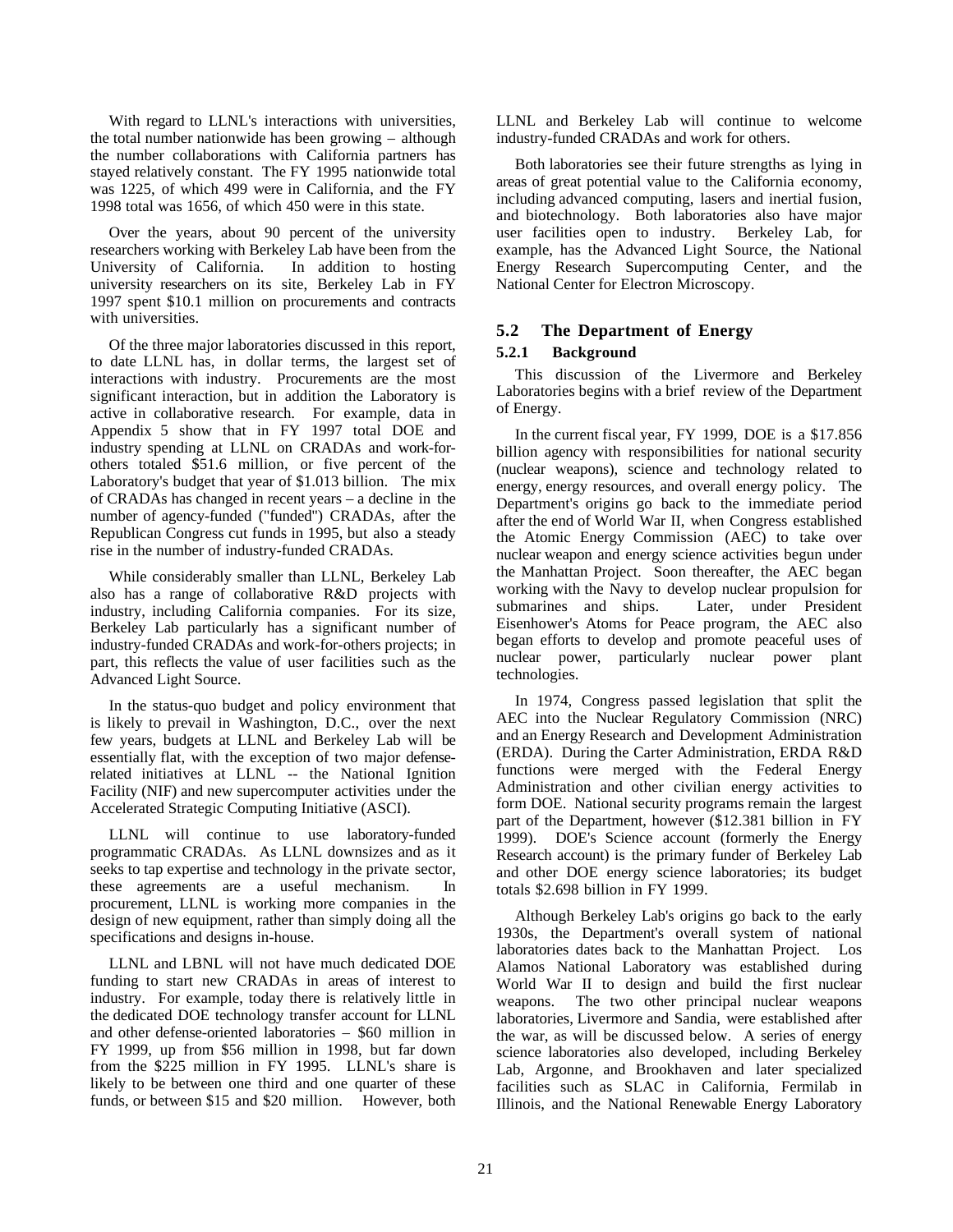in Colorado. Reactor research continues at the Idaho National Engineering Laboratory. In the past, smaller laboratories also existed at several of the large DOE nuclear-materials production facilities around the country; while some of those facilities are now closed, research continues at the Savannah River Site in South Carolina.

The national laboratories report to the Secretary of Energy, through regional DOE operations offices that handle contracts. Individual activities at the laboratories are funded and supervised by specific programs offices at DOE. As a result, the predominant program office for each laboratory plays a significant role in managing that laboratory. Most but by no means all of the programs at Los Alamos, Livermore, and Sandia are funded by DOE's Defense Programs Office. Most but not all the activities at the energy science laboratories such as Berkeley Lab are funded by DOE's Office of Energy Research. DOE laboratories may accept funding from other federal agencies; and, as discussed above, may enter into CRADAs with private companies and other non-federal entities and may do work for others.

**Policies and budgets at DOE during the 1990s.** During the 1990s the Department of Energy has been the subject of dramatic swings in federal policy and budgets. The end of the Cold War, the debate over what role if any DOE laboratories should play in industrial competitiveness, and budget ups-and-downs have all made for a tumultuous policy environment. However, many of these fights have now quieted down, and basic trends for FY 1999 and beyond now seem relatively clear.

*Cold War followed by the end of U.S.-Soviet rivalry.* In 1990, DOE's laboratories were at the end of the large Reagan-era build-up of the Department's nuclear weapons program. Military, not civilian, programs still dominated. The Reagan and Bush Administrations strongly supported the concept of technology transfer – making mission-related technologies more widely available to industry – but technology transfer laws were still new in 1990. The weapons laboratories at DOE were preoccupied with the Cold War and security and not with technology transfer. CRADAs were also new to energy research laboratories such as LBNL. In addition, many of the DOE civilian research programs that might be most useful to industry – in energy efficiency, alternative energy, and environmental protection, for example – had been cut back by these Republican administrations.

Then the political climate changed dramatically. First came arms control agreements, followed by the demise of the Soviet Union at the end of 1991, the decision to stop the design and construction of new nuclear weapons, and a federal budget crunch which put enormous pressure on the White House and Congress to find programs to cut. Suddenly DOE's weapons laboratories, the Livermore Laboratory among them, faced the prospect of major reductions in budgets and staffs. By 1993 LLNL faced even more: as the "second" weapons design laboratory

after Los Alamos, there were serious discussions about whether to close it altogether.

*Early CRADAs.* In the early 1990s, there were many barriers to labs working with industry. Industry complained that the process of signing an agreement with the laboratories took far too long – many CRADAs took a year or more to approve. In the 1992-1995 period, however, the DOE policy was to greatly expand work with industry. The Department and the national laboratories improved the procedures. The number of partnerships grew quickly, from only a few at the beginning of 1992 to over 1,500 by the middle of 1995 and an estimated 3,000 or so by 1998.

The growth in DOE CRADAs was helped by the fact that by the mid-1990s the Department's laboratories were able, as mentioned earlier, to undertake three different types of CRADAs – regular "funds-in" CRADAs, laboratory-funded agreements, and special "funded CRADAs" using dedicated set-aside moneys. Of the DOE programs supporting funded CRADAs, the largest has been the Technology Transfer Initiative (TTI) funded through DOE's Office of Defense Programs. Between 1991 and 1997 this program provided some \$232 million in government funding for joint R&D projects at Lawrence Livermore. In the early 1990s the smaller Laboratory Technology Transfer Program in the Office of Energy Research began to provide similar funding for new CRADAs at non-weapons laboratories.

*The debate over a DOE role in industrial competitiveness.* In this environment, some in DOE, the laboratories, and in Congress sought a major new mission that might retard budget cuts and help meet new national needs. In 1993 they thought they found that new mission in research for industrial competitiveness – a top priority for the new Clinton Administration. Legislation was introduced in Congress in 1993 that would have given DOE's laboratories – particularly the weapons laboratories – a major new competitiveness mission and new money to apply their traditional "core competencies" to helping American industry. Some advocates talked of DOE's facilities becoming the "corporate research laboratories of the United States." While Congress debated this legislation, several pilot efforts occurred, most notably the TTI and related partnership programs and the creation of a high-level technology transfer office within DOE headquarters.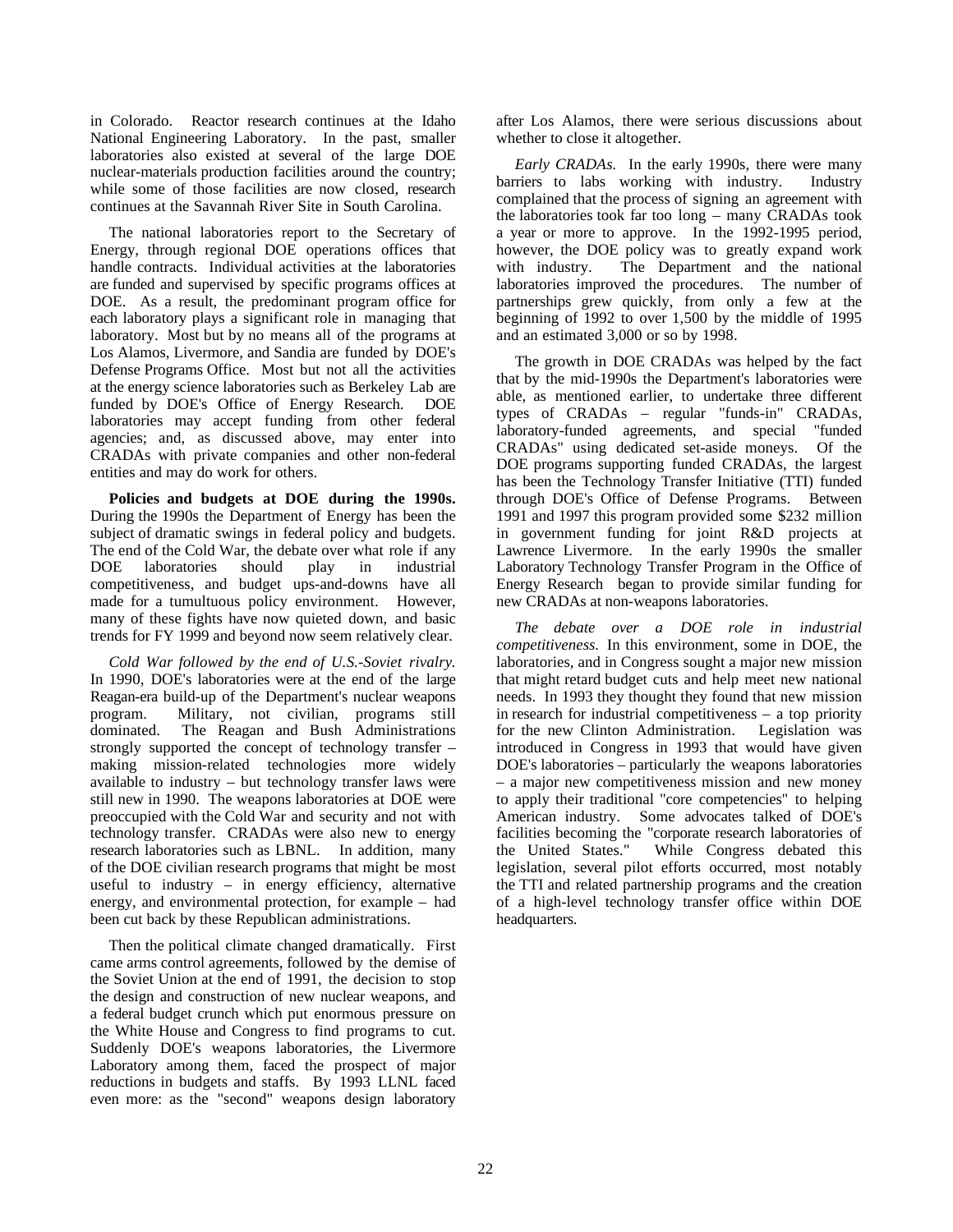Four factors limited and eventually rolled back most of these efforts. First, even before Republicans won control of Congress in the 1994 elections, DOE's Congressional advocates ran into opposition from those who believed that existing industrial technology programs in other agencies should be used to help American business; the perception was that DOE was trying to muscle in, with an aggressive stance but in many cases little actual experience working with commercial industry. DOE received technology transfer funds during this period, but legislative efforts to expand DOE's formal mission to include industrial competitiveness failed in Congress during 1993 and 1994.

Second, even some of DOE's friends worried that the laboratories might lose focus if they took on large new missions. This view was, in effect, the conclusion of the February 1995 report entitled *Alternative Futures for the Department of Energy National Laboratories* (the Galvin report), prepared by a task force of the Secretary of Energy Advisory Board.<sup>12</sup> The report recommended that the Department, and its laboratories, stay focused on energy issues (including nuclear weapons) and associated science, although the report did not oppose TTI-type partnership efforts.

Third, and most important, was the effort of Republicans, especially House Republicans, during the 104th Congress (1995-1996) not only to curtail technology programs but also to try to eliminate the DOE itself. The new Republican-led Congress strongly opposed all of President Clinton's industrial technology initiatives, including those at DOE. Their effort to close the Department failed, but technology program budgets such as the TTI were cut severely and the Department's high-level technology transfer office was abolished. Some Republicans cited the Galvin report as one argument for cutting the technology programs, although Mr. Galvin wrote to them saying he did not intend for his recommendations to be used to cut the partnership programs. For a while key Republicans even opposed traditional CRADAs – the ones where mission units of the laboratories attempted to transfer mission-developed technology at industry's expense. But that opposition to traditional CRADAs largely subsided by mid-1996. In addition to ideological concerns, Congressional decisions were also influenced by internal resistance in the Department from the people who liked doing traditional mission work and by resistance to the partnership programs from appropriators who felt they did not have as much budget control as they would like and were not sure the funds were well spent. In the tight budget

 $\overline{a}$ 

environment, with tradeoffs between the technology partnerships and other programs, partnerships programs did not seem like a good fight.

Fourth and finally, the weapons laboratories, hitherto facing major cutbacks, found a new version of an old mission – the long-term "stewardship" of existing nuclear weapons. The new budgets that came with this mission prevented major cutbacks and reduced the search for a major new mission. These substantial new budgets resulted largely because the Administration was trying to convince conservatives in the Senate to support a comprehensive nuclear test ban treaty.

*Current policy.* By the middle of 1996, a new basic policy for DOE technology transfer was in place. It looked much like the pre-1993 policy: DOE would continue to fund laboratory research related to its weapons, energy, and science missions; companies interested in this mission research could enter into CRADAs, at company expense; the Department would not fund new programs in general industrial competitiveness; and DOE would cost-share CRADAs that fit DOE mission needs. Individual laboratory researchers certainly remained interested in working with industry, especially if it brought corporate money or funding from other agencies to their research teams. But DOE has not added general industrial competitiveness to its mission.

Since 1996, there has been little explicit DOE policy regarding work with industry. The Department generally encourages partnerships with industry, but today there is little dedicated money for funded CRADAs and DOE is phasing out most projects. At the same time, however, regular "funds-in" CRADAs have been increasing at some laboratories, including LLNL. And laboratory-funded CRADAs have continued, with LLNL again being an example. As mentioned earlier, approximately 3,000 CRADAs have now been entered into at the national laboratories, although precise numbers are hard to come by since Department no longer keeps records of the partnerships.

*General budget uncertainties.* If technology transfer policy became clearer and more stable beginning in 1996, another major issue was less clear at that point -- overall budgets for DOE laboratories, particularly the nonweapons facilities such as the Berkeley Lab. Budget levels would of course affect which research programs these laboratories would have, thus affecting what programs companies in California and elsewhere could partner with.

When Republicans took control of Congress in January 1995, they pushed very hard spending reductions deep enough not only to balance the federal budget but also to permit tax cuts. Moreover, the new majority made clear that the spending cuts would not come from defense (including DOE weapons activities). Defense might not rise much but it would not be cut. The

<sup>&</sup>lt;sup>12</sup> Secretary of Energy Advisory Board, Task Force on Alternative Futures for the Department of Energy National Laboratories, *Alternative Futures for the Department of Energy National Laboratories,* February 1995. The report is available on the Web: http://www.lbl.gov/LBL~PID/Galvin-Report/Galvinhttp://www.lbl.gov/LBL~PID/Galvin-Report/Galvin-*Report.htm).*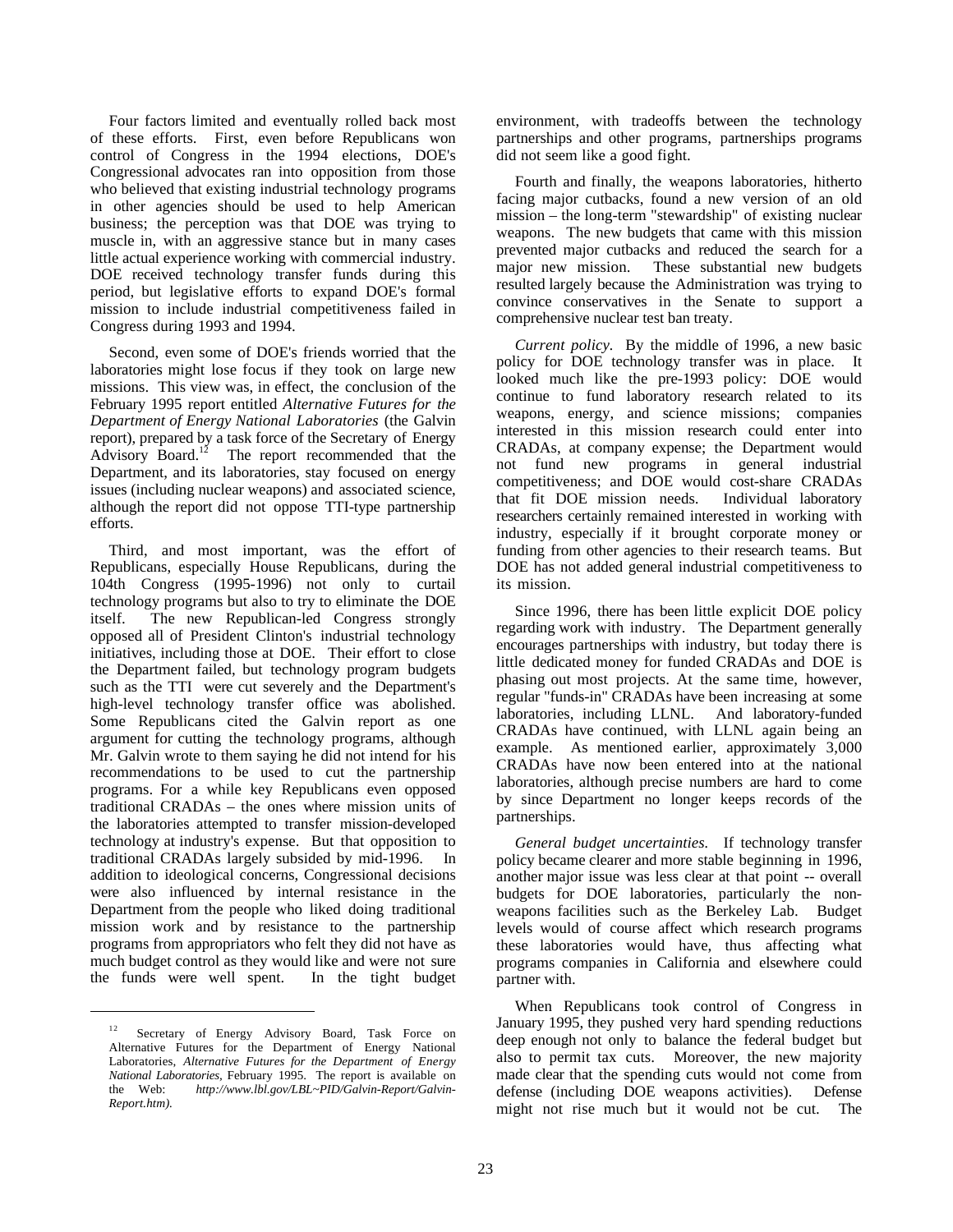proposed reductions would come from civilian programs, some from entitlement programs such as Medicare but much from civilian agency programs (discretionary programs) -- including non-defense research and development (R&D). Based on the budget resolution passed by Congress in 1995, budget analysts at the American Association for the Advancement of Science (AAAS) estimated that non-defense R&D could fall 33 percent within seven years. DOE civilian energy research (along with R&D at NASA and many other agencies) would fall dramatically.

By 1997, the strong U.S. economy and associated growing federal budget revenues changed much of this plan. Under the 1997 balanced budget agreement and associated appropriations acts, DOE research actually received an increase rather than a cut. According to AAAS statistics,<sup>13</sup> total DOE R&D for FY 1998 (much of which goes to the laboratories) was \$6.3 billion, a 3.1 percent from the previous year. Within this amount, DOE defense-related R&D increased to \$3.0 billion, a 6.4 percent increase. In FY 1999, DOE R&D totaled \$7.0 billion, a \$714 million or 11.4 percent increase over FY 1998. DOE defense-related R&D rose to \$3.3 billion, an increase of 10.5 percent.

## **5.3 Lawrence Livermore National Laboratory**

The contractor for the Livermore Laboratory is the University of California (UC). The laboratory director is Dr. Bruce Tarter.

## **5.3.1 History**

 $\overline{a}$ 

The Livermore Laboratory was established in 1952 to pursue research in thermonuclear physics for weapons and energy; Livermore scientists played an important role in the development of the hydrogen bomb. LLNL is now a multiprogram national laboratory supporting national security, energy, environment, and bioscience. Along with Los Alamos, it was one of DOE's two main laboratories for the design of nuclear weapons (when new nuclear weapons were being designed), and since the end of the Cold War focuses largely on the task of "nuclear stewardship" -- maintaining the safety and effectiveness of those nuclear weapons which remain in the U.S. stockpile. While LLNL receives funds from several divisions of DOE (see below), it remains a nuclear weapons laboratory and receives its principal funding from the Assistant Secretary of Energy for Defense Programs.

As one would expect at a nuclear weapons facility, many of LLNL's programs are highly classified. However, in order to be at the cutting edge of technology the laboratory also maintains extensive research programs in science and engineering, and many of those research programs are unclassified and able to consider partnerships with industry. In addition, as mentioned above the laboratory has built competence in several nonweapons areas, particularly energy, environment, and bioscience. These programs are generally unclassified.

#### **5.3.2 Mission and Major Programs**

The mission of the Livermore Laboratory, as stated by DOE, is to serve as a national resource in science and engineering, focused on national security, energy, the environment, and bioscience, with a special responsibility for nuclear weapons. The major program assignments include stewardship of the nuclear weapons stockpile; arms control, nonproliferation, and treaty verification technology; advanced conventional weapons; inertial fusion; operation of Nova, the world's most powerful laser; magnetic fusion and the International Thermonuclear Experimental Reactor; atomic vapor laser isotope separation; nuclear systems safety; advanced process technology; energy research in basic energy sciences, atmospheric and oceanic sciences, fossil energy, conservation, and civilian radioactive waste; Atmospheric Release Advisory Capability; biomedical and environmental research, including a national Genome Research Center; environmental technology; industrial partnering; university research collaborations; and science education.

The major new initiative at the Laboratory is the National Ignition Facility (NIF), a very powerful laser complex that will be used in weapons research. The laboratory also is active in the Accelerated Strategic Computing Initiative (ASCI) and the DOE portion of the human genome project.

**Areas of competency**. The Laboratory identifies the following as specific areas of competency:

- ♦ Nuclear science and technology
- ♦ Lasers and electro-optics
- Computer simulation of complex systems
- ♦ Advanced sensors and instrumentation
- ♦ Biotechnology
- Advanced process and manufacturing technology

#### **5.3.3 Scientific and Technical Achievements**

DOE and LLNL list the following as among the laboratory's major achievements. While some of these are primarily of interest to DOE itself, several others illustrate what the laboratory is doing in areas of interest to industry:

On-going non-proliferation assessments of Third World countries; detection and disablement technology being developed.

Assisting in weapons build-down to START II stockpile levels technology for safety and security is highest priority.

<sup>13</sup> See the AAAS Web site, at *www.aaas.org*.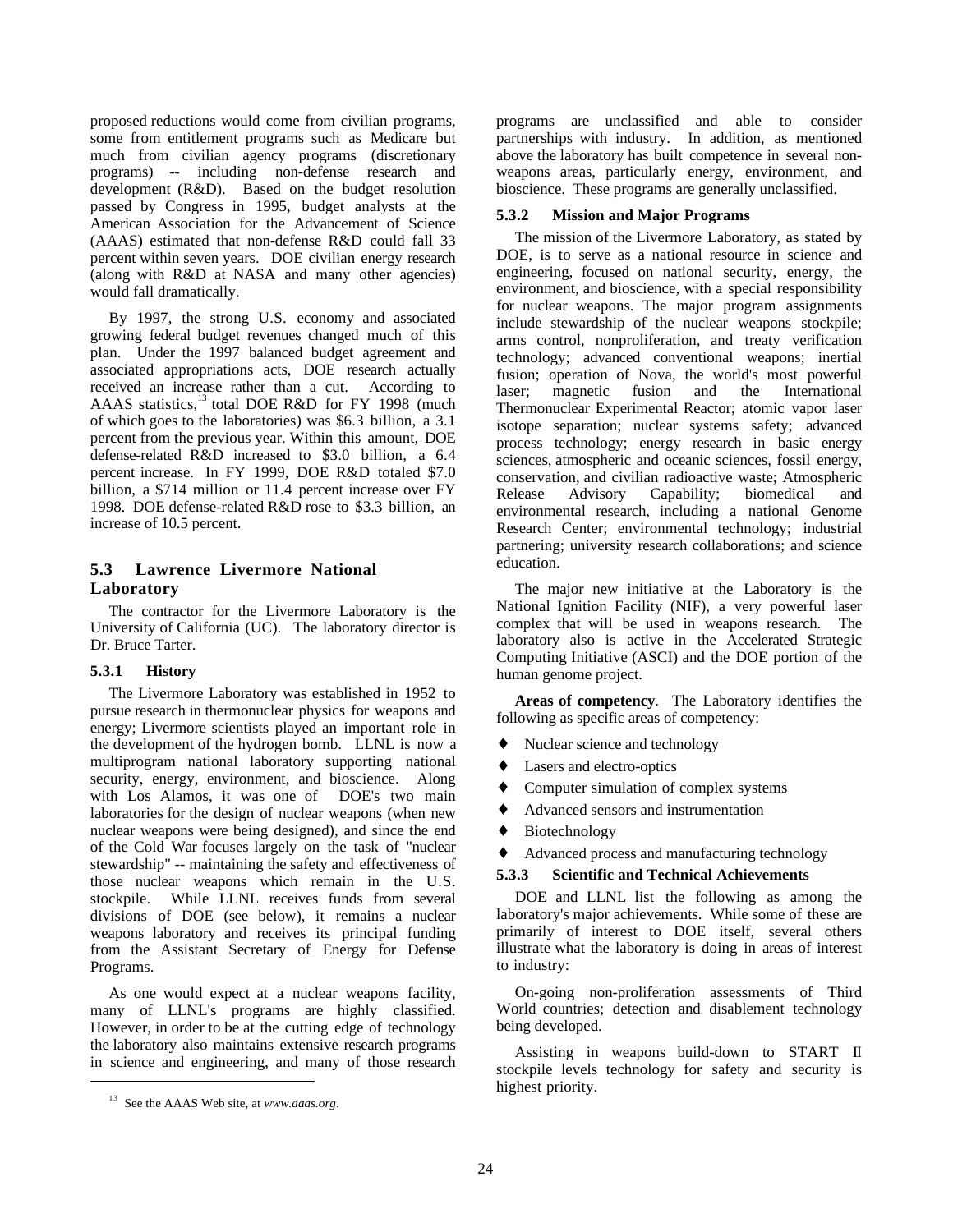Transferring Atomic Vapor Laser Isotope Separation (AVLIS) technology to the U.S. Enrichment Corporation, the largest technology transfer in DOE history.

Demonstrated steam stripping of volatile soil contaminants, microbial destruction of pollutants and hydrocarbons, mixed waste destruction, and automatic robotic hazardous material sorting and handling.

Covered 95 percent of chromosome 19 with cloned and mapped DNA fragments; identified almost 200 genes so far; co-discovered genetic cause of muscular dystrophy.

Developed the sensors and compact satellite technology for the successful Clementine mission which mapped and mineral inventoried the entire Moon.

#### **5.3.4 Budget, Staffing, and Principal Program Activities**

Appendix 2 of this report includes detailed data on all three laboratories, LLNL, Berkeley Lab, and JPL. The appendix includes data on the laboratories' budgets, personnel, and interactions with universities and industry. Here one can briefly mention that in FY 1997, the total budget of LLNL was \$1.013 billion, and full-time equivalent staff positions (FTEs) that year numbered 6,728, plus on-site contractors numbering 654 FTEs. Both budgets and staffing have fallen in recent years. In nominal (not inflation-adjusted) dollars, the budget went from \$1.049 billion in FY 1993 to \$965 million in FY 1994 to the FY 1997 figure of \$1.013 billion. Employee FTEs fell from 8,330 in FY 1993 to what will be an estimated 6,565 this current fiscal year (FY 1998), and from 1,867 on-site contractor FTEs in FY 1993 to 654 FTEs in FY 1997 and an estimated 827 FTEs in FY 1998.

Principal program activities, as a percentage of the laboratory's overall FY 1996 budget, are below. The different categories (e.g., Defense Programs) are major program divisions of DOE.

- ♦ Defense Programs, 41 percent
- Energy Research, 10 percent
- ♦ Nonproliferation and National Security, 8 percent
- ♦ Environmental Management, 7 percent
- Nuclear Energy, 2 percent
- Other DOE, 12 percent
- ♦ Work for Others (work for other agencies and for industry), 19 percent

Additional information can be found at the Livermore Laboratory's Web site: *http://www.llnl.gov.*

## **5.4 Livermore Laboratory Interactions to Date with Universities, Industry, and State Government**

#### **5.4.1 Universities**

LLNL allows university faculty, research staffers such as post-doctoral fellows, and graduate students to have access to unclassified laboratory facilities and work in collaborative projects with laboratory researchers. For example, the Laboratory has long been a leader in advanced computing, especially large supercomputers, and has both shared computing time with university researchers and worked with them on advanced scientific computing. Many of these academic researchers come to the Livermore Laboratory during the summer, but others participate in longer projects. In some cases, LLNL also allows university personnel with required security clearances to participate in classified research projects.

As one would expect at a laboratory managed by the University of California, many of the university researchers who work with LLNL come from UC. Yet many also come from other schools, both within and outside California. LLNL has provided the following data for FY 1995-1998 (Table 5). These data are also presented in Appendix VI.

The key trends here are (1) the steady growth in collaborations with non-UC California personnel and with out-of-state researchers and (2) a recent sharp decline in the number of UC researchers working with the Laboratory. (In FY 1995, UC researchers made up 41 percent of all university personnel working with LLNL; in FY 1998, three years later, they consisted of only 18 percent.)

#### **5.4.2 Industry**

The Livermore Laboratory's new era of technology partnerships with industry began in 1990. Although the Laboratory has always had significant interactions with industry through procurements, the passage in 1989 of the National Competitiveness Technology Transfer Act gave national laboratories the opportunity to form CRADAs with U.S. industry. Since then, both CRADAs and other partnerships with industry have grown significantly.

Procurements and large-scale technology transfers are two major ways in which LLNL interacts with companies and helps develop new cutting-edge technologies useful to both the Laboratory and industry.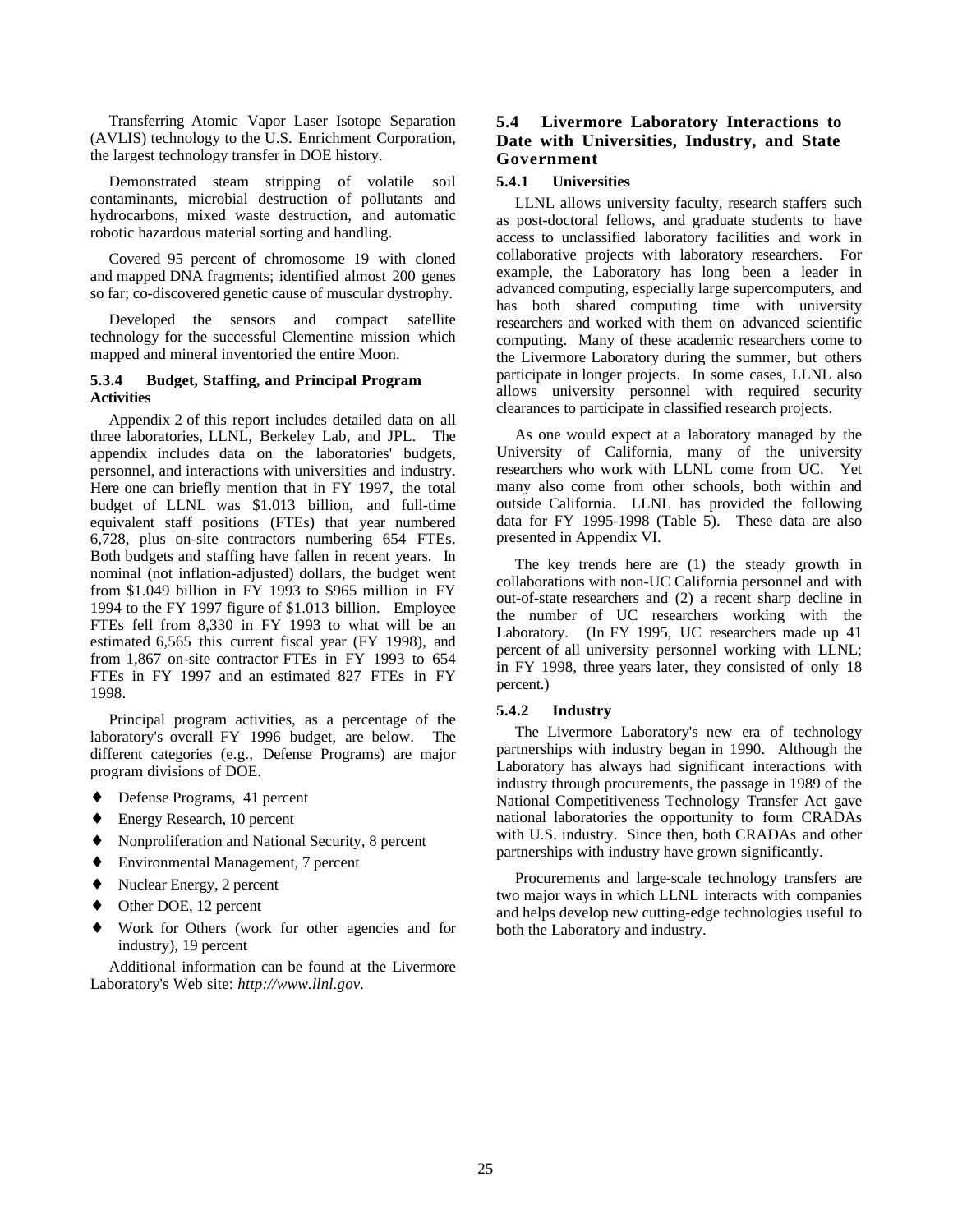|                                              | FY 1995 | <b>FY 1996</b> | <b>FY 1997</b> | <b>FY 1998</b> |
|----------------------------------------------|---------|----------------|----------------|----------------|
| UC faculty                                   | 183     | 174            | 38             | 58             |
| UC research staff (including postdocs)       | 79      | 61             | 92             | 142            |
| UC students                                  | 237     | 173            | 46             | 60             |
| Total collaborations with UC personnel       | 499     | 408            | 176            | 260            |
|                                              |         |                |                |                |
| Other CA faculty                             |         |                | 22             | 22             |
| Other CA research staff                      |         |                | 23             | 27             |
| Other CA students                            |         |                | 140            | 141            |
| Total collaborations with other CA personnel |         |                | 185            | 190            |
| Non-CA faculty                               | 90      | 54             | 117            | 116            |
| Non-CA research staff                        | 369     | 85             | 115            | 156            |
| Non-CA students                              | 267     | 890            | 982            | 934            |
| Total collaborations with non-CA personnel   | 726     | 1029           | 1214           | 1206           |

**Table 5. LLNL Interactions with University Researchers (FY 1996)\***

*Source: LLNL.*

 $\overline{a}$ 

\* Number of university and college faculty, research staff, and students involved in collaborations with the Laboratory, either at LLNL, their home institutions, or both sites.

*High-technology procurements.* LLNL invests a great deal each year in procurements, many with California companies. In FY 1997, the Laboratory spent \$473 million on procurements from industry, \$303 million of which came from California companies. Many of these procurements involve high-technology products. One example is the Accelerated Strategic Computing Initiative. LLNL, Los Alamos, and Sandia are working with computer companies and universities to develop new supercomputers. Those supercomputers will serve DOE needs but also eventually will advance the state of art in commercial computing. In February of this year, DOE announced a major procurement under which IBM will supply LLNL with one of these very advanced supercomputers. Another procurement example is the set of advanced optics for the National Ignition Facility. LLNL developed the technology for advanced optics to accomplish its mission objectives, but rather than manufacture the optics itself the Laboratory has transferred this technology to private firms. Both the Laboratory and the companies will benefit from this arrangement.

*Large-scale technology transfers.* LLNL developed the Atomic Vapor Laser Isotope Separation process to provide a low-cost, environmentally responsible method for producing fuel for commercial nuclear power plants. The U.S. Enrichment Corporation is now commercializing that technology.

In addition, the Laboratory has four other formal mechanisms for providing technical assistance to industry, as well as some informal processes.<sup>14 15</sup>

*R&D partnerships.* This category includes both (1) CRADAs and (2) industrial "work for others," in which an outside entity contracts to use Livermore's unique facilities, services or technical expertise. From 1992 through 1997, Livermore entered into over 175 CRADAs -- including 117 in California. The high number of CRADAs with California companies illustrates the current and potential future value of the Laboratory to the State's economy. In the mid-1990s, the majority of CRADAs were supported by DOE's Technology Transfer Initiative (TTI) funds, with some others being programmatically-funded CRADAs and a few "funds-in" CRADAs without TTI funding. In more recent years, TTI funding from Congress has fallen sharply, which has had a marked effect on the amount of money LLNL has for TTI-supported agreements (see Figure 1). However, the number of funds-in CRADAs is rising, reflecting strong industrial interest in working with the Laboratory. Also rising is the amount of work for others. All of these trends can be seen in Figure 4, below. All told, in FY 1997, even after the decline in TTI funds, funding at the

<sup>14</sup> For a useful summary of Livermore programs, see *Industrial Partnering at LLNL: 1996 Annual Report and Resource Guide,*

available from the Laboratory's Industrial Partnerships and Commercialization Office (IPAC). The information presented here is based on that report and additional data from IPAC. The report is available at: *http://www.llnl.gov/IPandC/IPCAnnual/ipacAnn.html*.

<sup>&</sup>lt;sup>15</sup> The following section and similar sections for LBNL and JPL focus on the number of laboratory-industry projects and the dollar value of those projects. Detailed quantitative data on the economic benefits of those projects (e.g., numbers of resulting new products, amounts of increased sales, improved productivity, jobs created and saved, additional exports) would be valuable but are not presented here because they are hard to collect and generally are not available.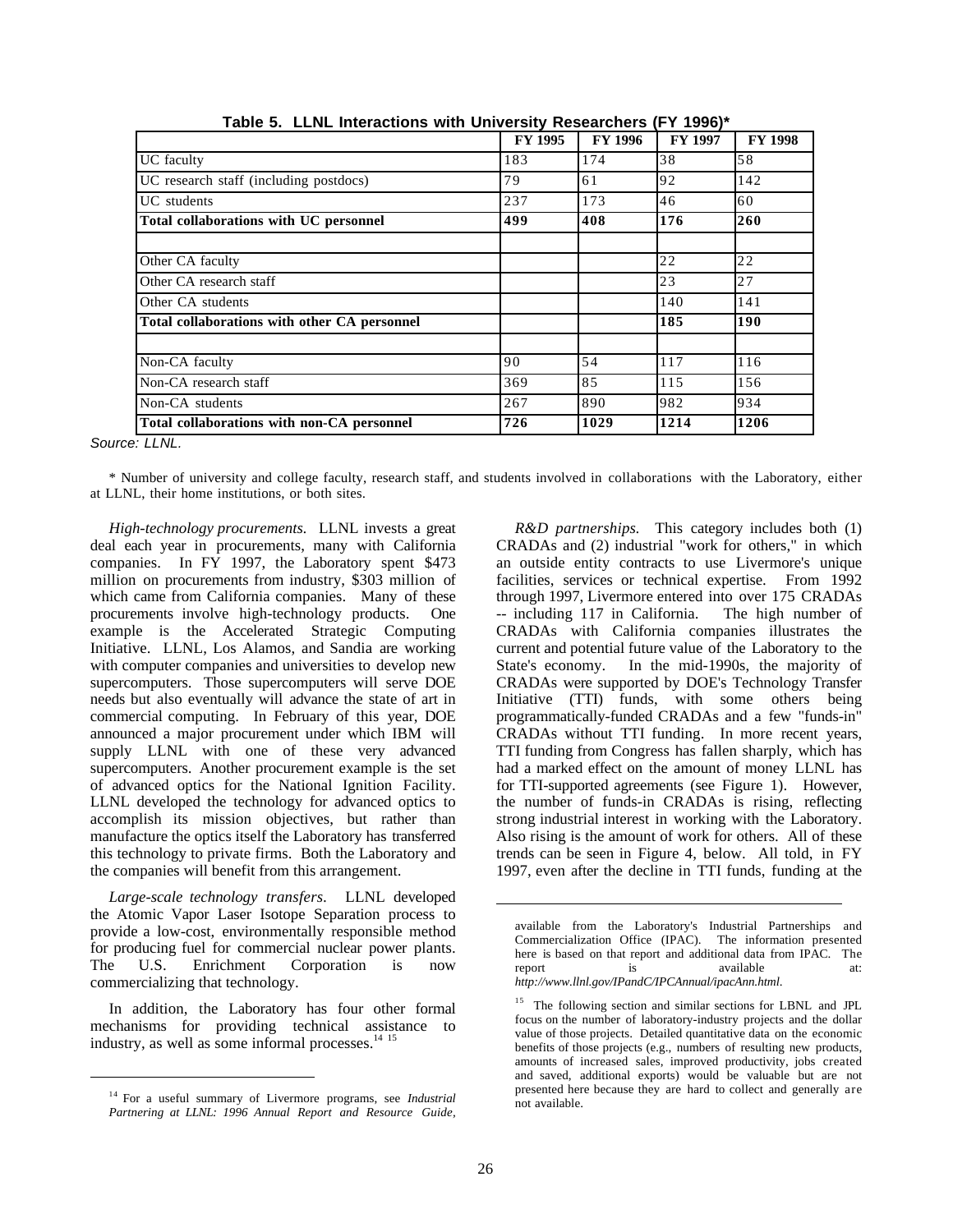Laboratory for joint research projects constituted some five percent of LLNL's overall budget.

In a March 1998 interview, Laboratory Director Bruce Tarter mentioned that LLNL forms partnerships with a variety of companies in four basic areas.

No.  $1 -$  and our main focus so far  $-$  is the computer industry. For instance, we are now working with IBM to create the world's largest supercomputer. And we are partnering with an Intel-led consortium to make the next generation computer chip. Second, we also partner with the optics industry. Because of our large lasers, we are a natural to help companies in that industry with projects. Third, we are doing more work in the engineering field, specifically with precision engineering and hightech engineering. Finally, fourth, we are just starting to get into the biotech industry. For example, we are a partner in the Department of Energy's Joint Genome Institute, located in Walnut  $Creek<sup>1</sup>$ 

*Licenses.* In 1996, LLNL (working through the UC licensing office) issued 60 patent and copyright licenses. Those licenses in turn brought in \$1.1 million in royalties. The Laboratory's most widely licensed technology is the Micropower Impluse Radar, the socalled "radar on a chip." This technology has been licensed to 16 companies in recent years, and over 100 applications have been identified. Overall, many of Livermore's licenses go to startup companies. For example, from FY 1994 through FY 1998, 14 startup companies formed in California based on LLNL licenses.

*Small Business Program.* This program includes: (1) small-business CRADAs, totaling 49 through the end of FY 1996; (2) through the end of FY 1996, 264 small business technical assistance projects, which usually involves solving a specific, short-term technical problem; (3) work with eight intermediary organizations that link the Laboratory to small businesses; (4) workshops to help interested small businesses understand how to apply to the Small Business Innovation Research and Small Business Technology Transfer Programs; and (5) small business access to unique facilities at the Laboratory, particularly the Livermore Center for Advanced Manufacturing and Productivity, the Livermore User Facility for Inspection and Characterization, and the Virtual Laboratory Testbed.

*Technical assistance for businesses of any size.* In this program, companies are allowed to contract for up to \$25,000 apiece for advice and guidance on technical issues related to existing LLNL technologies. In FY 1996, 12 companies participated in the program.

*Informal processes*. In some cases, technology transfer that occurs through less formal means has significant benefits. In one of LLNL's most successful transfers of technology, the Laboratory made a threedimensional dynamic impact software source code broadly available at no charge to all qualified users. The software has been widely used, and the Laboratory in turn has benefited from having access to a wide range of applications.

Beyond the benefits generated by technology partnerships with existing companies, Livermore reports one other important impact on the California economy: the Laboratory estimates that approximately 100 small companies have spun off from its activities over the years, many of them either started by former Laboratory employees or built around technologies licensed from the Laboratory.

#### **5.4.3 State government**

The broad multidisciplinary capabilities of Lawrence Livermore and other federal laboratories have the potential for contribution to a variety of important California problems. For example, in 1994 the California State Water Resources Control Board (SWRCB) contracted with LLNL to form a UC team of experts to study leaking underground fuel tanks ("LUFTs") in California. The SWRCB recognized that the demand for reimbursement of cleanup expenses from its cleanup fund outstripped the available revenue, and asked LLNL to examine a risk-based corrective action approach. After examining data from 1,400 LUFT sites, the LLNL/UC team concluded that 90 percent of the dissolved gasoline/benzene plumes were less than 280 feet in length, and most of the plumes were either stable or decreasing from natural bacterial biodegradation. The conclusion was that almost all petroleum fuel releases naturally degrade. Based on these results, the SWRCB promulgated new precedent-setting rules for LUFT cleanup, recognizing the validity of incorporating natural attenuation in LUFT site cleanup action plans, which will save California large cleanup costs.

<sup>&</sup>lt;sup>16</sup> "An Interview with Bruce Tarter," adapted from 680 Business<br>Journal, March 1998. At March 1998. At *http://www.llnl.gov/director/news/680bj.html.*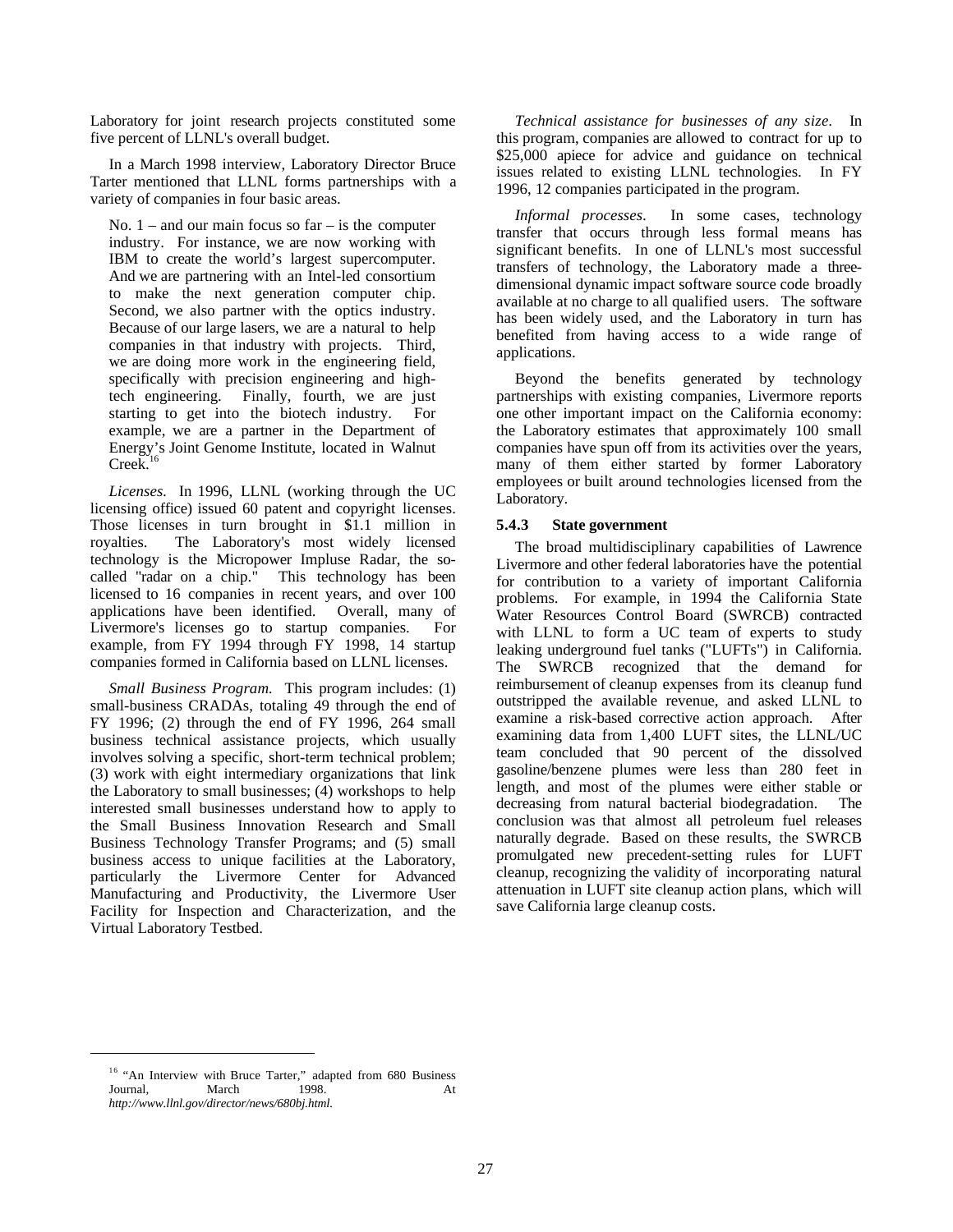

#### **Figure 4. LLNL partnering activities by funding source\*** *Source: LLNL, Industrial Partnering at LLNL: 1996 Annual Report and Resource Guide, page 19*

- Figures for Industrial Work-for-Others and Industrial Funds-In CRADAs are industry dollars. Figures for Lab-funded CRADAs and TTI CRADAs are for DOE funds only; industry matching funds are not included.
- \*\* No data available for Work-for-Others prior to FY 1994; amounts were small.

As a result of the LLNL credibility established in the LUFT study, the SWRCB recently asked LLNL to conduct a similar study of the impact of MTBE (methyl tertiary butyl ether) on the state's groundwater. MTBE is a fuel oxygenate added to gasoline to reduce air pollution and increase octane ratings. LLNL found that MTBE is a frequent and widespread contaminant in shallow groundwater in California. There are presently 32,000 LUFT sites in California, and 13,000 have impacted groundwater. Based on this study, MTBE is estimated to occur at over 10,000 of those sites. MTBE is a very recalcitrant chemical, which undergoes natural biodegradation in groundwater at an insignificant rate, and may present a cumulative contamination hazard due to MTBE's persistence and mobility in groundwater. Further LLNL studies on the search for biological agents, which are capable of biodegrading MTBE, are continuing.

In some cases, state agencies and federal laboratories such as Livermore work well together. However, in other cases several difficulties can arise: lack of a single point of contact, an absence of agency technical experts to work with, concern on the agencies' part about disclosing the existence of an R&D budget that might then be cut by legislators, or difficulty in affording even discounted laboratory services.

#### **5.5 Ernest Orlando Lawrence Berkeley National Laboratory**

The University of California also manages the Lawrence Berkeley National Laboratory (LBNL, or Berkeley Lab), and the laboratory sits in the Berkeley hills, just above the campus of UC Berkeley. The director is Dr. Charles Shank.

#### **5.5.1 History**

The laboratory was established by UC in 1931 to advance physics and biomedical research through the development and application of the cyclotron, invented by Professor Ernest O. Lawrence. During the early days of World War II, the federal government turned to Professor Lawrence for advice on physics and possible nuclear weapons. During the war and after, the Berkeley laboratory remained a major research center, while Dr. Lawrence helped his protégé, Dr. Robert Oppenheimer, establish the nuclear weapons laboratory at Los Alamos, New Mexico. The Berkeley Lab primarily reports to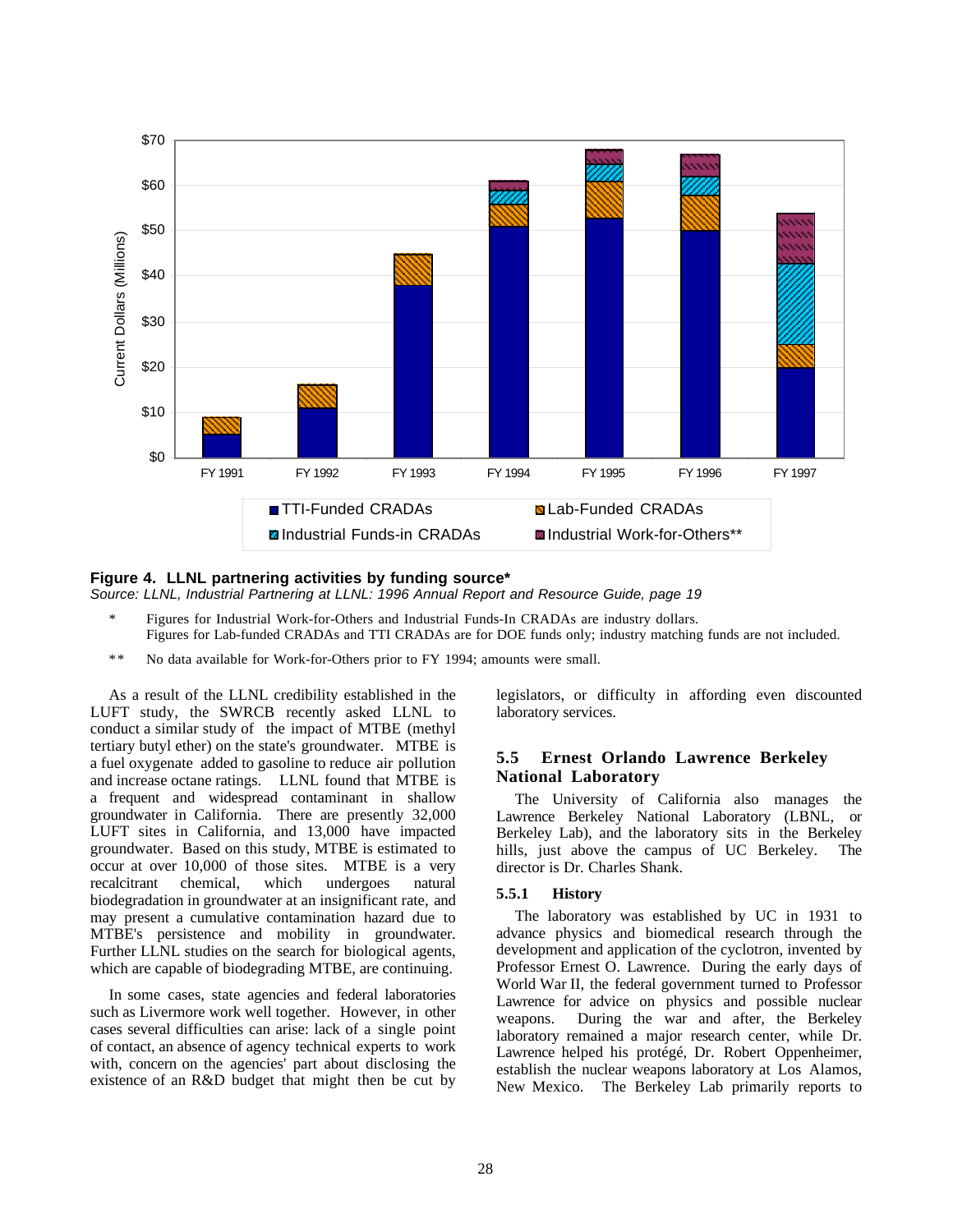DOE's Office of Energy Research, the department's division supporting general research in energy sciences.

#### **5.5.2 Missions**

LBNL's goals are: to perform leading multidisciplinary research in the energy sciences, general sciences, and biosciences; to develop and operate unique national experimental facilities; and to transfer knowledge, technological innovations, and science education through partnerships with the private sector.

#### **5.5.3 Areas of Competency**

LBNL's core competencies are:

- ♦ Advanced computing sciences
- ♦ Bioscience and biotechnology
- Particle and photon beams
- Characterization and synthesis of materials
- ♦ Advanced technologies for energy supply and energy efficiency
- Chemical dynamics, catalysis, and surface science
- Advanced detector systems
- Environmental assessment and remediation

#### **5.5.4 Scientific and Technical Achievements**

Berkeley Lab achievements include the following:

The world's most advanced accelerators, including: the first cyclotron, synchrotron, proton linac, and more recently an advanced third generation synchrotron, the Advanced Light Source; the design basis for Fermilab, the Asymmetric B-Factory, the Relativistic Heavy Ion Collider (RHIC); and the physics basis for fusion heavy ion accelerator drivers.

The world's most advanced detector systems, including the liquid hydrogen bubble chamber, the time projection chamber; leading the development of the Solenoidal Tracker at RHIC.

Discovery of the anisotropy of cosmic background microwaves and design of the world's largest telescope – the Keck telescope.

The world's highest resolution positron emission tomograph for disease diagnosis, the molecular basis of cancer expression, the genetic basis of blood systems diseases, the world's most efficient genome sequencing technology, and the development of particle beam treatment since used on thousands of patients.

Developed the most efficient window technology currently available, built energy analysis models now widely used, and transferred advanced lighting technology to industry.

Developed the highest resolution systems for measurement and control of subsurface environmental processes, including subsurface imaging, accurate prediction of subsurface transport, and cost effective solutions to containment of inorganic soil contamination.

Developed models for materials based on first quantum physics principles and their synthesis including the world's hardest materials, unique molecular clusters, advanced catalytic materials, the first low-noise solid state detectors and high temperature superconducting magnetometers.

Further defined the mechanisms of hydrocarbon reactions essential to combustion, the development of new forms of antibody-based catalysis, and determination of the pathways of photosynthesis.

The discovery of 15 chemical elements.

**Major user facilities.** These include the following:

Advanced Light Source

- ♦ National Energy Research Supercomputing Center
- 88 Inch Cyclotron
- National Center for Electron Microscopy
- National Tritium Labeling Facility

#### **5.5.5 Budget, Staffing, and Principal Program Activities**

 Appendix 2 provides detailed information on Berkeley Lab's budget, personnel, and interactions with universities and industry. By way of summary, in FY 1997, Berkeley Lab's overall budget was \$347 million - an increase over the FY 1993 budget of \$276 million. By FY 1999, LBNL estimates that its budget will drop to \$337 million. Staffing has fluctuated, from 2,715 FTEs in FY 1993 to 2,490 in FY 1996 to an estimated 2,897 in FY 1998. The number of on-site contractors has grown from 206 FTEs in FY 1993 to 365 FTEs in FY 1997.

- ♦ Principal program activities, as a percentage of the laboratory's overall FY 1996 budget, were as follows:
- ♦ Energy Research (since renamed Science), 64 percent
- ♦ Energy Efficiency and Renewable Energy, 8 percent
- Environmental Management, 6 percent
- Civilian Radioactive Waste Management, 1 percent
- ◆ Other DOE, 5 percent
- Work for Others, 16 percent

Additional information about Berkeley Lab's programs, resources, and achievements can be found at its Web site: *http://www.lbl.gov*.

### **5.6 Berkeley Lab Interactions to Date with Universities, Industry, and State Government**

#### **5.6.1 Universities**

The Berkeley Lab, as mentioned, is physically adjacent to the UC Berkeley campus. Faculty and students from the Berkeley campus have long worked with LBNL researchers and had access to the laboratory's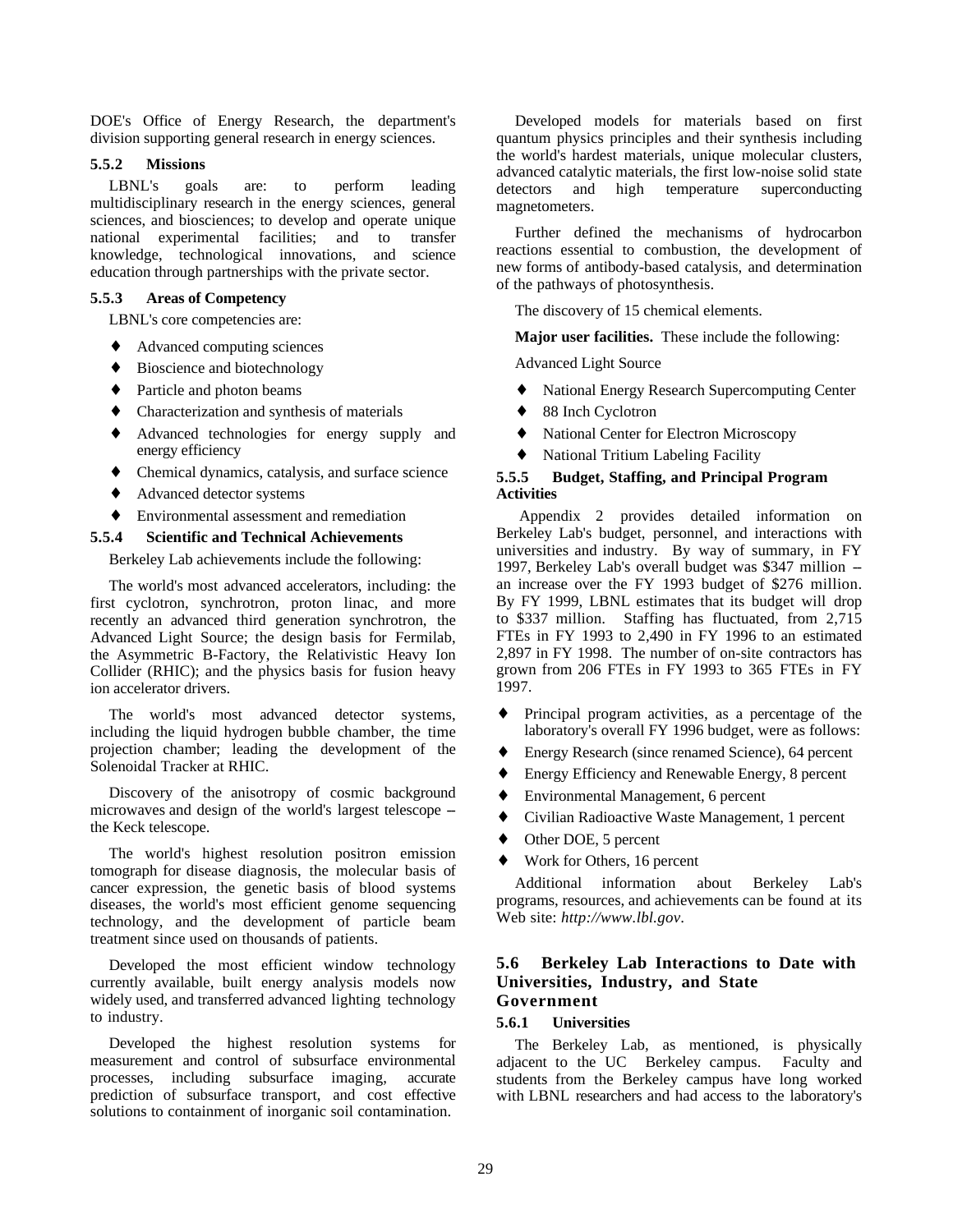facilities. Areas of cooperation include physics, chemistry, computer science, biophysics and biotechnology, and of course energy and environmental sciences. Over 250 Berkeley Lab scientists are faculty members at UC Berkeley, UC San Francisco, and other campuses. They and other Berkeley Lab researchers guide the work of over 600 graduate students pursuing their advanced degrees through research at the Lab. Berkeley Lab estimates that over 90 percent of its interactions with university researchers (faculty, post-docs, and graduate students) is with individuals from UC Berkeley.

#### **5.6.2 Industry**

 $\overline{a}$ 

Berkeley Lab has an active Technology Transfer<br>Department<sup>17</sup> that uses the following partnership that uses the following partnership mechanisms:

*Information exchange.* The informal and free exchange of information through publications, presentations, briefings, workshops, and visits.

*Technical assistance.* Short-duration (5 working days) efforts focused on timely assistance to small businesses.

*Personnel exchange.* Exchanges of personnel between industry and Berkeley Lab for less than one year.

*User facility agreement.* Allows industry and university partners to conduct proprietary and nonproprietary research at the Laboratory's facilities.

*CRADAs.* As in other laboratories, cooperative projects that are supported by both DOE and industry and have a specific technical development focus with planned outcomes.

*Work for others (sponsored research).* R&D projects and technical assistance efforts that are fully funded by industry. Work must use a unique capability of the Laboratory and not place the Laboratory in direct competition with the private sector.

*Licensing.* Transfer of rights to patented inventions or copyrighted software. May be exclusive or non-exclusive, for a broad or limited field-of-use, to be negotiated on a case-by-case basis.

In general, Berkeley Lab uses the same partnership mechanisms as LLNL, with one exception: LBNL does not use laboratory-funded programmatic CRADAs, while LLNL does. Of the other two types of CRADAs -industry-funded and agency-funded (TTI for LLNL, Laboratory Technology Transfer Program for LBNL) --Berkeley Lab has had significant numbers, despite having a budget only approximately one-third of LLNL's. In FY 1993-97, Berkeley Lab initiated 62 agency-funded CRADAs while the Livermore Laboratory initiated 84, and during those same years Berkeley Lab initiated 55 industry-funded CRADAs while LLNL initiated 52. It may be that one reason why Berkeley Lab has a higher number of these CRADAs on a budget-adjusted basis is that many activities at the larger Livermore Laboratory are classified, but this issue needs further exploration.

With respect to CRADAs and work for others, Figure 5 summarizes the distribution of funds -- from both DOE and outside sources -- that have funded these projects at Berkeley Lab in recent years. More detailed quantitative data on R&D partnerships and licensing at LBNL are available in Appendix 5 of this volume.

Many of Berkeley Lab's R&D partnerships have been with California companies and research organizations. Examples include:

*Biotechnology and health care.* Somatix Therapy: neurochemical imaging for gene therapy.

*Advanced materials and chemistry.* Conductus: SQUID-based magnetometers.

*Energy and the environment.* Mobil, Calresources, Unocal, Crutcher-Tufts, and Santa Fe Energy: optimized secondary oil recovery. Ceramatec and Electric Power Research Institute: thin-film electrolytes for solid oxide fuel cells.

*X-ray and accelerator technologies.* Advanced Lithography Group, Inc.: ion source and beam control technologies for lithography. General Atomics: medical accelerator technology. *Computing sciences.* Intel Corporation: characterization of wafer contaminants. Kaiser Foundation Hospital: network-based data management system for distributed health care imaging.

#### **5.6.3 State Government**

Berkeley Lab has long provided technical assistance to the California Energy Commission.

## **5.7 How Federal Budget and Technology Partnership Policies for the Two Laboratories are Evolving and Implications for the California Economy**

What are the likely the future missions and budgets for these two DOE major laboratories, what will be their policies regarding technology transfer and R&D partnerships, and what are the implications of those missions, budgets, and technology partnership policies for the California economy? This section attempts to answer these questions.

<sup>&</sup>lt;sup>17</sup> The Technology Transfer Department maintains a Web site at *http://www.lbl.gov/Tech-Transfer/.* For a summary of LBNL's overall contributions to the California and Bay Area economies, see Ernest Orlando Lawrence Berkeley National Laboratory, *Economic Impact Analysis,* Pub-782, October 1996.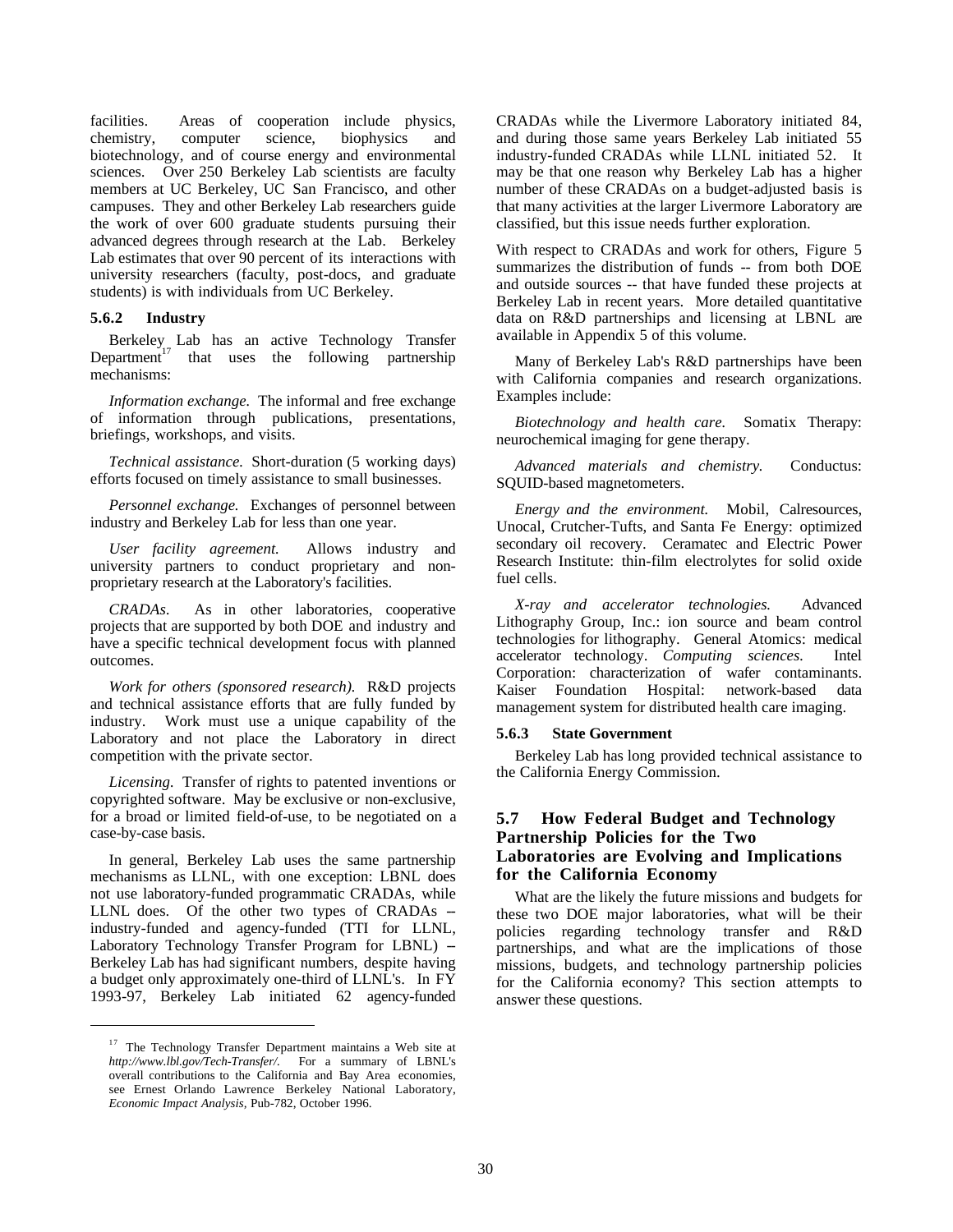

#### **Figure 5. LBNL partnering activities by funding source** *Source: data supplied by LBNL*

\* No data available for Work-for-Others prior to FY 1995; amounts were small

Note: LBNL does not support lab-funded (programmatically-funded) CRADAs

#### **5.7.1 Overall DOE Missions and Budget**

In 1997, with federal revenues high due to the strong national economy, Congress and the President reached a balanced-budget agreement that will prevent major cuts in overall federal R&D. This was a significant change from just two years before, when both the Republican Congress and President Clinton contemplated cutting non-defense R&D by up to a third over seven years.

With that budget agreement in place, R&D programs at DOE grew in FY 1998 to \$6.477 billion, an increase over the FY 1997 level of \$6.234 billion. For FY 1999, President Clinton proposed a total of \$7.174 billion, and Congress provided \$7.002 billion – an increase of \$714 million or 11.4 percent in non-inflation-adjusted terms. (Later budget adjustments eventually changed that FY 1999 total to \$6.974 billion.) Much of the FY 1999 R&D increase went into a few select facilities and projects.

The budget for the new National Spallation Neutron Source (to be built at Oak Ridge in Tennessee), rose from \$23 million in FY 1998 to \$130 million in FY 1999.

Two programs important to Lawrence Livermore also received increases. The NIF's budget rose from \$198 million in FY 1998 to \$284 million in FY 1999. The ASCI, which supports advanced supercomputing work at LLNL and other laboratories, rose from \$224 million to \$306 million.

For FY 2000, the President is requesting \$7.467 billion for DOE R&D, an increase of \$493 million or 7.1 percent. This is a significant increase. DOE Atomic Energy Defense R&D would rise for an adjusted FY 1999 level of \$3.234 billion to \$3.417 billion. Non-defense R&D would grow from an adjusted FY 1999 amount of \$3.740 billion to  $$4.049$  billion – an increase of 6.4 percent. The FY 2000 non-defense request includes \$70 million for the Scientific Simulation Initiative (SSI), DOE's contribution to the Administration's Information Technology for the  $21^{st}$  Century  $(IT^2)$  initiative. The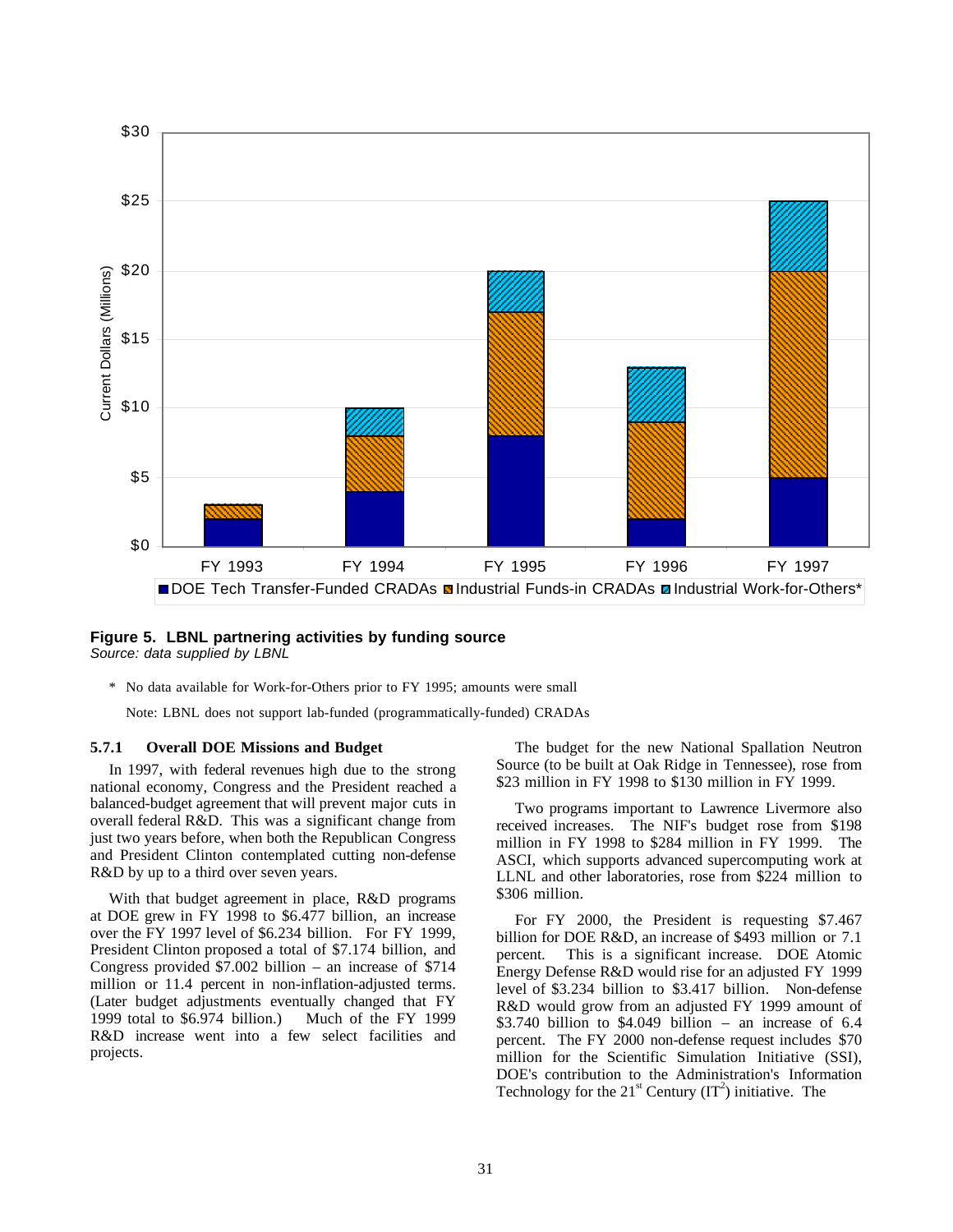budget also includes \$214 million for the Spallation Neutron Source. There also would be increases of 20 percent for Solar and Renewables R&D and Energy Conservation R&D.<sup>18</sup>

#### **5.7.2 Livermore Laboratory's Mission and Budget**

The President's FY 2000 budget proposes no major changes in the Livermore Laboratory's mission but would increase DOE funding for the Laboratory from \$1.090 billion in FY 1999 to \$1.114 billion. (In addition to DOE funding, Livermore of course receives some additional funds from other agencies and from industry, so the DOE allocation is not the Laboratory's total budget.) The major increase in DOE funds is in the stockpile stewardship element of the nuclear weapons program.

Out-year budgets – that is, DOE budgets beyond FY 1999 – will depend in part of course on the final FY 1999 appropriations. At the moment, however, the Department expects to continue the stockpile stewardship program at about the 1999 level in the out-years. Continued out-year support for construction of the National Ignition Facility (until 2003) and for the Accelerated Strategic Computing Initiative seems likely. No other major planned increases or decreases have been announced.

#### **5.7.3 Berkeley Lab's Missions and Budgets**

The FY 2000 DOE budget request for LBNL is virtually unchanged from FY 1999: \$275 million versus \$277 million in FY 1999. Most of the individual elements in the budget are largely unchanged as well, and the budget proposes no major changes in LBNL's missions or programs.

Out-year budgets for Berkeley Lab are also likely to be fairly stable. The DOE Science program, which provides about three quarters of the DOE funding at Berkeley Lab, expects to have a moderately increasing budget over the next five years. There will be many demands on any increases, however, such as the construction National Spallation Neutron Source at Oak Ridge. Relatively little, if any, facilities increases may wind up at Berkeley Lab. With the completion of the Advanced Light Source five years ago and the recent move of the National Energy Research Supercomputing Center (NERSC) to LBNL in 1996, there are no major new facilities planned for the next few years.

#### **5.7.4 Future Trends in DOE Technology Transfer Policy**

In the FY 2000 budget request, DOE funds for new technology partnerships effectively fall to zero. The Administration proposes to cut the Technology Partnerships account from \$43.1 million in FY 1999 to

 $\overline{a}$ 

\$22.2 million in the coming year, and the FY 2000 money will go to existing projects. Many ongoing funded CRADAs will begin to close out in FY 1999.<sup>19</sup>

Despite the end of dedicated DOE technology transfer funds, work with industry now seems to be firmly established at LLNL and Berkeley Lab, and these two laboratories will continue their efforts to make unclassified mission-developed technology available to industry.20 In addition, individual investigators at all three laboratories now seem much more interested than in past years in working with industry – especially if industry is willing through CRADAs or other mechanisms to help fund some of their research. Both laboratories continue to try to make their technology transfer processes simpler and more user-friendly.

There are still barriers to collaboration. Some are operational. For example, in some cases California companies believe that the partnership process at DOE laboratories is unnecessarily long and complex because of the requirement to get approval from three sets of officials – those at the laboratories, those at the University of California, and those at DOE itself. However, as the laboratories have gained experience in writing CRADAs, the negotiation process appears to be going more smoothly.

But beyond such operational problems and the political upheavals DOE experienced in the mid-1990s, there are also some important political tensions and limitations inherent in the CRADA model -- factors mentioned in Chapter 3's discussion of technology transfer policy. As mentioned there, Cohen and Noll point out that inherent in the CRADA approach are the risks that (1) DOE and other agencies will be accused of "picking winners and losers" by choosing to work with some companies and (2) the agencies will be accused of using taxpayer-supported technology to help some companies make visibly large profits.<sup>2</sup>

A recent example of the first type of political problem -- controversy generated by helping individual companies -- is the debate over the extreme ultraviolet lithography (EUV) CRADA. This \$250 million multiyear CRADA is between Intel and other semiconductor manufacturers and LLNL, Berkeley Lab, and Sandia. Livermore will provide the critical optics and coatings for

<sup>18</sup> American Association for the Advancement of Science, *Modest Increases Proposed for Federal R&D in FY 2000: AAAS Preliminary Analysis of R&D in the FY 2000 Budget, February 4, 1999.* Source: AAAS Web page.

<sup>19</sup> Department of Energy, *The FY 2000 Budget Request for the U.S. Department of Energy*, page 66.

 $20$  At the time this report is being written, Congress is considering organizational changes at DOE aimed at strengthening security. It is currently unclear whether these changes, if adopted, will have any impact on technology transfer policies and activities at DOE facilities such as LLNL.

<sup>21</sup> As mentioned in an earlier chapter, laboratory-funded programmatic CRADAs are less likely to encounter criticisms of "corporate welfare" or "picking winners and losers," since they serve laboratory mission needs as well as help corporate partners.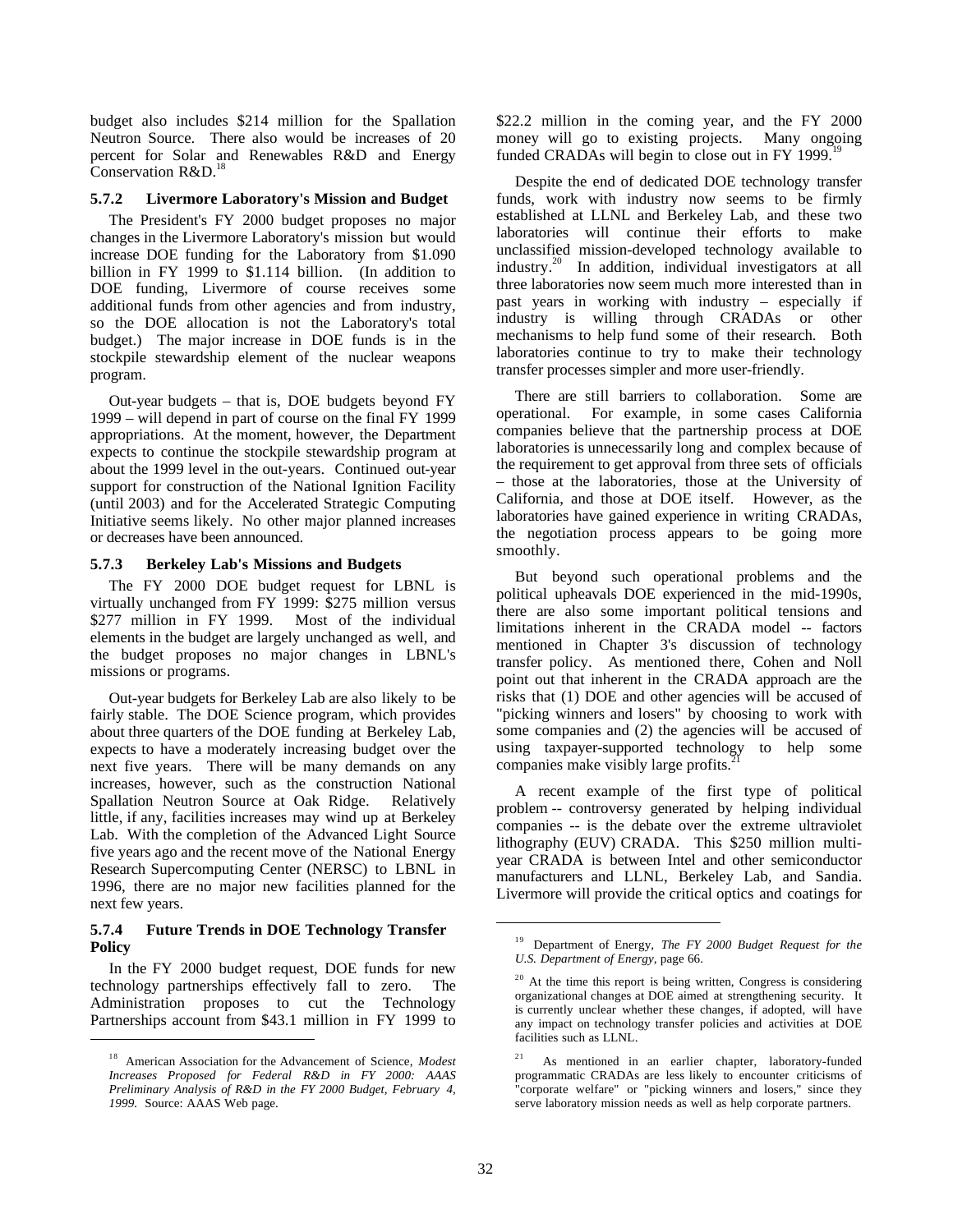the lenses, and "mask blanks" for making patterns on chips. Here controversy arose primarily because of initial concern that Intel would license technology developed under the CRADA to Japanese or European semiconductor equipment manufacturers, potentially putting U.S. equipment firms at an unfair competitive disadvantage.

The controversy in this case arose not over the proposed deal itself – which is to transfer and further refine important chip-making technology developed at LLNL and other laboratories. The controversy arose because of Intel's desire to make that technology available to foreign manufacturers of lithography equipment. Intel wanted to ensure that its major suppliers would have this improved technology. But that proposal led one American lithography company and some Members of Congress to ask why taxpayer-developed technology was to be given to foreign competitors. Moreover, some officials at the Departments of Commerce and Defense raised questions about whether the transfer should get an export-control review. The EUV CRADA is now the subject of intense discussion in Washington, and it is quite possible that it will be restructured in ways that address the concerns of American lithography companies. But even if resolved, this debate may have a chilling effect on other proposed partnerships, and may also lead to a reexamination of rules and procedures regarding foreign licensing of technologies developed in CRADAs.

The EUV case raises three specific, interconnected issues for both Washington policy-makers and the laboratory officials who carry out federal technology transfer policy:

First, what constitutes a "good" deal for the United States when it comes to CRADAs, especially as companies and suppliers become more global? It used to be that the biggest political objection to CRADAs was that they benefit one U.S. company over another. That is still an issue, of course, but the involvement of foreign companies now also looms large.

Second, until this first issue is settled many laboratory officials feel they are in a "lose-lose" situation: if they do not enter into CRADAs, they will be criticized by Congress for not transferring technology, but if they approve projects in this global, competitive marketplace then often someone will criticize them over the details. The lack of clear political guidance on how to write CRADAs that will meet with broad approval is source of great frustration to laboratory leaders.

Third, are new formal rules needed or appropriate? The EUV case has led to a new proposal in Congress to add another layer of government review to the approval of "major CRADAs." In 1998, Congresswoman Ellen Tauscher (D-CA), who represents the district that includes the Livermore Laboratory, offered an amendment that would require the Director of the White House Office of Science and Technology Policy to establish procedures for the interagency review of proposed major CRADAs.<sup>22</sup> The intent is to vet these proposals before they are approved and to avoid the kind of interagency fight that occurred after DOE approved the EUV project. But another layer of review might also add further delay and uncertainty into an already long process of negotiating and approval CRADAs. The risk is that new rules may not only complicate and delay CRADA negotiations but also deter companies from trying to work with DOE.

While many smaller industry-funded CRADAs that do not encounter this type of political controversy, other problems can arise – including lawsuits over intellectual processes of many CRADAs, frequent political and legal problems will continue to pose challenges for federal laboratories, including those in California. The results are likely to be, first, a limited number of often small CRADAs and, second, a renewed interest on the part of the laboratories in "programmatic CRADAs" that serve politically-defensible laboratory missions as well industry needs. These points do not mean that LLNL and Berkeley Lab will not continue to use the CRADA mechanism to make contributions to the California economy. It simply means that there are likely to be political limits to the process that go deeper than simply annual technology transfer budgets.

#### **5.7.5 Policies Regarding Assistance to State and Local Governments**

DOE encourages its laboratories to try to be good neighbors and provide assistance, when asked, to their communities. Employees at both LLNL and Berkeley Lab volunteer in local schools and make other contributions. They also have sometimes offered technical assistance to state and local agencies. Two examples mentioned earlier include Livermore's assistance

<sup>22</sup> Congresswoman Tauscher's amendment was added to a bill approved by the House of Representatives on July 14, 1998 (H.R. 2544). As mentioned earlier in this volume, the proposed Technology Transfer Commercialization Act of 1997 did not become law. But Congresswoman Connie Morella (R-MD), the bill's sponsor, reintroduced it into the  $106<sup>th</sup>$  Congress as H.R. 209, and it passed the House again on May 11, 1999. The type of supervision called for in the Tauscher amendment was foreseen by Cohen and Noll*.* They write:

The historical record of responses in government procurement suggests that the likely response [when CRADAs generate political problems] will be for the government to institute much more elaborate cost accounting and oversight, the traditional baggage of procurement policies that CRADA legislation sought to avoid. Expanded oversight will create conflicts with the confidentiality provisions of CRADAs and the flexibility of laboratories in contracting with firms (a hard-won right). and bodes poorly for private interest in cooperative research.

<sup>&</sup>lt;sup>23</sup> For examples, third parties sometimes sue a laboratory, saying that they, not the laboratory, first invented a particular technology that the laboratory has licensed or developed through a CRADA.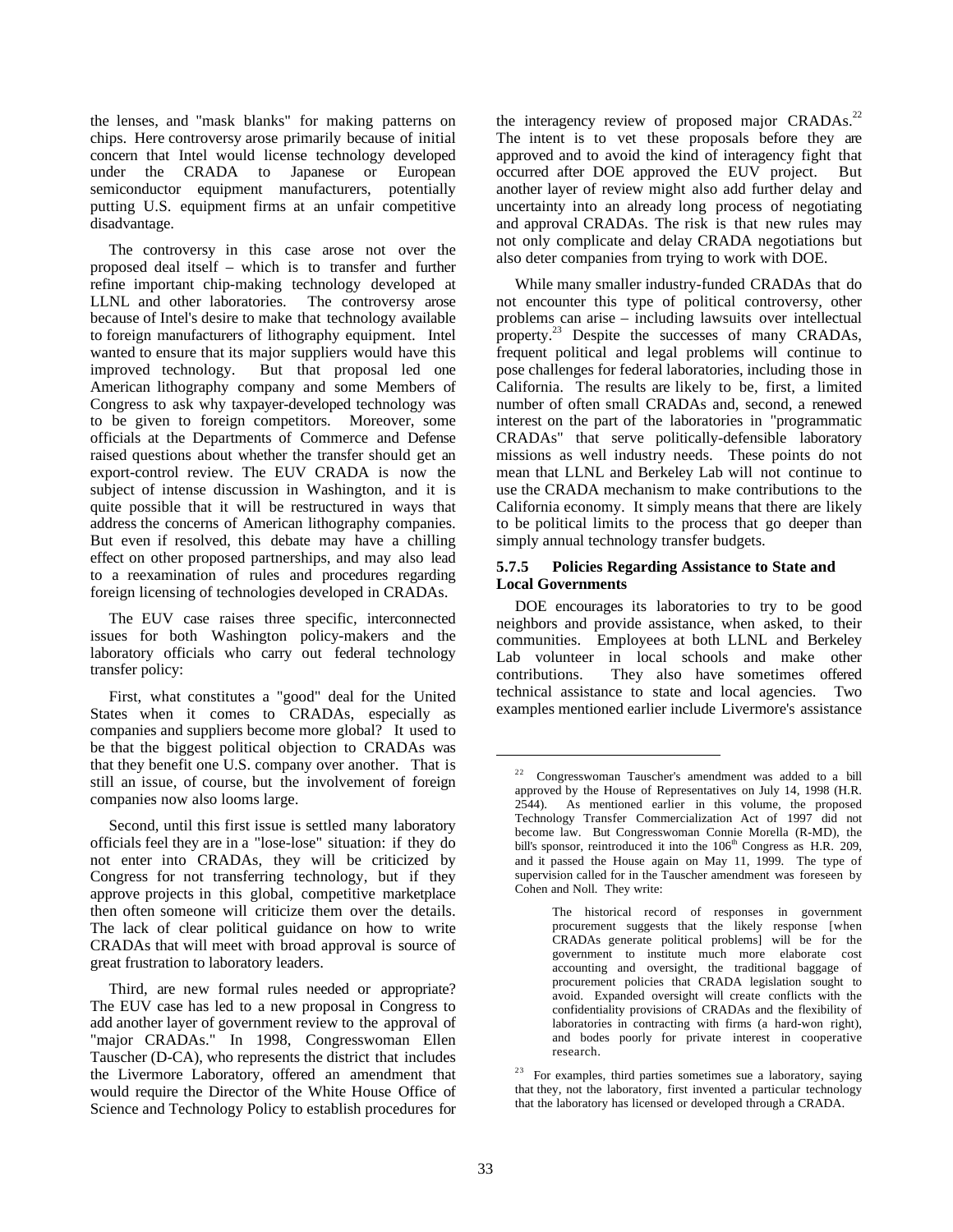to the California State Water Resources Control Board and Berkeley Lab's help to California energy agencies.

However, other efforts have encountered some problems that are not the fault of either DOE policy or the laboratories. In some cases, state agencies have small R&D and technical service budgets, making it difficult for them to afford even discounted services from the laboratories.

#### **5.7.6 Impact of these DOE Trends on the Two Laboratories**

The overall effect of these trends in DOE's missions, budgets, and technology partnering policies is one of maintaining the status quo.

The missions and budgets for most LLNL and Berkeley Lab programs are likely to be relatively stable over the next several years; no major cuts are contemplated, and the Livermore Laboratory will see some growth. With stable budgets, budget considerations are unlikely to cause major changes in the two laboratories partnerships with industry.

The Livermore Laboratory will remain strong in a wide range of key sciences and technologies. Moreover, it will remain strong, and probably become even stronger, in several mission areas particularly relevant to the California economy, most notably lasers and optics (through the National Ignition Facility), advanced computing, and biotechnology and genomics (through its continuing role in the human genome project). Key parts of both NIF and the computer initiative will be classified, but other parts will be open.

Berkeley Lab sees it future as lying primarily in five core areas, all important to California: computational science, especially computation of large scale; genomics; materials characterization; fusion energy; and energy R&D. In computation, for example, Berkeley Lab is focusing on the development of usable, adaptable software codes for very fast supercomputers, codes that can be used for modeling complex phenomena such as protein development and global change and doing so over the Internet. In fusion energy, Berkeley Lab has a much smaller program than Livermore, but believes that its inertial confinement fusion technology, which uses charged particles instead of lasers, is well-suited for possible commercial fusion energy projects. This work could help boost California's position as a world leader in fusion energy. In general energy R&D, the Lab will continue to work closely with the California Energy Commission on energy-efficient lighting, windows, and appliances.

As part of research opportunities in these various areas, Berkeley Lab's user facilities will remain available to industry. These include the Advanced Light Source, the National Energy Research Supercomputing Center, and the National Center for Electron Microscopy. In 1997 a DOE panel raised questions about the Advanced Light Source, but the combination of an

|                             | FY 1998 | FY 1999 Request | FY 1999 | Change<br>from FY98 | Percent<br>increase |
|-----------------------------|---------|-----------------|---------|---------------------|---------------------|
| Energy Supply R&D           | 550     | 709             | 642     | 92                  | 16.7%               |
| Fossil Energy R&D           | 276     | 295             | 301     | 25                  | 9.2%                |
| Energy Conservation         | 356     | 455             | 386     | 30                  | 8.4%                |
| Science                     | 2.228   | 2.445           | 2,422   | 194                 | 8.7%                |
| Atomic Energy Defense       | 2.979   | 3.279           | 3,291   | 313                 | 10.5%               |
| Clean Coal<br>(rescissions) | $-101$  | $-40$           | $-40$   | 61                  | $-60.4%$            |
| <b>Total DOE R&amp;D</b>    | 6,288   | 7,142           | 7,002   | 714                 | 11.4%               |

**Table 6. FY 1999 DOE R&D Budget (Budget Authority in Millions of Dollars)**

*Source: American Association for the Advancement of Science (November 13, 1998)*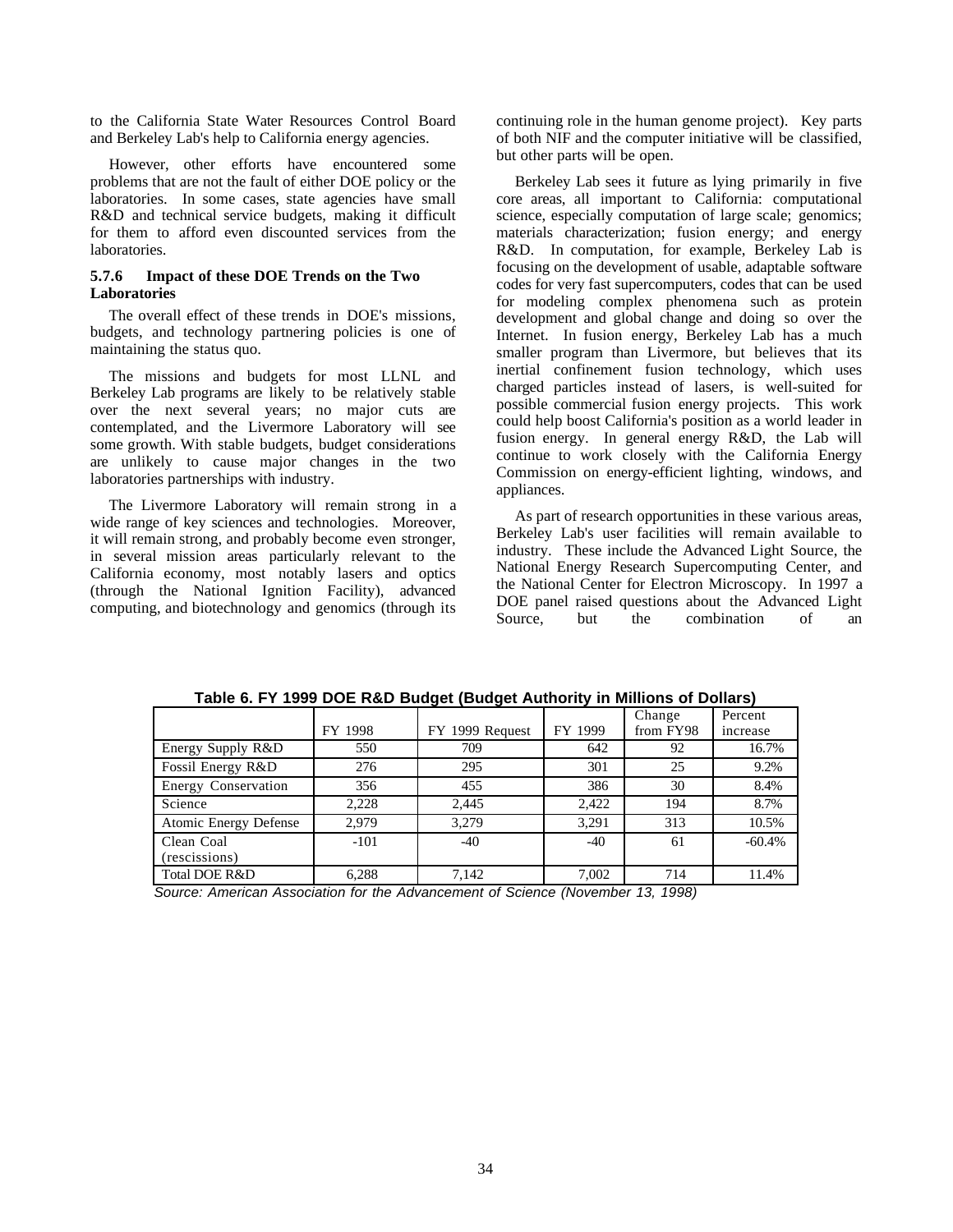improved budget picture, organizational changes, and a new list of scientific opportunities has persuaded DOE managers to keep the facility open and even to consider a funding boost. $^{24}$  It will thus remain available to university and corporate researchers.

Dedicated DOE appropriations to support new funded CRADAs of interest to industry will be phased out during FY 1999 and FY 2000.

Even without dedicated DOE technology transfer funds to support new laboratory research in support of CRADA projects, both the Livermore Laboratory and Berkeley Lab show a strong dedication to CRADAs and other forms of R&D partnerships with industry. The possibility of political controversy over CRADAs remains a concern, but the two laboratories will continue to seek ways to work with companies in California and elsewhere.

#### **5.7.7 Implications of these Trends for the California Economy**

The trends in federal budgets and policies mentioned above have several important implications for the California economy, including private companies and universities.

Livermore and Berkeley Lab generally will maintain their budgets, employment levels, and levels of procurement – although procurement at LLNL will decline once the NIF is completed in FY 2003.

LLNL and LBNL will maintain their current technical capabilities and facilities, and while DOE is unlikely to change its mission and place a great emphasis on helping U.S. economic competitiveness, the laboratories remain open to working with California companies. Companies will have to pay their own way, however, since dedicated DOE money for funded CRADAs will remain small

In general, LLNL and Berkeley Lab would like to be helpful to State officials. Most successes to date have been in the environmental and energy areas.

## **6. Appendix 3. The Jet Propulsion Laboratory**

#### **6.1 Summary**

 $\overline{a}$ 

This appendix examines JPL – its programs and budgets; its contributions to date to the California economy; major federal budget and policy trends that will affect the Laboratory in the future; and the implications of those trends for California. These are the main points:

The Jet Propulsion Laboratory (JPL) is owned by NASA and operated by the California Institute of Technology (Caltech). It is NASA's lead field center for the robotic exploration of outer space, and has particular technical expertise in microelectronics and robotics, communications, and imaging.

In terms of interactions to date with California universities, JPL works with academics mainly through research grants and contracts. While California's average percentage of these awards over FY 1993-1998 is 48 percent, there is great variation from year to year – ranging from a high of 96 percent of these awards in FY 1994 to only 19 percent in FY 1997.

After procurements, JPL's main interactions to date with industry have come from its Technology Affiliates Program, a technical assistance program that helps primarily smaller firms and is counted in Table 1 under the category of "work for others." JPL does have a CRADA-like mechanism for joint industry-laboratory R&D, called technology cooperation agreements (TCAs). The number and dollar value of such projects are less than at the comparably-sized Livermore Laboratory – in part because NASA has never provided DOE-type dedicated funds for joints projects.

In the future, NASA faces a declining budget. The FY 1999 appropriation for NASA is \$13.665 billion, and the President proposes an FY 2003 budget of \$13.750 billion – a level that does not provide inflation increases. The budget situation is in fact even tighter than that, given anticipated cost overruns in its top initiative, the International Space Station. NASA has tried to cope with this situation by cutting its staff rather than its program activities.

Given the budget and policy trends mentioned above, JPL is currently undergoing a major reduction in staff – from 7,463 people on site in FY 1993 (5,856 employees and 1,607 on-site contractors) to 4,800 people by the beginning of FY 2000 (4,300 employees and 500 on-site contractors). This is a 35.7 percent cut over seven years. Many routine activities are being outsourced, and the laboratory is now focusing on the final assembly of space probes and the development of innovative technologies for future space missions.

The increased emphasis on technology development includes microelectronics, digital imaging, and advanced communications – all areas of potential interest to California industry. JPL and Caltech are continuing to develop new policies for the license of JPL inventions and for undertaking joint technology projects with industry.

The increase in JPL science awards to university researchers has been dramatic over the past two years – from \$84.9 million in FY 1996 to \$372.3 million in FY 1998. This emphasis on extramural research awards is expected to continue.

Andrew Lawler, "Future Brightens for Berkeley Facility," *Science,* Vol. 280, 3 April 1998, page 28.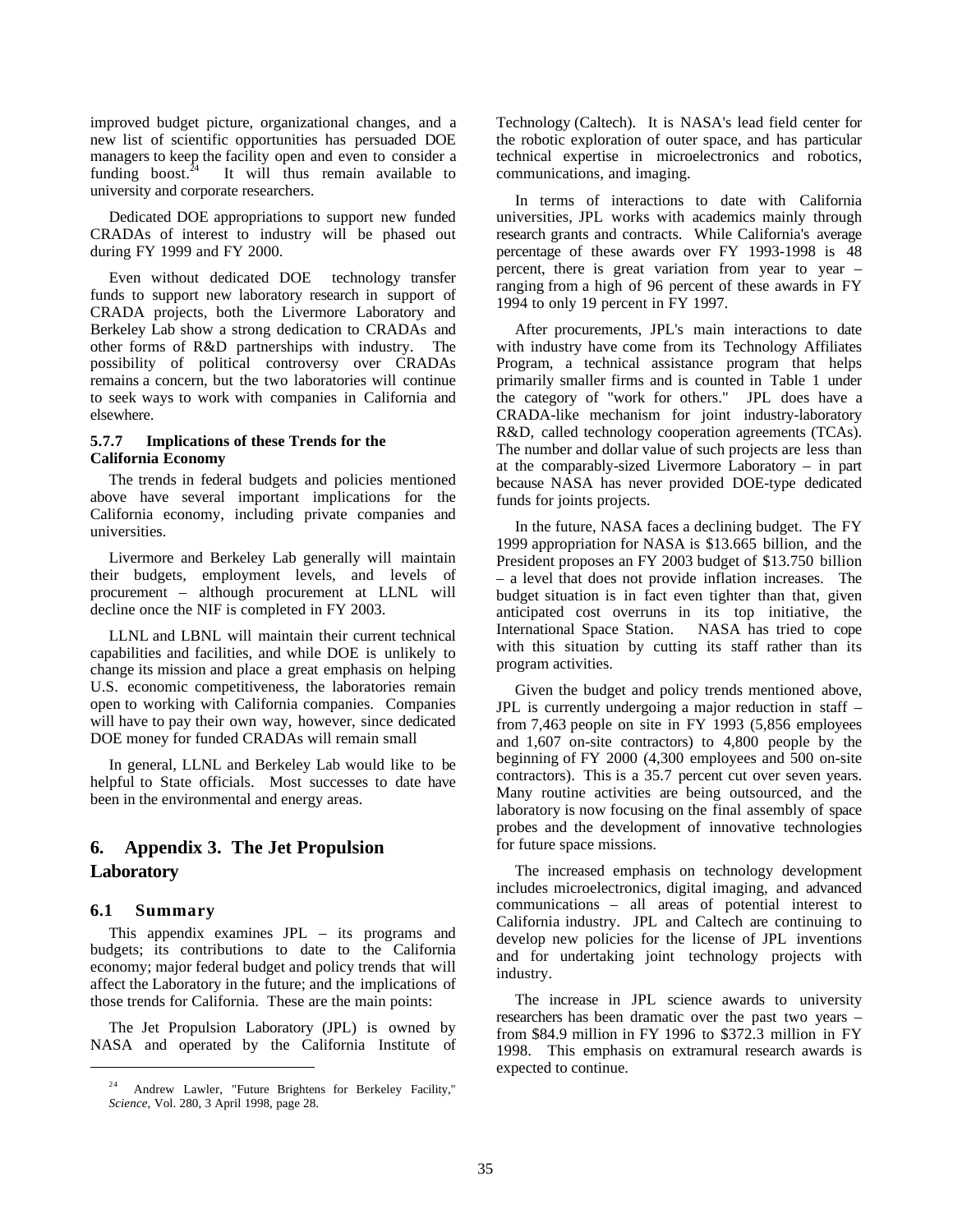## **6.2 NASA**

Today NASA is divided into four main activities or, as the agency calls them, "strategic enterprises:" aeronautics; human exploration and development of space; earth systems science (a set of satellites and research projects to study the global environment and global change); and space science. In FY 1999, NASA received an overall appropriation of \$13.665 billion. Of this amount, \$2.119 billion went to space science.

NASA operations are conducted through a series of 14 field facilities around the country, including both R&D centers and other facilities. All of them except JPL are government-operated facilities – that is, they are staffed by federal civil servants. As mentioned earlier, the California Institute of Technology (Caltech) operates JPL for NASA, using non-government personnel. In addition to JPL, three other NASA facilities are located in California:

- ♦ Ames Research Center, Mountain View
- Moffett Federal Airfield, Mountain View
- ♦ Dryden Flight Research Center, Edwards, CA

NASA has gone through dramatic organizational and programmatic changes in recent years. Among the key changes:

*Budget.* As mentioned, NASA's budget is no longer growing. In fact, it has been flat in recent years, meaning that it is not getting inflation increases. This has put severe budget pressure on many programs.

*Outsourcing.* Partly because of the budget pressures, and partly as a result of the overall federal effort to "reinvent" agencies, NASA has cut its civil service and JPL personnel and "outsourced" many operations to private contractors. Examples include contracting with a private consortium to run space shuttle operations in Florida and the use of a private company to handle operations for some of JPL's deep space probes.

*New technology.* NASA Administrator Dan Goldin has emphasized new technology in two ways. First, in unmanned space missions he has moved away from large, expensive satellites and space probes to the use of technologies that result in missions that are "smaller, faster, cheaper." Second, in all areas of NASA he has placed a heightened priority on the development of new innovative technologies. Examples include innovative new launch vehicles and new technologies for unmanned missions.

#### **6.3 Overview of JPL**

#### **6.3.1 History and Mission**

JPL is an FFRDC, operated, as mentioned, by Caltech. The laboratory is located in Pasadena, California, not far from the Caltech campus. Dr. Ed Stone serves as JPL's director.

The laboratory's history dates back to before World War II, when the United States Army Air Corps contracted with Caltech to help develop rocket technologies, including strap-on rockets (called JATO, for "jet-assisted take-off" rockets) to help overloaded Army airplanes to take off from short runways. Then from 1945 until 1959, Army Ordnance was the laboratory's institutional sponsor, supporting work in rocket technology and missile system development. (Even after the Army Air Corps/Army Air Forces became the U.S. Air Force in 1947, the Army retained responsibility for air defense missiles and other rocket programs.) By 1959, NASA had become the prime institutional sponsor of the laboratory – although DOD and even DOE supported some JPL programs in the 1970s, 1980s, and  $1990s.<sup>25</sup>$ 

Since 1959, JPL has been NASA's lead laboratory for robotic, unmanned missions to explore the solar system. JPL spacecraft have visited the Moon and all the known planets except Pluto, and a Pluto mission is currently under study. JPL has developed and managed a long string of robotic craft, including the Pioneer, Mariner, Ranger, Surveyor, Viking, and Voyager missions. Most recently, the laboratory successfully operated the Mars Pathfinder and Mars Global Surveyor missions. Today JPL's Cassini spacecraft is on its way to Saturn. The laboratory also conducts extensive scientific research in earth sciences, planetary science, and astrophysics, and develops space instrumentation for other NASA spacecraft, including the shuttle. In addition, JPL manages the worldwide Deep Space Network, which communicates with spacecraft and conducts scientific investigations from complexes in California, Spain, and Australia.

JPL is recognized as having world-class technical capabilities in several areas, particularly in communications, imaging systems and digital image processing, microelectronics, advanced instruments and sensors, and intelligent automated systems.<sup>26</sup>

While JPL's main mission – robotic exploration of space – continues, new NASA policies are changing how the Laboratory carries out that mission. Three changes are particularly noteworthy:

First, JPL is transferring much of its scientific analysis of the planets from its in-house scientific staff to outside university scientists. JPL has always worked

<sup>&</sup>lt;sup>25</sup> For more on JPL's history, see the fact sheet at: *http://www.jpl.nasa.gov/information/fsheet.*

<sup>&</sup>lt;sup>26</sup> One interesting question is whether new technologies in these areas are of interest to California venture capitalists and associated entrepreneurs. No information is available at the present time to answer this question, but one policy option presented in Chapter 1 of this volume is that CCST or the California Trade and Commerce Agency consider facilitating meetings between JPL research leaders – and research managers from other laboratories, as well – with venture capital firms. (See Chapter 1 for details.)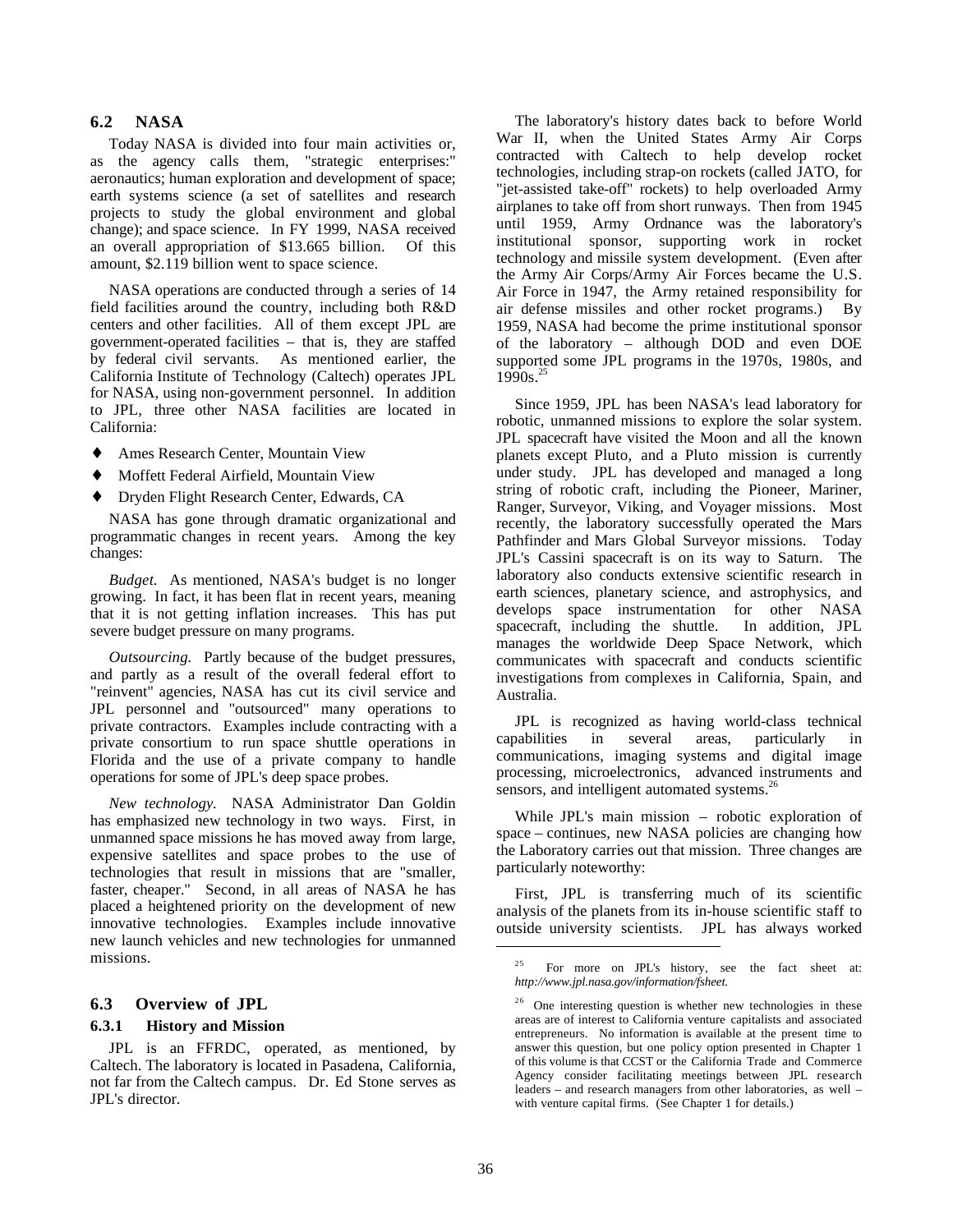closely with academic scientists, but will do even more so in the future.

Second, the Laboratory is now outsources more of its spacecraft development and flight operations. JPL no longer manufactures most of the components that go into spacecraft and instead focuses on design, final assembly, and testing. And many routine operational aspects of JPL's space missions are being contracted out to private firms; private engineers will now play a large role in monitoring spacecraft as they proceed on their missions.

Third, from now on JPL engineers and scientists will focus on two primary responsibilities: the design, assembly, and testing of spacecraft and the development of innovative new technologies for future missions. In particular, JPL is focusing on miniaturized, low-cost components and autonomous robotic systems that can direct themselves when a spacecraft is billions of miles from earth. The focus on new technologies and smaller, lower-cost components reflects NASA's new emphasis on smaller, less-expensive spacecraft and technical innovation. The Cassini mission, now on its way to Saturn, will be the last of the large, expensive space probes. Examples of new space probes using the new technology include the Mars Pathfinder mission (with its small Mars rover, Sojourner) and the Mars Global Surveyor mission.

Dr. Stone describes JPL as now being in its third era of space exploration. The first era was "getting there" (the Mariner missions); the second era was "finding out what's there" (Voyager, Viking, Magellan, Cassini, and Galileo); and the third era is "getting out there often and getting back." This third era includes the new smaller, cheaper Mars missions, including a planned mission to bring a sample of Martian soil back to earth. JPL's approach towards technology has changed as the eras change. In the second era, the large missions developed their own technologies. "Third era programs do not have the funds or time to follow this approach, and the linked technology programs address this element," he says. So JPL is now focusing on developing innovative new technologies that can be used in a number of missions. Instrument technology is a key focus.<sup>27</sup>

#### **6.3.2 Programs, budget, and personnel.**

Detailed data on JPL's budget, personnel, and interactions with universities and industry are included in Appendix 5. By way of summary, in FY 1996, the total budget for JPL was \$1.063 billion, 93 percent of which came from NASA, five percent from DOD, and two percent from other sponsors (government and private). This staff was, in turn, divided into support offices, a program office, and several program directorates. The program office and program directorates are:

 $\overline{a}$ 

- Cassini Program Office
- Mars Exploration Directorate
- Space and Earth Science Programs Directorate
- ♦ Technology and Applications Program Directorate
- Telecommunications and Mission Operations **Directorate**
- **Engineering and Science Directorate**
- Engineering and Mission Assurance

Additional information on JPL's programs can be found at the Laboratory's Web site: *http://www.jpl.nasa.gov.*

In line with directives from NASA headquarters, JPL is undergoing major changes. The most dramatic change is the reduction in staff. In FY 1993, JPL had 7,463 people on site (5,856 employees and 1,607 on-site contractors); as part of overall NASA staff reductions, Laboratory officials expect to have 4,800 people by the beginning of FY 2000 (4,300 employees and 500 on-site contractors). This is a 35.7 percent reduction in seven years.

## **6.4 JPL Interactions to Date with Universities and Industry**

#### **6.4.1 Universities**

JPL enjoys close contacts with Caltech, particularly in space exploration, robotics, electronics, and other fields where the laboratory has established core competencies.

But as noted above, today JPL's primary way of working with universities is not by having a large inhouse scientific research enterprise that university scientists visit but rather by supporting academic scientists who study data obtained by JPL space probes. As a result, the main indicator of laboratory-university interactions for JPL is not the number of academics who join JPL research projects – since JPL now has fewer onsite scientific analysis projects – but rather the size of the research contracts the Laboratory has with university scientists. And in the last year, as JPL "out-sources" more of its scientific work, this figure has grown dramatically – a point that illustrates how important JPL is to university science in California and the nation, particularly in astronomy and earth and planetary sciences.

The data presented below in Table 7 cover (1) the total contracts JPL has had with all universities throughout the country, by fiscal year; (2) the amounts of those totals going to California universities; and (3) the percentages of these JPL amounts going to California universities each year. A key point is that these percentages vary a great deal over the years, suggesting that California universities cannot take it for granted that they will automatically do well in these JPL competitions. California universities

<sup>&</sup>lt;sup>27</sup> Remarks of Dr. Ed Stone, "Meeting Report, NASA Advisory Council, December 3-4, 1998," at

http://www.hq.nasa.gov/office/codez/nac/mins.htm.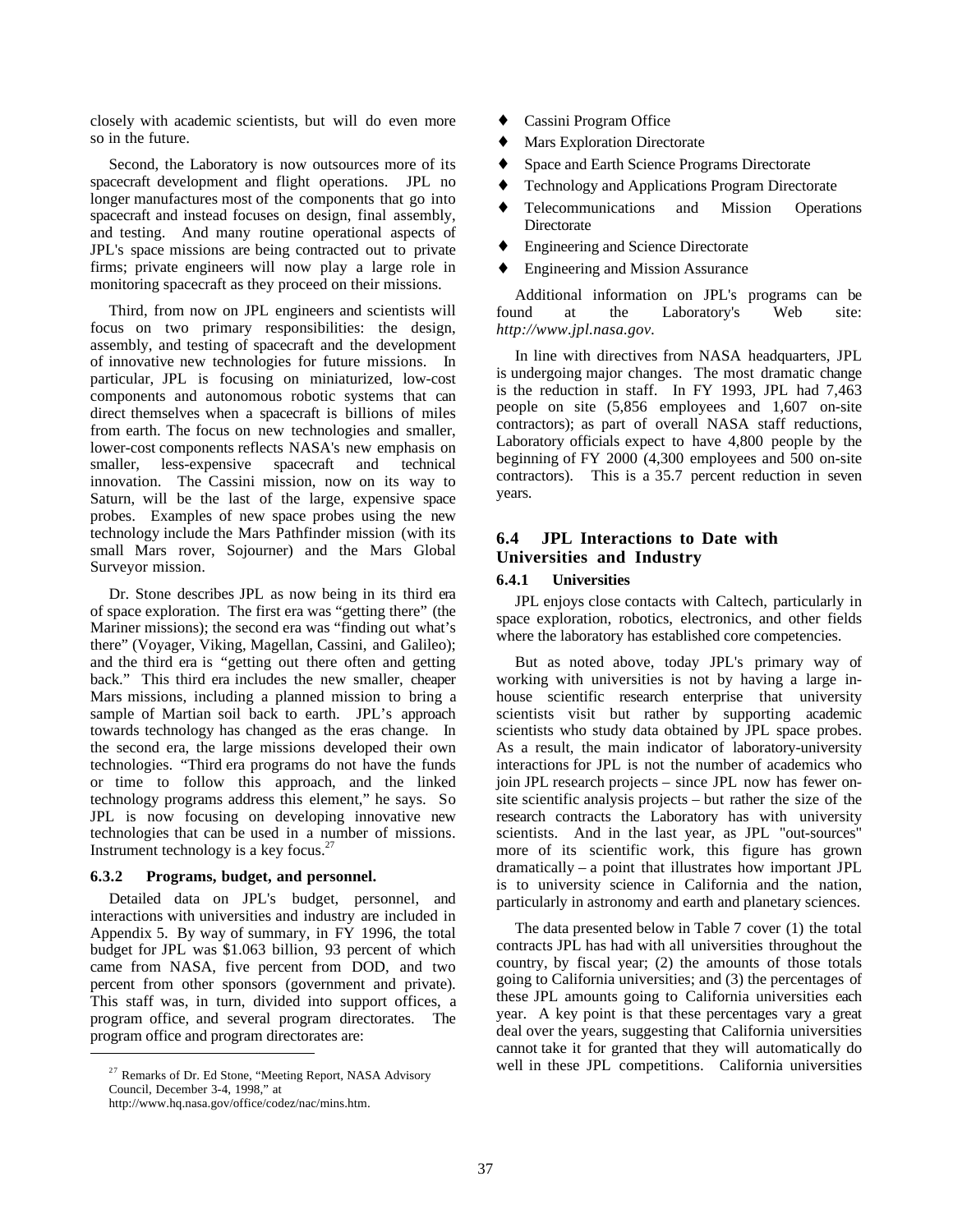|                                                 | FY 1993 | <b>FY 1994</b> | FY 1995 | <b>FY 1996</b> | <b>FY 1997</b> | <b>FY 1998</b> | <b>Totals</b><br>1993-1998 |
|-------------------------------------------------|---------|----------------|---------|----------------|----------------|----------------|----------------------------|
| Total contracts<br>with all<br>universities     | 74.8    | 35.5           | 115.7   | 84.9           | 61.4           | 372.3          | 744.5                      |
| Contracts with<br>universities in<br>California | 34.0    | 34.0           | 64.6    | 34.1           | 11.5           | 178.2          | 356.4                      |
| Percentage that<br>year to CA<br>universities   | 45%     | 96%            | 56%     | 40%            | 19%            | 48%            | 48%                        |

**Table 7. JPL Research Contracts with Universities (in Millions of Dollars)**

*Source: Jet Propulsion Laboratory*

may wish to talk with NASA and JPL about what steps would make these universities even more effective in competing for these funds.

#### **6.4.2 Industry**

 $\overline{a}$ 

JPL has benefited industry, including California industry, in three main ways: procurements, technology transfer and commercialization programs, and grants to small businesses through the Laboratory's Small Business Innovation Research (SBIR) Program.

*Procurements.* JPL's benefits to industry come first through its procurement activities, many of which involve high-technology components and a close working relationship between the Laboratory and companies. During FY 1993 through FY 1997, JPL spent a total of \$2.727 billion on procurements from industry, and \$1.465 billion of that was spent in California.

*Technology transfer.* In addition, JPL maintains an active Technology Transfer and Commercialization Program.<sup>28</sup> That program has six main activities:

*Technology Affiliates Program.* Through this program, companies get technical assistance from the Laboratory to solve a range of industry problems. This is JPL's largest technology transfer program, in terms of the number of companies participating and the number of projects undertaken. To date, more than 120 companies have generated more than 200 specific technical assistance projects to meet their needs.

One successful example is Displaymor, a mid-sized Los Angeles refrigeration company; JPL helped make its refrigerated display cases colder and less resistant to cracking. In another example, JPL's spacecraft communications experts helped McCaw Cellular develop improved cell phone communications technology. A third example is how JPL experts in earth imaging helped the National Geographic Society develop a digital photographic map of the Earth that is the most accurate yet.

*Targeted Commercialization Office.* This group is relatively new. It arranges projects which aim to transfer and commercialize JPL mission-derived technologies that have considerable commercial potential. The office looks to the private sector as the predominant source of milliondollar-level funding for commercial technology applications, and is developing programs in remotelysensed imagery, telecommunications, and health care. A first project was initiated in FY 1997.

*Technology Cooperation Agreements Program.* Projects in this program are similar to CRADAs in other laboratories. (As mentioned in an earlier section, Caltech and JPL does not use the CRADA authority under the Federal Technology Transfer Act and instead, with NASA's approval, uses a type of university partnership model.) These projects involve joint development efforts between JPL and industry in technologies with both NASA and commercial applications. Research topics are chosen that are mutually beneficial to both JPL/NASA and the partner company. JPL operates these as "no exchange of funds" agreements aimed at developing technologies that are commercially viable within three years of initiation. The partner company must have a plan to commercialize the results of the collaboration. From FY 1994 through FY 1997, JPL entered into 40 of these agreements, with JPL contributing a total of \$11.1 million to these projects and industry partners contributing a total of \$17.3 million.

*Intellectual property management.* This is the technology licensing operation. As at other universityoperated federal laboratories, the parent university holds the patent rights. The JPL-developed technology portfolio currently consists of more than 170 patents and 60 applications for patent protection. From FY 1993 through FY 1997, Caltech licensed a total of 29 royaltybearing JPL licenses and 525 non-royalty-bearing licenses. Total royalty income from these licenses during this five-year period totaled \$2.480 million. This is lower than some other laboratories the size of JPL, but in part reflects a Caltech/JPL policy of licensing a patent to its Caltech or JPL inventor rather than seeking to maximize royalties by licensing it to a large corporation. Some of these licenses have led to spin-off companies. One notable example is Photobit, of La Crescenta, CA.

<sup>28</sup> For further information, see: *http://techtransfer.jpl.nasa.gov*. The types of projects available and their benefits are illustrated by the "success stories" presented at on the JPL Web site at: *http://techtransfer.jpl.nasa.gov/success/success.html.*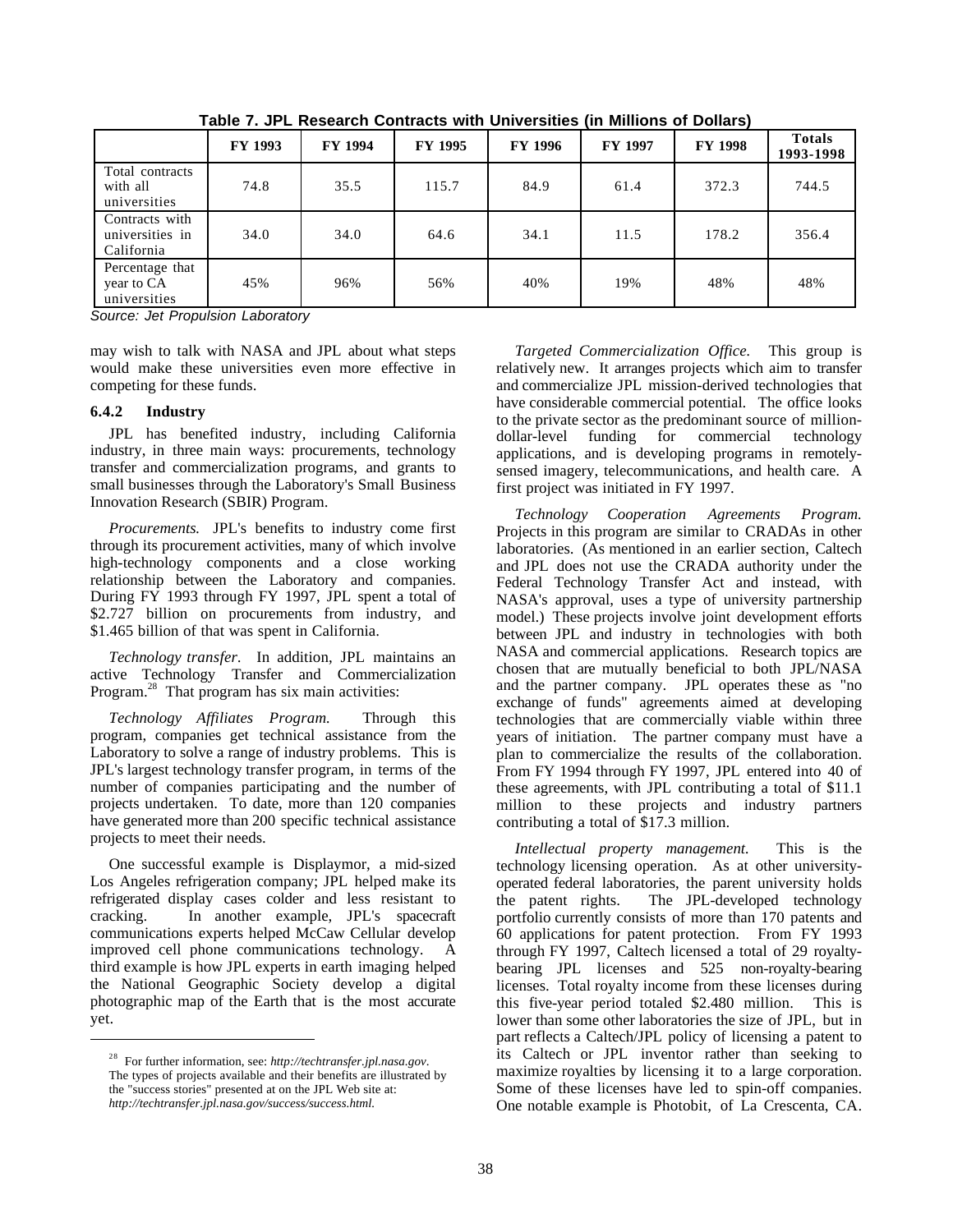The company licensed JPL technology for a new, very small digital camera originally developed for future spacecraft. The company has in turn sub-licensed this promising technology to Kodak and others.

*Technology Reporting and Communications.* This group provides detailed technical information regarding the more than 300 new technology disclosures made by JPL employees every year. This program also manages a large volume of new computer-software disclosures and licenses, and maintains a World Wide Web site that provides current information on JPL's technology transfer activities, a listing of technical support package titles, and more than 850 available technologies.

*Small Business Innovation Research.* The SBIR program at JPL seeks innovative concepts from small businesses that address NASA/JPL needs. Companies submit proposals, which are designed to stimulate technological innovation in the private sector, and contracts are awarded to those proposals judged most promising. In some cases, the winners will provide JPL with equipment or components it needs, meaning that the SBIR efforts complements overall procurement activities. The SBIR process is highly competitive, with about 50 contracts a year being awarded out of about 500 submissions. About half of those awarded SBIR Phase I contracts in the first year later received Phase II contracts, where the dollar amount is much larger. One example of a project is a robotic arm of laparoscopic surgery developed through an SBIR award by Computer Motion, Inc., of Goleta, CA. In addition, JPL is the process of establishing a new business incubator to help startups and other small firms with business support services for the primary purpose of commercially applying NASA technology. JPL and NASA's Dryden Flight Research Center will jointly run the new incubator.

## **6.5 How NASA Policies are Evolving and Implications for the California Economy**

What are likely to be the future missions and budgets for JPL, and what are the implications for the California economy? Related, how are federal policies regarding laboratory interactions with industry and universities evolving in so far as JPL is concerned, and what are the implications of these trends for the California economy?

#### **6.5.1 Mission and Budgets**

Today, NASA's overall budget picture is tight, although JPL is nonetheless expected to come out relatively well. Three key factors are at work:

*Overall budget.* NASA's overall budget is slowly declining – although, as with DOE, it will not suffer the deep cuts proposed before Congress and the President completed the 1997 balanced-budget agreement. While top political leaders in Washington like the space program, it is not the highest priority and is not scheduled, in either the President's budget plans or Congressional budget resolutions, for any significant growth in coming years. The agency may not even get increases equal to inflation. Table 8 shows the out-year numbers for NASA that the President proposes.

| Table 8. Out-year NASA Budget Numbers |                                  |  |
|---------------------------------------|----------------------------------|--|
|                                       | <b>Proposed by the President</b> |  |

| FY 1999 (actual appropriation) | \$13.665 billion |
|--------------------------------|------------------|
| FY 2000 (proposed)             | 13.578 billion   |
| FY 2001 (proposed)             | $13.752$ billion |
| FY 2002 (proposed)             | $13.757$ billion |
| FY 2003 (proposed)             | 13.750 billion   |
| FY 2004 (proposed)             | $13.750$ billion |

*Source: President's FY 2000 budget request*

*Space station.* The budget squeeze is compounded by the fact that NASA's highest priority, the International Space Station, continues to run into political problems and cost overruns. The political problems stem from the fact that Russia, a key partner in the project, refuses to provide adequate funds to construct and launch its parts of the project. The cost overruns involve, first, increased costs for American components and, second, the fact that the Russians have not delivered promised components, forcing the United States to spend additional funds of its own. There is constant concern among some observers that serious cuts will have to be made in other NASA programs, including space science, to pay for the station overruns. One reason for their concern is that NASA has consistently promised to pay for the station within its regular budget, and at the moment neither Congress nor the White House seem predisposed to provide extra money to the agency to pay for the additional station costs.

*Space science and JPL.* That being said, the NASA space science budget has many supporters in Congress and the Administration, and any proposal to make deep cuts in the space science budget will not go unchallenged. The President's budget proposes steady increases in the space science account – from \$1.984 billion in FY 1998 (later adjusted under transfer authority to \$2.043 billion) to \$2.119 billion in FY 1999 to a proposed \$2.851 billion in FY 2004. The President's FY 2000 request for space science at NASA is \$2.197 billion. The President's FY 2000 budget actually requests an increase in JPL's ASA funds – from \$1.158 billion in FY 1999 to \$1.381 billion this coming year. $<sup>2</sup>$ </sup>

<sup>&</sup>lt;sup>29</sup> Another sign of White House support for the Space Science account is the fact that it is one of four NASA programs included in the proposed Research Fund for America – the President's list of his highest-priority civilian R&D programs. (The other three NASA programs in the RFFA are Earth Science (formerly Mission to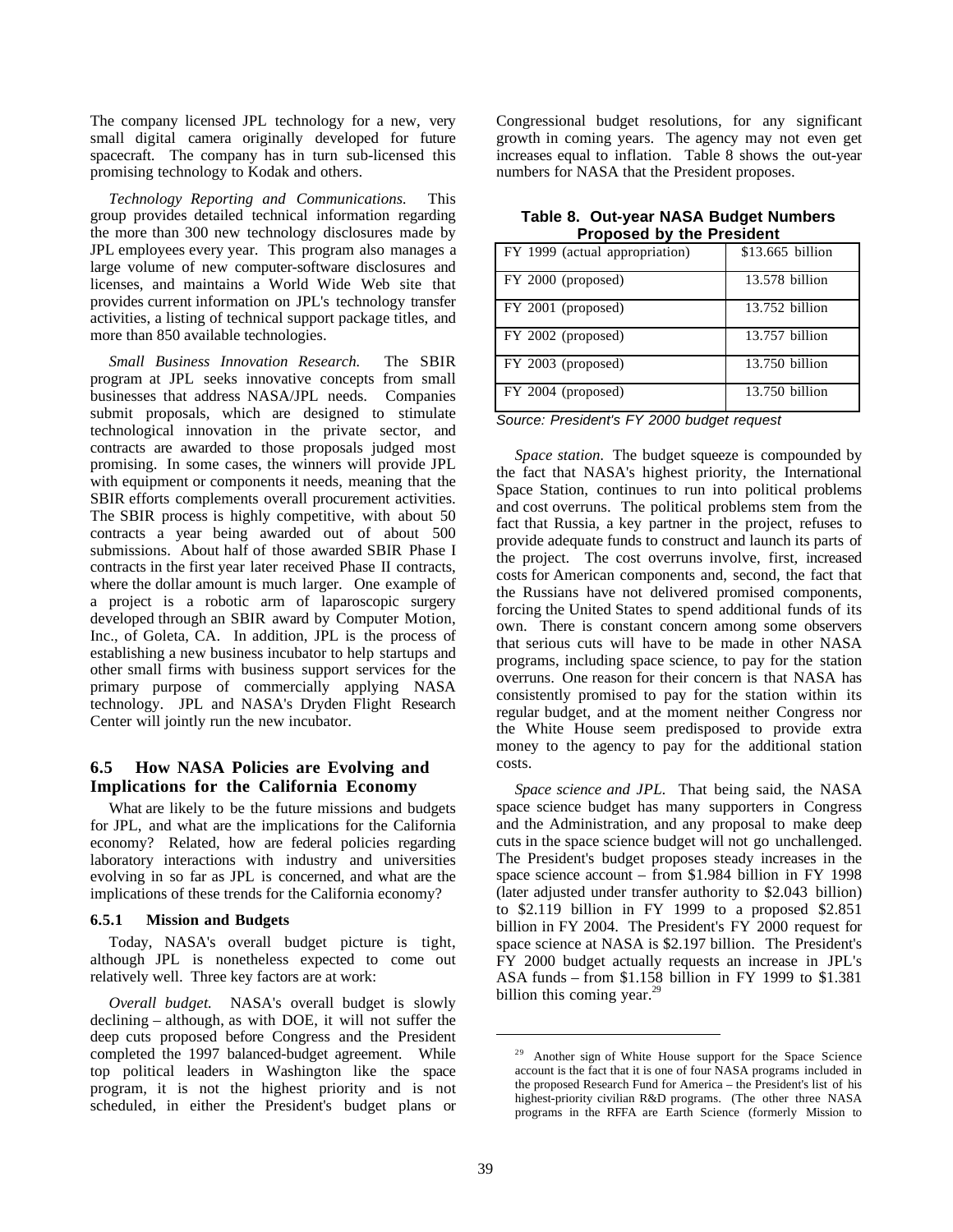The "bottom line" is that JPL's budget should be steady and might even achieve modest growth in the coming years – unless space station costs balloon and NASA is forced to take the required station funds out of other agency accounts.

#### **6.5.2 Policies Regarding Interactions with Universities**

As mentioned earlier, JPL, with NASA's encouragement, is continuing its process shifting scientific analyses previously done in-house to universities. JPL estimates than in a few years research scientists studying spacecraft data will make up only about five percent of the JPL staff. Thus, one can expect JPL's contracts with university scientists not only to continue but expand. JPL is, and will remain, an important and valued source of funding for many astronomers and earth and planetary scientists in California and elsewhere.

#### **6.5.3 Policies Regarding Industry Interactions**

In the last two years, NASA's policies regarding industry have moved from simply outsourcing many routine agency functions to include as well a new interest in working with industry more closely in the development of new space technologies. This does not mean that NASA has shifted from its traditional mission focus and now will provide a higher percentage of its budget to helping general U.S. industry with its technology needs. On the contrary, under NASA's policies JPL is unlikely ever to devote more than one percent of its budget to technical assistance for, and technology transfer to, general American industry. As in the case of DOE, NASA will remain focused on its traditional missions of space and aeronautics. But with its space mission, NASA is now more interested in working jointly with industry to develop new space technologies of mutual interest.

This is a change. While NASA's aeronautics program has long worked closely with industry on topics of mutual interest, a process that has been responsible for many cutting-edge advances in aircraft technology, the situation was traditionally different in the space field. Here there was little tradition of NASA and industry working together to develop new technologies that would benefit both the government and private sector. NASA would either license its existing mission technologies to industry or, more often, would contract with companies to build NASA-designed hardware. In part, this situation reflected the lack of a strong commercial space industry that wanted to build its own commercial rockets, satellites, and payloads. And in part NASA thought it knew best how to design its projects.

 $\overline{a}$ 

As a result of the tight budgets and policy changes mentioned earlier, NASA is now working more closely with commercial industry in three main ways.

First, in projects of purely government interest with little potential commercial applications – projects such as the space shuttle or planetary missions – the agency and its centers increasingly rely on commercial companies to develop hardware and provide operational support. The space shuttle, for example, once operated by NASA employees, is now operated by a private consortium working under contract to the agency. At JPL, as mentioned earlier, project leaders managing the development of new space probes increasingly contract out much of design as well as manufacturing work to private firms, much more so than in the past, and increasingly aim for simpler, smaller spacecraft which use more commercial components. The implication here is not only more contracts for commercial firms but also growing technology ties between NASA and the private sector.

Second, in some key fields with both government and commercial applications, NASA has begun to undertake joint development projects with private industry. One important example outside of JPL is the X-33, a prototype reusable rocket. NASA is providing some funding and ran a competition to see which proposed vehicle design was best. However, several features of this project make it different from traditional procurements: the contractors, not NASA, are providing the detailed technical specifications; the winning company (Lockheed-Martin in this case) is co-funding development of the prototype; and NASA is saying that the follow-on, operational reusable launch vehicle will be totally privately funded and operated (although NASA eventually may provide indirect financial support through contracts to carry government payloads). This policy trend, if continued, would have major implications for commercial space firms looking for government money to co-fund projects of mutual interest.

Third, NASA appears to be encouraging JPL and its other centers to increase efforts not only to spin-off its technologies to the private sector but also to undertake joint work to refine specific technologies. JPL's Technology Cooperative Agreements are a step in that direction.

Exactly how these trends will impact JPL in the long term remains to be determined. But at a minimum, they open up new opportunities for companies in California and elsewhere to work with JPL and other NASA centers on technology matters of mutual interest.

#### **6.5.4 Policies Regarding Assistance to State and Local Governments**

JPL tries to be a good neighbor and provide assistance, when asked, to its community. The Laboratory has tried two types of involvement, the first

Planet Earth), Advanced Space Transportation Technology, and Aeronautics Research and Technology.)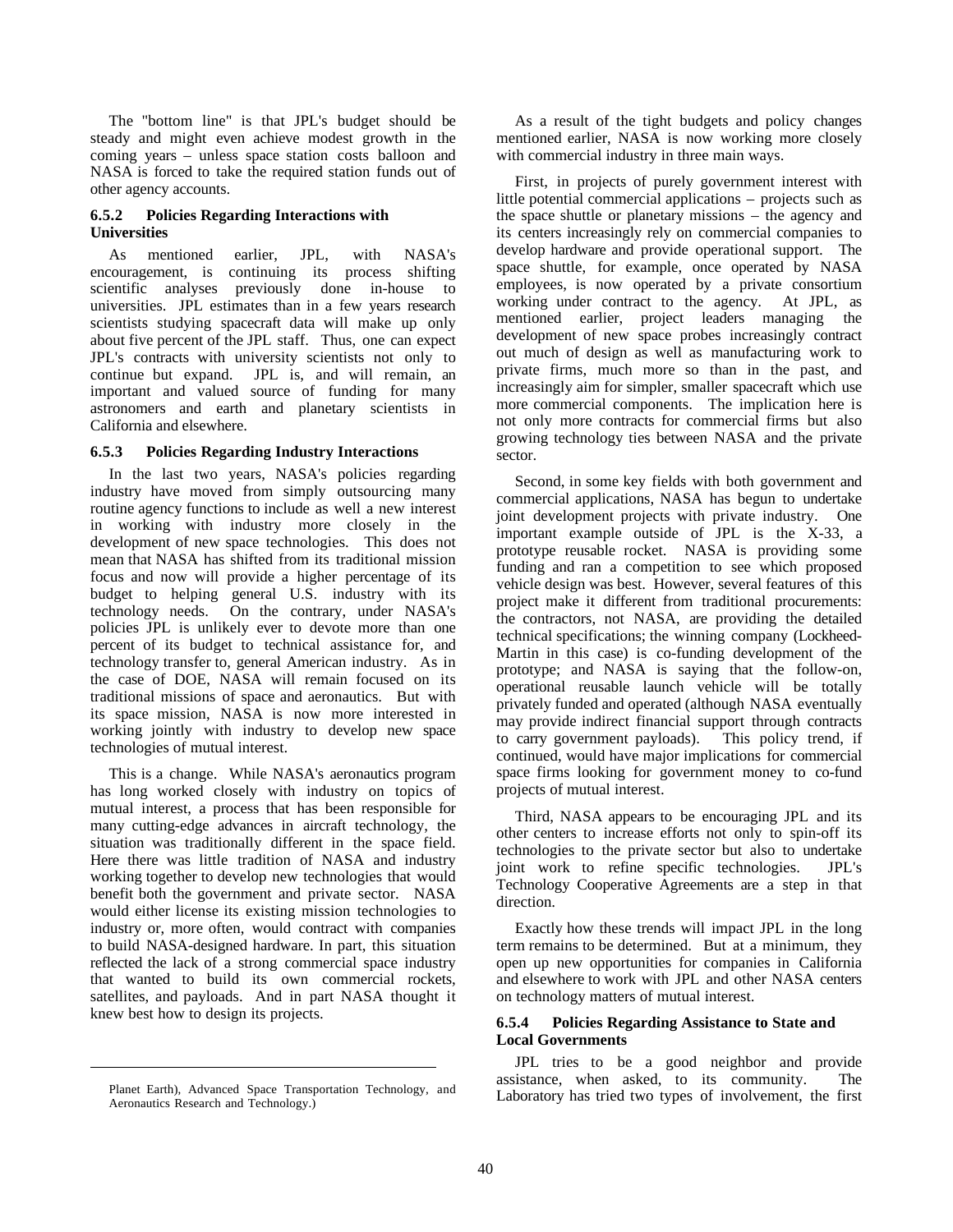with considerable results and the second with less success.

*Assistance to K-12 education and community colleges.* At the invitation of the Los Angeles County school system, JPL has developed a Technology for Learning program that helps provide computers and computer training for teachers. The Laboratory is also now helping to develop innovative curricula in science and mathematics. The Los Angeles County school system is huge – 1.6 million students in 81 local school districts. If JPL's efforts continue to succeed, they have a broad and benefit impact. JPL is also working with the California Community College Foundation and the California Community College Association to offer professional development opportunities to community college science, engineering, and mathematics faculty. In general, JPL would like to amend its prime contract with NASA to allow and encourage all Laboratory employees to help with educational outreach activities.

*Technical assistance to local and State entities.* JPL also has tried to offer technical assistance to local governments in the Los Angeles region, but here it has had less success. Even when JPL can help with an important local problem, local officials sometimes seem unable or unwilling to work in a sustained way with the Laboratory.

#### **6.5.5 Implications of these Trends for the California Economy**

The trends in federal policy and budgets mentioned above have several important implications for the California economy:

*Laboratory budgets.* As in the cases of LLNL and Berkeley Lab, JPL's budget will not fall sharply the way many expected just two years ago. The booming national economy and associated tax revenues have help lead to a balanced federal budget, and if these conditions continue they will enable the government to avoid cuts in the overall federal R&D budget for at least several years. Of the three major California laboratories discussed in this report, JPL is the one still most at risk of long-term budget cuts. The reason is simply that NASA's overall budget will continue to be tight. It may not be cut significantly further, but it will not receive increases, either; the NIH and NSF will be higher R&D priorities. Also, because of internal pressures within NASA's essentially fixed pie – pressures primarily due to space station costs – the space science projects JPL relies may see little real growth. But even so JPL is now expected to avoid deep cuts and may even see modest growth.

*Interactions with California universities.* As discussed above, JPL will continue to contract with universities for the scientific analysis of data gathered by its spacecraft. California universities have done well so far in winning these contracts, but that competition may increase in the future.

*Procurements.* With this budget situation, NASA's growing interest in procuring products and services from industry and in co-funding R&D projects, when appropriate, offers new opportunities for California companies to work with JPL.

*Laboratory missions.* While budget stability means that JPL and other federal laboratories in California probably will maintain their core staffs and competencies, the federal policy that has emerged in recent years means that these facilities also will continue to focus on their traditional government missions. We will not see a major shift that transfers funds and staff to R&D related to general industrial competitiveness and assistance to general industry. JPL will not see its main mission shift from space exploration to helping commercial companies. What is new and important, however, is the steady shift of more of JPL's budget and focus to developing new technologies relevant to space exploration and a greater interest in working with industry on projects of mutual interest. In the years to come, JPL is likely to become even more a source of innovative new technologies than in the past. These new technologies, while developed for NASA mission purposes, will nonetheless be a valuable resource for California companies that seek them out.

*Technology transfer policies.* JPL as well as other federal laboratories will continue existing efforts to make unclassified mission-developed technology available to industry. In addition, individual investigators now seem much more interested than in past years in working with industry – especially if industry is willing to help fund some of their research.

*Work with State and local agencies.* JPL appears willing to continue to try to provide technical assistance, when asked, to local and State agencies in California. However, unless some of the problems that have affected earlier efforts are dealt with, Laboratory officials are limited in what they can do.

## **7. Appendix 4. Other Major Federal Laboratories in California**

## **7.1 Summary**

Of the federal government's 500 R&D laboratories, 48 are in California. Table 2 lists these laboratories.

In FY 1995, the last year for which detailed data on federal laboratory expenditures are available, the budgets for LLNL, LBNL, and JPL totaled \$2.302 billion – or 48 percent of the overall \$4.720 billion spent that year by federal laboratories in California. That means just over half of federal laboratory activities in the state were at other facilities, a sizable amount.

In general, California's 45 other federal R&D laboratories are either more specialized than LLNL, Berkeley Lab, and JPL; or smaller than these three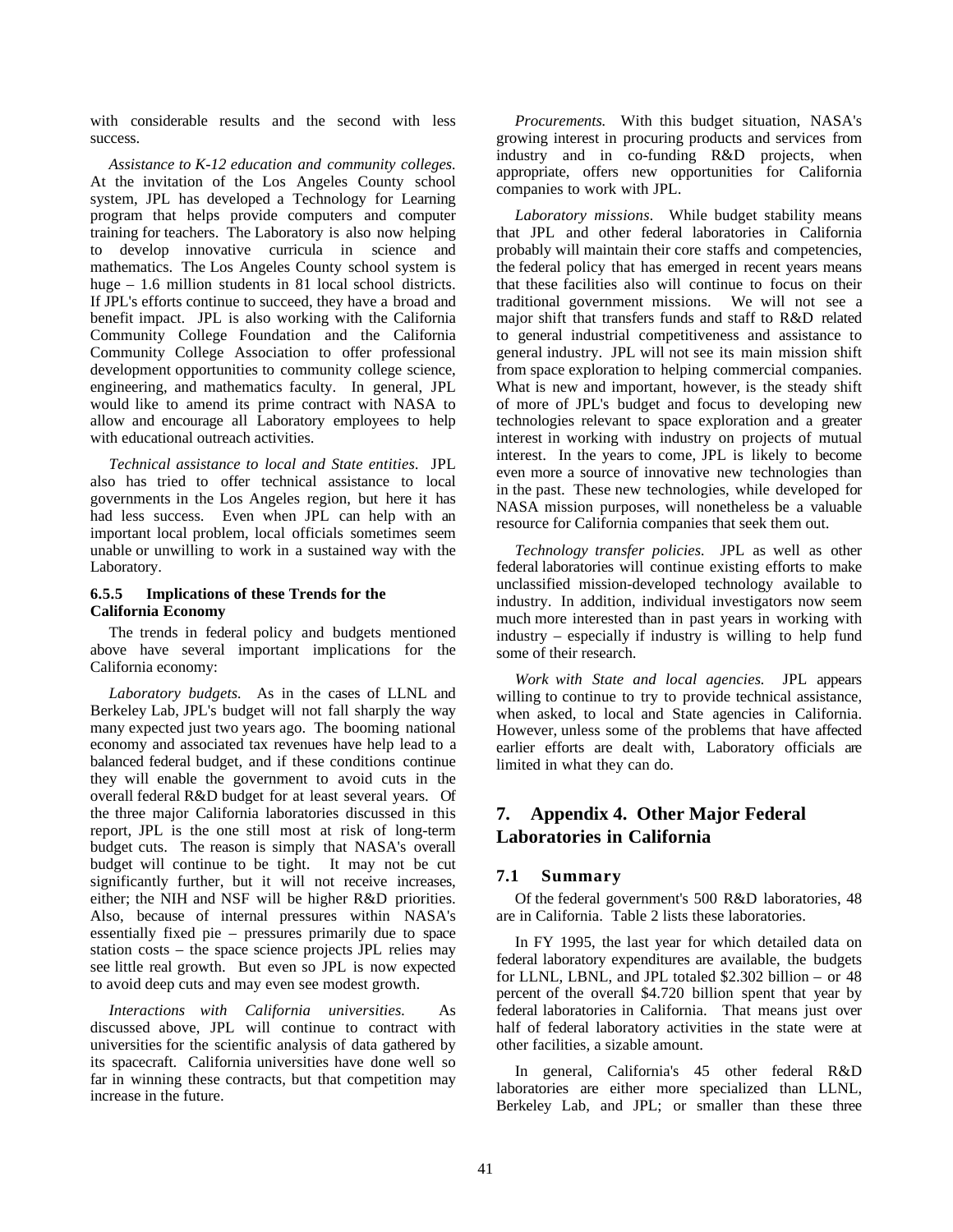facilities; or both. But in their specialized areas, these other laboratories have considerable expertise, and all of them have programs to work with industry.

### **7.2 Other Major Federal Laboratories**

## **7.2.1 Laboratories Discussed in this Appendix**

This appendix provides brief reviews several other laboratories in California. These laboratories are:

- ♦ Sandia/California
- **Stanford Linear Accelerator Center**
- Ames Research Center and the Dryden Flight Research Center
- ♦ Department of Defense (DOD) laboratories in California
- U.S. Department of Agriculture (USDA) laboratories
- ♦ Department of Veterans Affairs (VA) Rehabilitation R&D Center

In each case, the discussions will focus on two topics: (1) a brief general introduction to the laboratory, and (2) information on technology transfer and commercialization programs at that laboratory. Also, Web addresses will be identified.

#### **7.2.2 Sources of Information**

In addition to checking the Web sites of the individual laboratories, interested individuals and organizations also may want to check the following two valuable sources of information about federal laboratories.

*Federal Laboratory Consortium for Technology Transfer (FLC).* Established by federal statute, the FLC is an association of technology transfer officers from major federal laboratories. The FLC Web page *(http://www.fedlabs.org*) and its databases provide information on key technical capabilities available at major laboratories as well as the names, phone numbers, and e-mail addresses of technology transfer officials. Not all federal R&D laboratories in California are active in the FLC, but most are. A list of 33 agency and laboratory contacts in California can be found on the Web (see *http://www.fedlabs.org/cgi-win/flclist.exe*). A few of the laboratories on the list do not conduct R&D (and thus are not included in this volume's Table 4), but nonetheless can sometimes provide valuable technical assistance or information. Examples include the Army Defense Language Institute and the Naval Postgraduate School, both in Monterey.

*RaDiUS database.* The Critical Technologies Institute, an analytic FFRDC managed by the RAND Corporation and serving the White House Office of Science and Technology Policy (OSTP), maintains an extensive database on federally-funded R&D. It is called the "RaDiUS" database (Research and Development in the United States). Introductory information on the database is at *http://www.rand.org/centers/cti/radius.html*.

## **7.3 Sandia/California**

#### **7.3.1 Overview**

Sandia National Laboratories is one of DOE's three nuclear weapons laboratories, along with Los Alamos and Livermore. Sandia's main campus is in Albuquerque, NM. The Sandia/California facility is in Livermore, CA, adjacent to LLNL.

Sandia specializes in the non-nuclear components of nuclear weapons, particularly electronics and machined components. For many years AT&T managed the facility for the government; today Lockheed-Martin operates the laboratory. Sandia/California's budget in FY 1995 was \$158.5 million, and although smaller than LLNL or Berkeley Lab it is multiprogram laboratory with broad scientific and technological capabilities. Many of its programs open to U.S. industry. Detailed information can be found at the Laboratory's Web address: *http://www.ca.sandia.gov.* 

The following are the major programs at Sandia/California:

- ♦ Combustion (the laboratory has a highly-regarded Combustion Research Facility)
- ♦ Environment
- ♦ Information systems
- ♦ Integrated manufacturing
- Materials and proliferation
- Program development
- Technology foundations
- Weapons stewardship

#### **7.3.2 Economic Benefits: Employment and Procurements**

As of April 1996, the direct payroll at Sandia/California was close to \$50 million per year for 970 full-time employees and 67 part-time and limitedterm employees. The professional staff at that point included more than 400 people with advanced degrees. In FY 1995, the overall Sandia organization spent \$690 million on procurement, and \$106 million of that in California. Sandia/California's portion of that overall Sandia procurement was \$60 million, of which \$42 million was spent in California.

#### **7.3.3 Economic Benefits: Technology Partnerships**

Sandia/California has an active Technology Partnerships and Commercialization Program (for details see *http://www.ca.sandia.gov/Tt.html*). That program undertakes the following activities:

*CRADAs.* According to information supplied by the Laboratory, Sandia as a whole (both New Mexico and California) has undertaken a total of 277 CRADAs; more have been with companies based in California (58 current CRADAs) than with any other states, and Sandia/California now heads up 29 active CRADAs.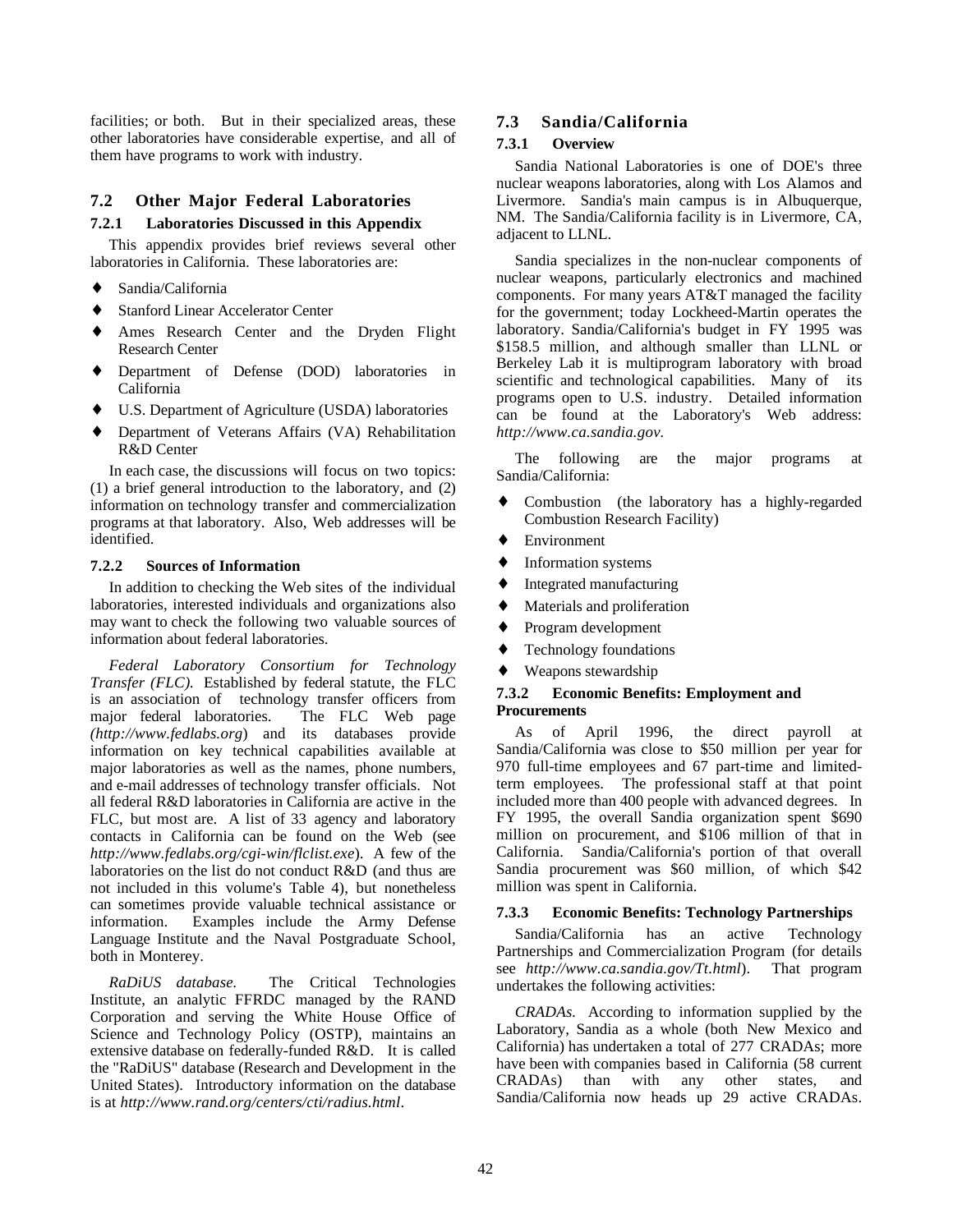CRADA partnerships are distributed more or less evenly over five broad technical areas: advanced manufacturing technologies, computer architecture and applications, energy and environment, advanced materials and processes, and microelectronics.

*Licensing program.* Sandia/California does license technologies and currently have 45 available for licensing.

*Small business partnerships.* The methods used to work with small business include: technical assistance, user facility agreements, CRADAs, and personnel exchanges.

*User facility agreements.* Sandia/California has three major facilities available for both nonproprietary and proprietary research: the Combustion Research Facility, the Integrated Manufacturing Technologies Laboratory, and the San Jose Microelectronics Office.

*Regional economic development.* The Laboratory is available to respond rapidly to the needs of local business and government agencies.

*Technology showcase.* This part of the Technology Partnerships Program licenses copyrighted software packages.

## **7.4 Stanford Linear Accelerator Center**

#### **7.4.1 Overview**

The Stanford Linear Accelerator Center (SLAC) is a national basic research laboratory, probing the structure of matter at an atomic scale with x-rays and at much smaller scales with electron and positron beams. The laboratory is operated by Stanford University under an FFRDC contract from DOE. SLAC's Web address is: *(http://www.slac.stanford.edu).*

The Stanford Linear Accelerator Center has a FY 1999 budget of \$172 million, with \$177 million requested for FY 2000. Its primary mission, now and in the future, is to explore high energy physics. Over 80 percent of its funding devoted to high energy physics. This figure includes funding for a major new facility, the B-factory, that will be completed in 1999.

A second mission, which accounts for about \$20 million of its annual funding and provides greater opportunities for interaction with California industry, is to support the Stanford Synchrotron Radiation Laboratory. This is a national user facility that provides synchrotron radiation – extremely bright x-rays – used for basic and applied studies on the structure of matter. Over 1,300 researchers from 170 institutions (including industry, universities, and other government labs) use the facility each year. The facility is used by researchers in many areas, including biology, chemistry, geology, materials science, electrical engineering, chemical engineering, physics, astronomy, and medicine.

#### **7.4.2 Economic and other Benefits**

SLAC's staff is currently around 1,300, 150 of whom are Ph.D. physicists. Typically, 800 physicists from universities and laboratories around the world participate in the high energy physics program and, as mentioned, hundreds of scientists from universities and industrial laboratories are active in the synchrotron radiation program. That program is also the major way in which SLAC has contributed to California industry and medicine.

### **7.5 Ames Research Center and the Dryden Flight Research Center**

### **7.5.1 Ames Research Center**

NASA's Ames Research Center is a civil-serviceoperated laboratory located at Moffett Field, south of San Francisco. Ames was founded on December 20, 1939, as an aircraft research laboratory by the National Advisory Committee on Aeronautics (NACA) and in 1958 became part of NASA. The center's Web address is: *http://www.arc.nasa.gov.*

The center's NASA budget for FY 1999 is \$614 million, and the President has requested \$625 million for FY 2000. Ames has three principal activities:

It serves as NASA's Center of Excellence for Information Technology, with responsibilities for supercomputing and networking, high-assurance software development, verification and validation of computational models, and related matters. Among its other areas of expertise, Ames is now a leader in digital compression technology.

In aeronautics, it serves as NASA's lead center for Aviation Operations Systems, that is, for research efforts in air traffic control and human factors. Ames also leads NASA's research efforts in rotorcraft technology and has major responsibility for wind tunnel testing and the computer simulation of aircraft performance.

It also serves as NASA's lead center for astrobiology, a new field that studies how life might arise across the universe – a subject that has become urgent with the discovery of new forms of life on Earth and suggestions that ancient bacteria might have existed on Mars. In 1998 Ames unveiled its new Astrobiology Institute.<sup>3</sup>

Along with local economic benefits from employment and procurements and the general benefits that Ames research produces for aircraft and the air traffic control system, the center also maintains an active Commercial Technology Office. Ames offers three main types of partnerships with industry:

<sup>&</sup>lt;sup>30</sup> For more information on the new Astrobiology Institute, see Andrew Lawler, "Ames Tackles the Riddle of Life," *Science,* vol. 279, 20 March 1998, pages 1840-1841.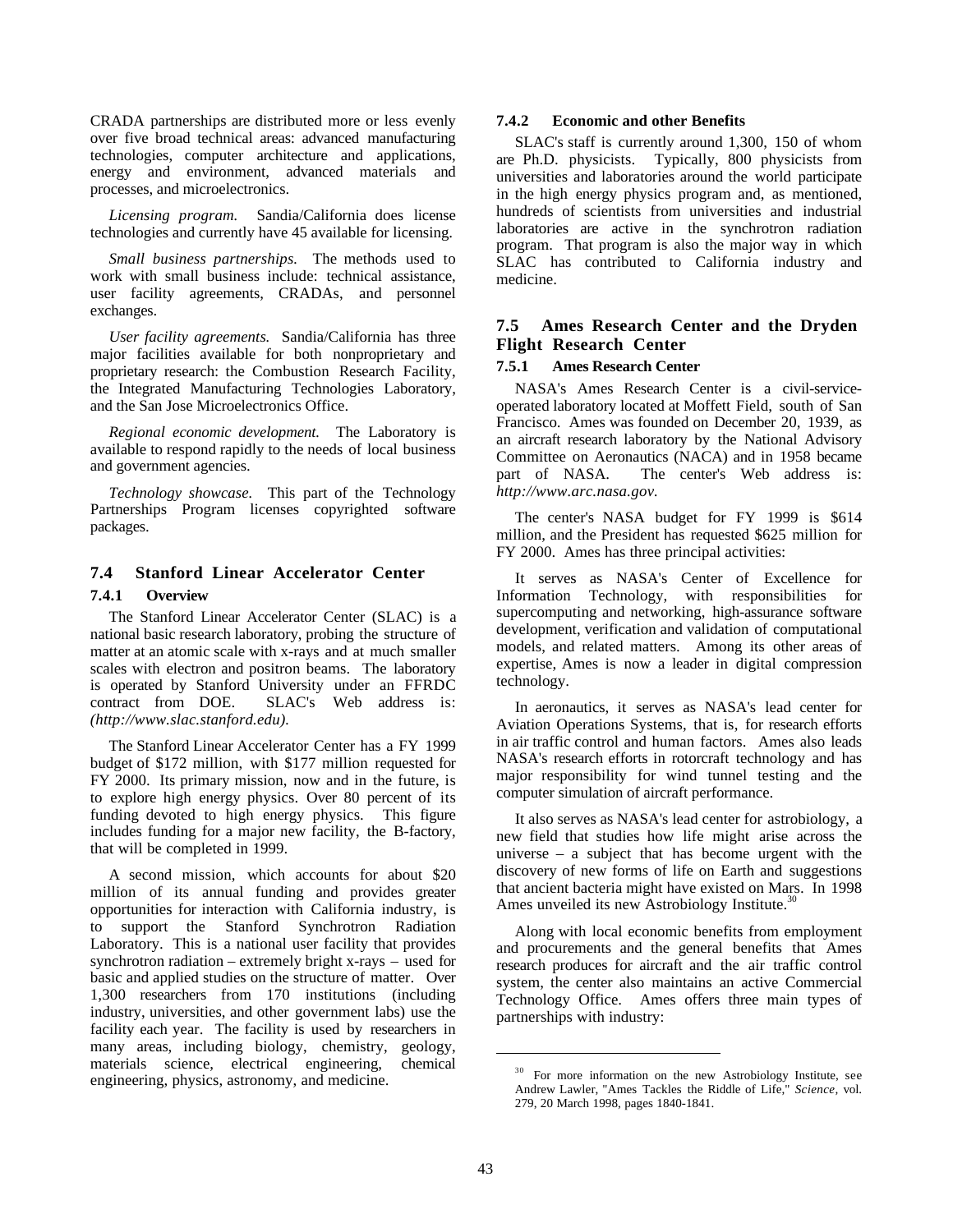*Joint sponsored partnerships.* These projects are funded jointly by NASA and industry to commercialize NASA technologies. Overall, NASA has entered into six of these partnerships worth a total of \$214 million. Two of these projects are managed out of Ames. One involves a major aircraft company and a university, with a focus on new technology to predict aircraft performance and reduce design cycle costs. The other Ames-managed partnership involves six aircraft companies, seven universities, the Navy, and the State of Virginia. It has developed a successful aircraft design tool.

*Dual-use partnerships.* Dual-use partnerships are used when a project will benefit both NASA mission objectives and industry commercial objectives.

*Regional alliances.* Ames can establish alliances with local, state, and regional organizations to leverage resources and support regional economic clusters.

Ames also operates a small business incubator, the Ames Technology Commercialization Center, in San Jose. The Center provides assistance for start-up companies utilizing NASA technologies. Among the graduates are four companies: Communication Network Systems, Interval Logic Corporation, ITV Corporation, and Real-Time Innovations, Inc.

#### **7.5.2 Dryden Flight Research Center**

Dryden, located at Edwards, CA, is NASA's primary installation for flight research. Projects at Dryden over the past 50 years have lead to major advancements in the design and capabilities of many civilian and military aircraft. NASA funds at Dryden totaled \$186 million for FY 1998, and the FY 1999 request is for \$178 million. Dryden maintains an Office of Technology Commercialization and Utilization. The center's Web address is: *http://www.dfrc.nasa.gov.*

#### **7.6 DOD Laboratories**

#### **7.6.1 Overview**

 $\overline{a}$ 

California is home to a large number of DOD R&D laboratories. Table 4 of this volume lists 12 such laboratories, including the Aerospace Corporation.<sup>31</sup>

Since the end of the Cold War, DOD laboratories have gone through a period of downsizing and consolidation. However, that process seems largely completed at this point. Budgets for major DOD laboratories are generally expected to stay stable for the next few years, although some may not get inflation increases due to the tight defense budget. Besides producing economic benefits for California through their employment and procurements, many of these laboratories have technical expertise in areas important to the State's industries, including electronics, aircraft, and rockets and satellites. And while these facilities naturally undertake a great deal of classified work, they all have technology transfer offices and all are willing to consider entering into CRADAs and technology licenses on unclassified projects.

What follows are brief summaries of the largest of these laboratories and their technology transfer and commercialization activities, starting with Air Force facilities and then listing Navy laboratories. Web addresses are included for those who would like additional information.

#### **7.6.2 Aerospace Corporation, Los Angeles**

The Aerospace Corporation *(http://www.aero.org)* is a private, nonprofit corporation established in 1960. It operates as an FFRDC for DOD, and its primary customer is the Space and Missile Systems Center of the Air Force Material Command. Other government customers include NASA and the National Oceanic and Atmospheric Administration (which is responsible for weather satellites). Most of the company's work is handson engineering associated with the design, test, evaluation, and initial operation of launch vehicles and satellites. The aim is to reduce the technical risks of space missions, at a reasonable cost, in order to avoid ruinous, expensive system failures. The corporation has a high success rate with launch vehicles such as the Titan, Atlas, and Delta. The company is also providing technical reviews for the next generation of unmanned rockets, the Evolved Expendable Launch Vehicle (EELV). Aerospace employs more than 2,800 people. Approximately 66 percent are members of the technical staff.

Aerospace's contract with DOD allows it to do some work with private companies. Recently, for example, Aerospace helped Orbital Sciences correct problems with its Pegasus XL rocket. Aerospace also has helped commercial satellite companies.

Since the aerospace industry remains an important part of California's economy, even after the downsizings of the past decade, the Aerospace Corporation is a valuable technical resource for the state.

#### **7.6.3 Air Force Research Laboratory -- Propulsion Directorate, Edwards AFB, CA**

Recently, Air Force R&D laboratories across the country were combined into a single Air Force Research Laboratory with headquarters at Wright-Patterson Air Force Base in Ohio. One key component is the Propulsion Directorate *(http://www.ple.af.mil),* which develops and tests rocket engines and is located at Edwards Air Force Base. The Propulsion Directorate has over a billion dollars worth of research, development, and test facilities and a team of nearly 300 scientists, engineers, technicians, and support staff. Technology

<sup>&</sup>lt;sup>31</sup> The Aerospace Corporation is sometimes classified as a laboratory and sometimes as a systems engineering and integration center. This report follows the standard practice of defining the Aerospace Corporation as a federal laboratory.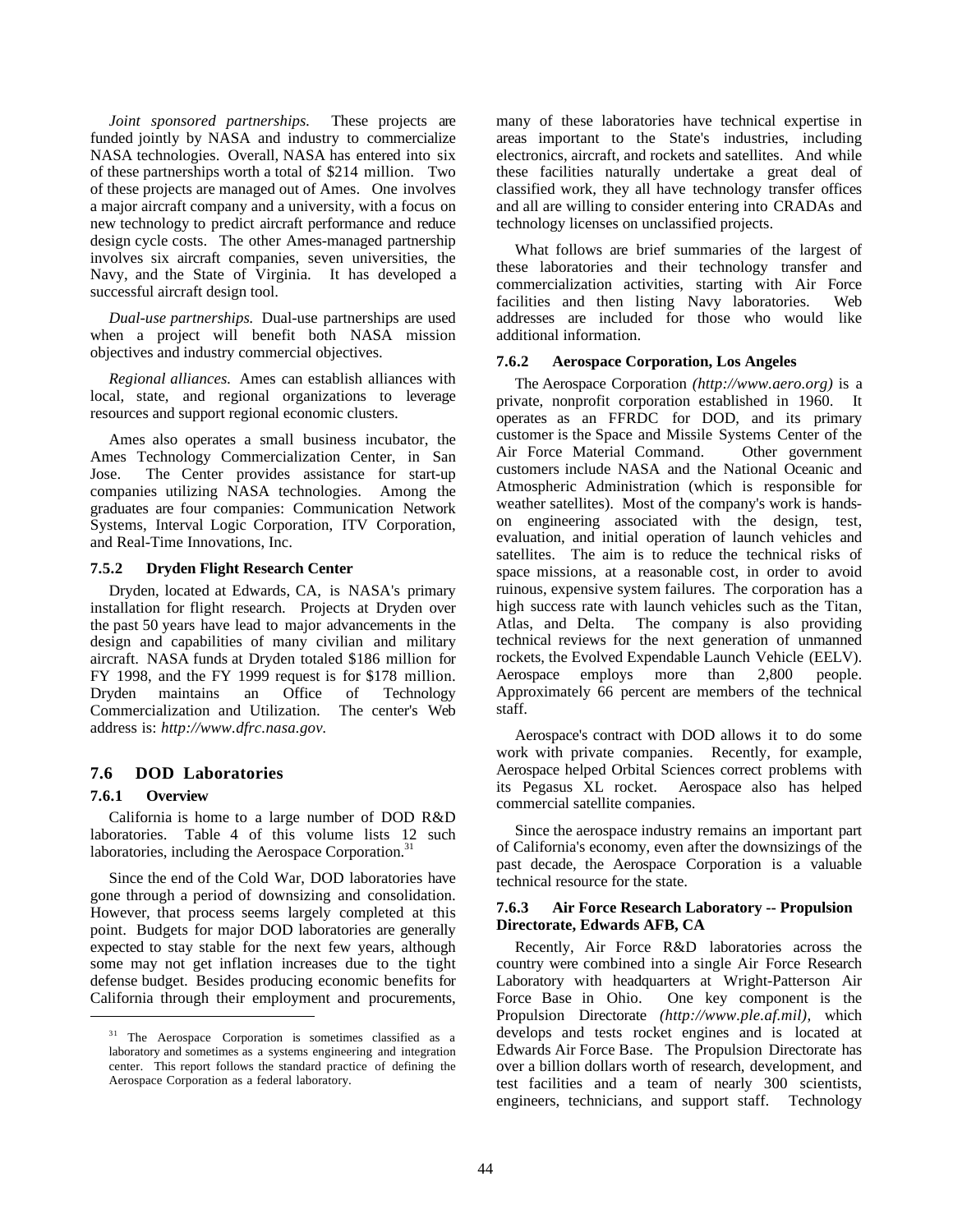developed at the laboratory has been used in nearly every modern rocket propulsion system, including the Minuteman, Peacekeeper, Titan IV, and the space shuttle's solid rocket boosters and main engines.

The directorate will make its test facilities and expertise available to U.S. industry. Today, for example, it is helping Boeing test new engines for the Delta IV evolved expendable launch vehicle -- a rocket that may be used for both military and commercial launches. The overall Air Force Research Laboratory maintains a Technology Transfer Branch (*http://tto.wpafb.af.mil*), which helps the Propulsion Directorate and other units of the Laboratory to enter into CRADAs and license patented inventions.

#### **7.6.4 Flight Test Center, Edwards Air Force Base**

A separate Air Force facility also located at Edwards Air Force Base is the Flight Test Center *(http://www.elan.af.mil),* the home of "X planes" and the test site for Air Force aircraft. The Center has technology capabilities in aircraft avionics and instruments and will help flight test commercial airframes. As of earlier this year, the Center had 19 signed CRADAs; some of the subjects included helping Boeing test antennas for receiving Direct TV satellite broadcasts; helping Lear test an autonomous landing guidance system; helping the California Department of Forestry test an infrared pod on a fire-fighting aircraft; and helping the Clark County (Nevada) Health District improve models for predicting air pollution. Five new CRADAs were under negotiation. In addition, in FY 1997 the Center awarded Small Business Innovation Research awards to 12 companies, with a total value of \$5.1 million.

#### **7.6.5 Naval Air Warfare Center Weapons Division (China Lake)**

China Lake is one of the two major sites for the Naval Air Warfare Center Weapons Division; the other is Point Mugu, discussed below. The overall mission of the Center is to be the Navy's research, development, test, evaluation, and in-service engineering center for weapon systems associated with air warfare. China Lake's technology transfer operation *(http://www.nawcwpns.navy.mil/techtransfer)* is one of the most active in DOD and has won several awards. Technical areas of expertise include air vehicle design, composite structures, control systems, sensors, electronic devices, embedded computer technology, microwave devices, optical devices and materials, and polymers, composites, and adhesives. Apple Computer is one of the California companies that has worked extensively with China Lake.

#### **7.6.6 Naval Air Warfare Center Weapons Division (Point Mugu)**

Point Mugu *(http://rdskb.mugu.navy.mil)* employs a work force of 3,800 people and serves as the hub for a 32,000 square-mile sea test range. The facility has technical expertise in areas such as sensors, embedded computing, target recognition, and test instrumentation systems. It also has an active technology transfer operation which uses CRADAs, patent licenses, and agreements with potential Navy contractors. The patent portfolio is considerable: approximately 60-80 new patents are added each year. Point Mugu operates a incubator facility on-base for developing technologies in an area called ring vortex flow phenomena. In addition, off-base the laboratory helps support the Ventura County Business Incubator.

#### **7.6.7 Navy SPAWAR Systems Center, San Diego**

"SPAWAR" stands for the Space and Naval Warfare Systems Command. It is the technology center for Navy command, control, communications, computing, and intelligence activities, responsible for satellite communications and information processing. Much of this work is highly classified. However, SPAWAR does maintain a technology transfer office *(http://manta.spawar.navy.mil)* that offers CRADAs, patent licenses, and potential-contractor agreements in areas such as command and control, communications, imaging, and surveillance systems -- technologies useful in such applications as traffic management, law enforcement, and environmental remediation.

#### **7.6.8 Naval Health Research Center, San Diego**

This medical research laboratory *(http://www.nhrc.navy.mil)* has collaborative relationships with 12 universities across the United States, including UC San Diego, San Diego State, UC San Francisco, and the Claremont Graduate University.

#### **7.7 USDA Laboratories**

In addition to supporting research at universities in California, the U.S. Department of Agriculture (USDA) also has 12 of its own laboratories in the state. Two divisions of USDA maintain these research facilities. The Agricultural Research Service has eight laboratories, focusing on general agricultural issues as well as specific issues such as salinity, cotton, aquatic weed control, and irrigated desert crops. The U.S. Forest Service (USFS) maintains six laboratories in the state. The principal facility is the Pacific Southwest Research Station (PSRS) in Albany, and four of the remaining sites are PSRS field laboratories. The final USFS facility in California develops, tests, and applies technologies for fighting forest fires.

Agriculture and timber are important parts of the California economy, and these USDA laboratories provide valuable research and technology for these two industries.

#### **7.8 VA Rehabilitation R&D Center**

The Department of Veterans Affairs' Rehabilitation Research and Development Center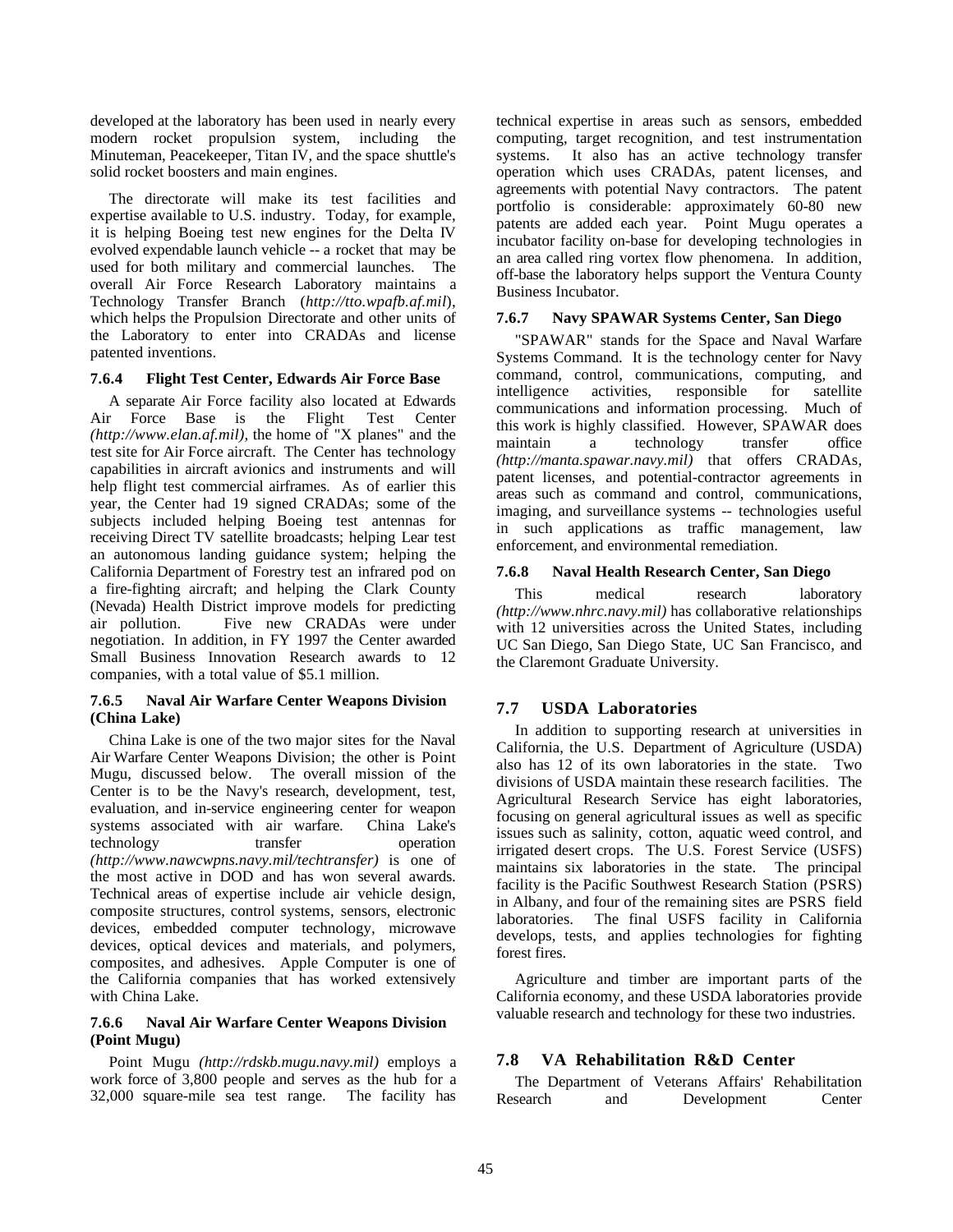*(http://guide.stanford.edu/RRD.html*) is located at the Veterans Affairs Palo Alto Health Care complex and is one of the largest VA research laboratories in California. It is part of the VA's Rehabilitation Engineering Research and Development Service, and focuses on improving mobility in veterans and others with strokes, other neurologic impairments, and orthopedic impairments such as arthritis and osteoporosis. The principal goal is to develop new clinical treatments and devices for neuromuscular and musculoskeletal rehabilitation. The researchers work closely with clinical colleagues at the VA Palo Alto facility, the Stanford Medical Center, Stanford engineering departments, the Robotics Laboratory of the Stanford Computer Science Department, NASA Ames, and a wide range of other hospitals and engineering schools.

The center is active in technology transfer, and a wide range of products have been marketed as a result of these R&D collaborations. These products include innovative wheelchairs, communication devices, software for musculoskeletal modeling, and a new type of seat cushion for wheelchair users. Several of these products have been marketed by California companies.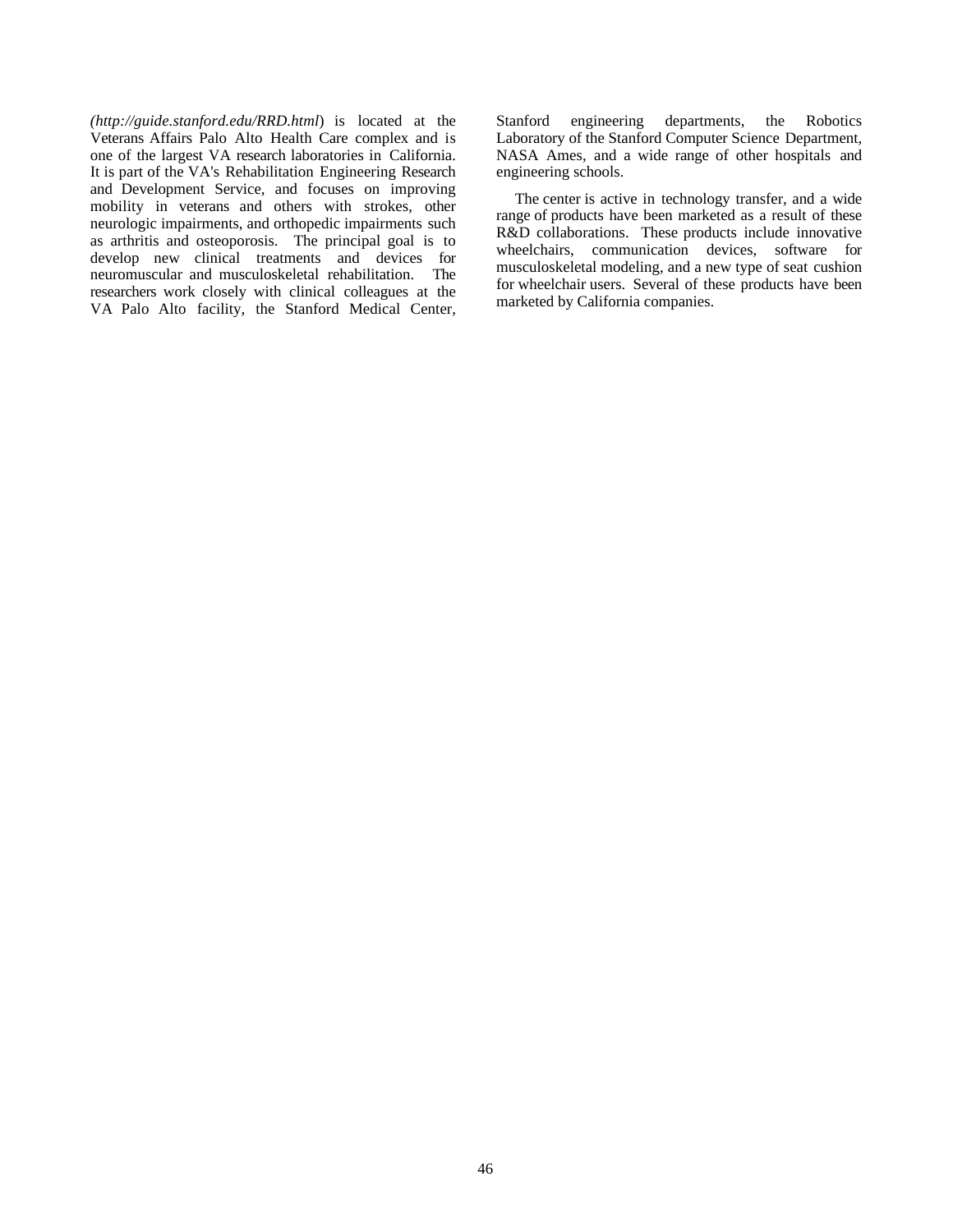## **8. Appendix 5. Data on Budgets, Personnel, and University and Industry Interactions at LLNL, LBNL, and JPL**

The following data have been supplied to the authors by the three laboratories. The authors are grateful to the labs for their assistance.

## **8.1 Lawrence Livermore National Laboratory**

 $47$ 

*I. Laboratory Budget -- FY 1993 Through FY 1999 (In Millions of Current Dollars)*

|                                          | FY 1993        | FY 1994        | <b>FY 1995</b> | <b>FY 1996</b> | <b>FY 1997</b> | <b>FY 1998</b> | <b>FY 1999</b> |
|------------------------------------------|----------------|----------------|----------------|----------------|----------------|----------------|----------------|
| DOE funding                              | \$873.6        | \$800.4        | \$781.3        | \$820.9        | \$823.2        | \$878.1        | \$1090.3       |
| Other federal agency funding             | 174.7          | 161.6          | 159.7          | 185.3          | 161.5          |                |                |
| Funds from private industry              | 0.5            | 2.5            | 3.4            | 2.7            | 27.8           |                |                |
| CA State funding (if any)                | 0.2            | 0.7            | 0.5            | 1.2            | 0.3            |                |                |
| <b>Total Laboratory budget</b>           | \$1049         | \$965.2        | \$944.9        | \$1010.1       | \$1012.8       |                |                |
| <b>II.</b> Laboratory Employees (FTEs)   |                |                |                |                |                |                |                |
|                                          | <b>FY 1993</b> | <b>FY 1994</b> | <b>FY 1995</b> | <b>FY 1996</b> | <b>FY 1997</b> | <b>FY 1998</b> |                |
| Scientists (PhD/MS)                      | 1840           | 1816           | 1644           | 1641           | 1566           | 1585           |                |
| Engineers (PhD/MS/BS)                    | 1163           | 1132           | 987            | 971            | 919            | 934            |                |
| Technicians                              | 3037           | 2880           | 2572           | 2505           | 2331           | 2467           |                |
| Administrative/support staff             | 2290           | 2287           | 2086           | 2063           | 1912           | 1579           |                |
| <b>Total Laboratory employees (FTEs)</b> | 8330           | 8115           | 7289           | 7180           | 6728           | 6565           |                |
| <b>On-site contractors (FTEs)</b>        | 1867           | 1516           | 1235           | 926            | 654            | 827            |                |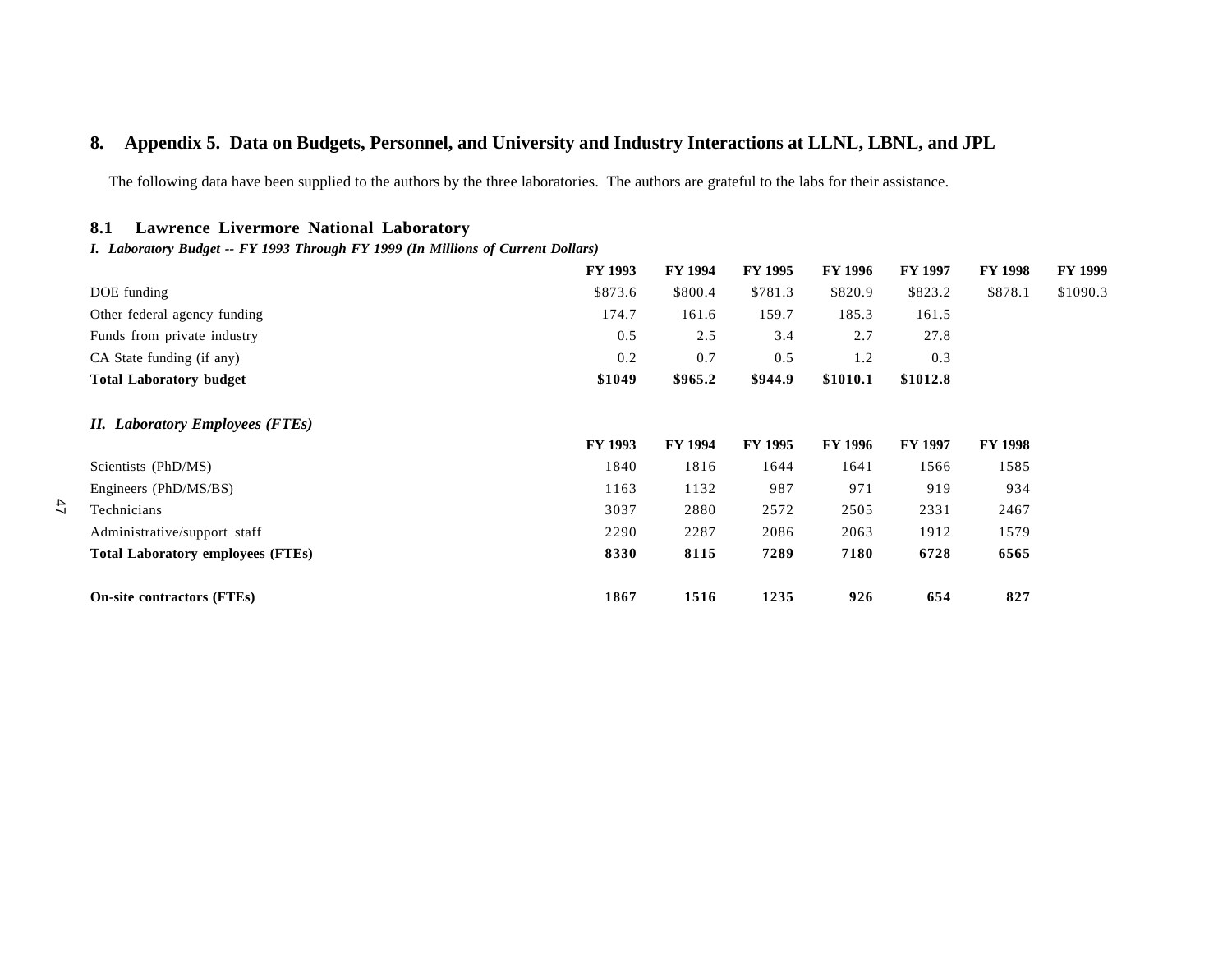## *III. Laboratory Collaborations With University Researchers And Students*

|                                              | <b>FY 1995</b> | <b>FY 1996</b> | <b>FY 1997</b> | <b>FY 1998</b> |
|----------------------------------------------|----------------|----------------|----------------|----------------|
| UC faculty                                   | 183            | 174            | 38             | 58             |
| UC research staff (including postdocs)       | 79             | 61             | 92             | 142            |
| UC students                                  | 237            | 173            | 46             | 60             |
| Total collaborations with UC personnel       | 499            | 408            | 176            | 260            |
| Other CA faculty                             |                |                | 22             | 22             |
| Other CA research staff                      |                |                | 23             | 27             |
| Other CA<br>students                         |                |                | 140            | 141            |
| Total collaborations with other CA personnel |                |                | 185            | 190            |
| Non-CA faculty                               | 90             | 54             | 117            | 116            |
| Non-CA R&D staff                             | 369            | 85             | 115            | 156            |
| Non-CA students                              | 267            | 890            | 982            | 934            |
| Total collaborations with non-CA personnel   | 726            | 1029           | 1214           | 1206           |

<sup>48</sup>

 \* Number of university and college faculty, research staff, and students involved in collaborations with the Laboratory, either at the Laboratory, their home institutions, or both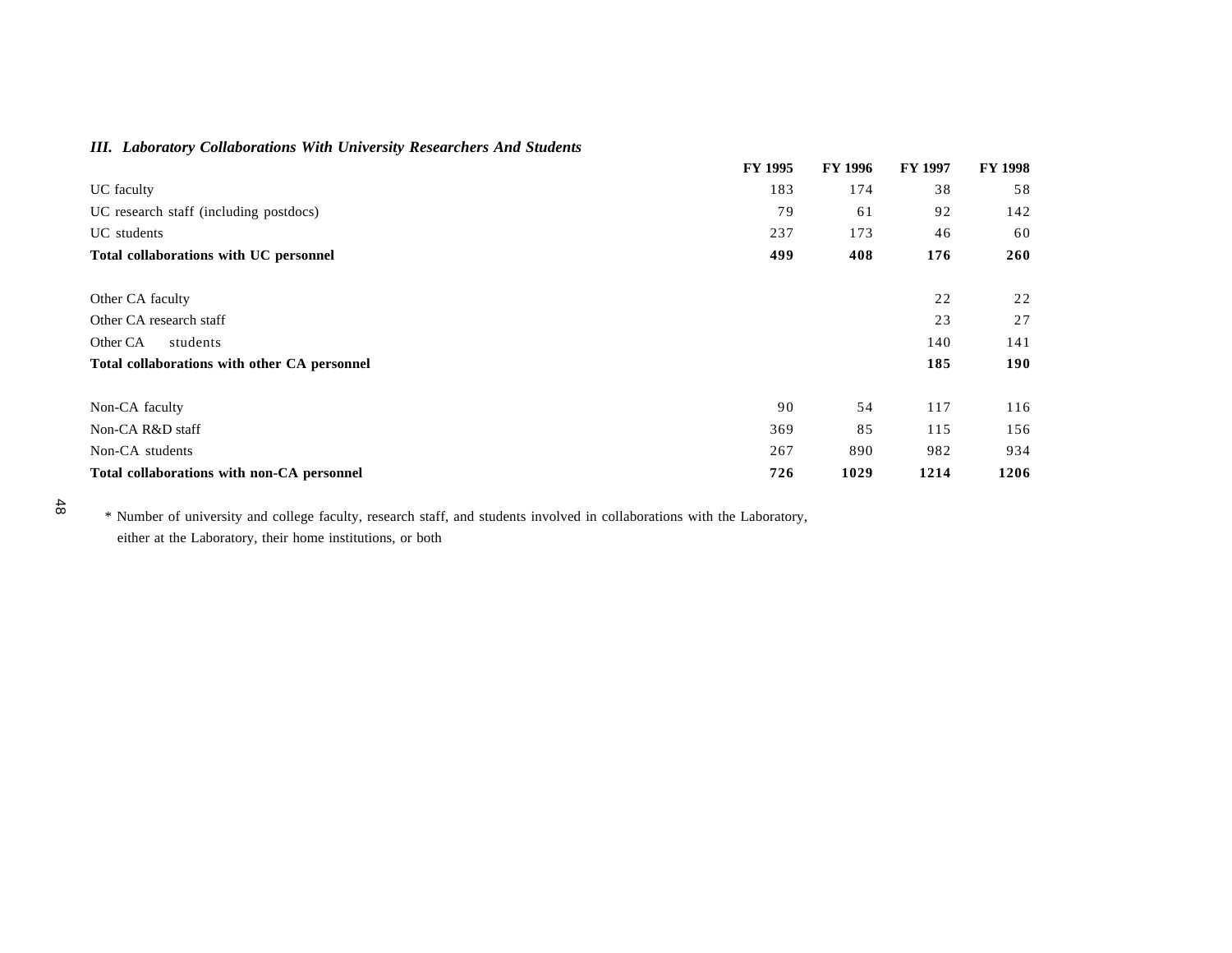|  | IV. Laboratory Interaction with Industry (Budget Figures in Millions of Current Dollars) |  |  |  |  |  |  |  |  |  |  |  |
|--|------------------------------------------------------------------------------------------|--|--|--|--|--|--|--|--|--|--|--|
|--|------------------------------------------------------------------------------------------|--|--|--|--|--|--|--|--|--|--|--|

|                                                             |                |                | FY 1993        | FY 1994        | FY 1995        | FY 1996        | FY 1997        | Total FY 1993-1997        |
|-------------------------------------------------------------|----------------|----------------|----------------|----------------|----------------|----------------|----------------|---------------------------|
| Total spending that year on procurements from industry      |                |                | \$434          | \$333          | \$353          | \$305          | \$473          | \$1,899                   |
| Amount of that total spent in California                    |                |                | N/A            | N/A            | 204            | 184            | 303            |                           |
| Amount of total spent for tech-based procurements           |                |                | N/A            | N/A            | 11             | 19             | 41             |                           |
| Amount spent for tech-based procurements in CA              |                |                | N/A            | N/A            | 8              | 10             | 29             |                           |
| Total number of licenses issued by Lab that year            |                |                | 16             | 36             | 59             | 60             | 65             | 236                       |
| Number of those licenses to CA entities                     |                |                | 2              | 5              | 8              | 8              | 10             | 33                        |
| Dollar total of royalties (from both old $\&$ new licenses) |                |                | 0.36           | 0.56           | 1.1            | 1.1            | 2.4            | 5.6                       |
|                                                             |                |                |                |                |                |                |                |                           |
| Summary of R&D partnering activities by funding source      |                |                |                |                |                |                |                |                           |
|                                                             | <b>FY 1991</b> | <b>FY 1992</b> | <b>FY 1993</b> | <b>FY 1994</b> | <b>FY 1995</b> | <b>FY 1996</b> | <b>FY 1997</b> | <b>Total FY 1991-1997</b> |
| TTI-Funded CRADAs                                           | \$4.8          | \$10.5         | \$38.4         | \$51.2         | \$55.5         | \$52.3         | \$19.4         | \$232.1                   |
| Lab-Funded CRADAs                                           | 3.6            | 4.1            | 6.1            | 5.1            | 6.3            | 6.4            | 4.1            | 35.7                      |
| Industrial Funds-in CRADAs                                  |                |                |                | 2.7            | 3.1            | 3.3            | 16.9           | 26.0                      |
| Industrial Work-for-Others *                                |                |                |                | 1.3            | 2.7            | 4.6            | 11.2           | 19.8                      |

| Total number of TTI-funded CRADAs active that year       |        |        |        |        |        |         |  |
|----------------------------------------------------------|--------|--------|--------|--------|--------|---------|--|
| (both new and continuing TTI CRADAs)                     | 55     | 84     | 114    | 85     | 55     |         |  |
| Number of new DOE TTI-funded CRADAs initiated that year  | 42     | 20     | 21     |        |        | 84      |  |
| Number of those new CRADAs with CA entities              | 16     |        | 6      |        |        | 29      |  |
| DOE funds that year for both new & continuing TTI CRADAs | \$33.4 | \$51.1 | \$55.5 | \$52.3 | \$19.5 | \$211.8 |  |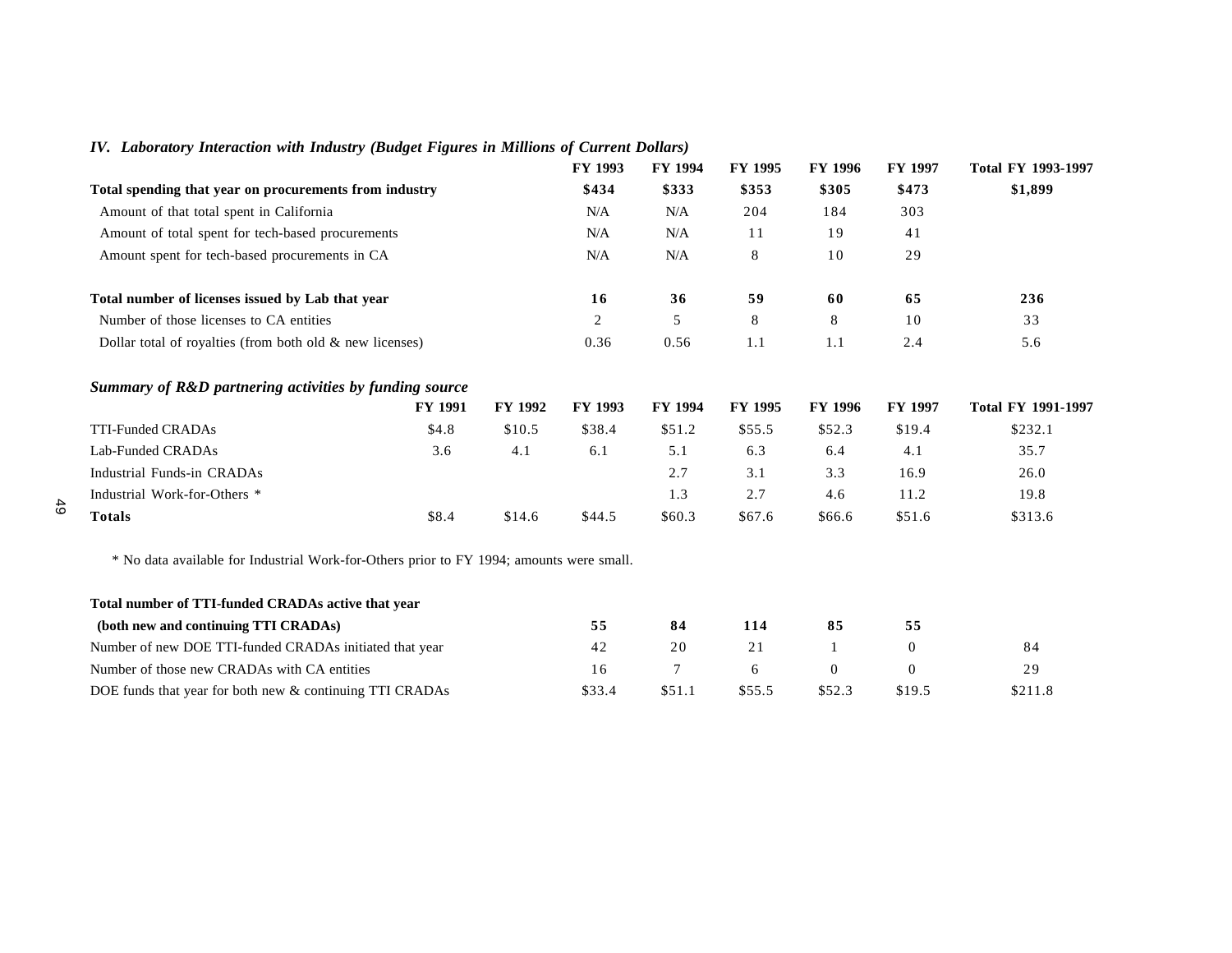|                                                                 | FY 1993      | <b>FY 1994</b>   | <b>FY 1995</b> | <b>FY 1996</b>   | <b>FY 1997</b>   | <b>Total FY</b> | 1993-1997 |
|-----------------------------------------------------------------|--------------|------------------|----------------|------------------|------------------|-----------------|-----------|
| Total number of Lab-funded CRADAs active that year              |              |                  |                |                  |                  |                 |           |
| (both new and continuing Lab-funded CRADAs)                     | 8            | 10               | 20             | 26               | 24               |                 |           |
| Number of new Lab-funded CRADAs initiated that year             | 8            | 7                | 15             | 5                | 11               | 46              |           |
| Number of those new CRADAs with CA entities                     | 3            | 3                | $\overline{4}$ | 4                | $\overline{0}$   | 14              |           |
| DOE funds for both new & continuing Lab-funded CRADAs           | \$0.6        | \$3.2            | \$2.9          | \$3.4            | \$4.4            | \$14.5          |           |
| Total number of funds-in (industry-funded) CRADAs               |              |                  |                |                  |                  |                 |           |
| active that year (both new & continuing CRADAs)                 | $\mathbf{2}$ | <b>10</b>        | 12             | 22               | 34               |                 |           |
| Number of new funds-in CRADAs initiated that year               |              | 8                | 10             | 15               | 18               | 52              |           |
| Number of those new CRADAs with CA entities                     |              | 3                | 2              | 4                | 9                | 19              |           |
| Industry funds-in dollars that year for new & continuing CRADAs | \$0.2        | \$4.3            | \$6.8          | \$4.9            | \$17.8           | \$34            |           |
| Total number of work-for-others projects with industry          |              |                  |                |                  |                  |                 |           |
| that year (both new & continuing projects)                      |              |                  | 41             | 56               | 85               |                 |           |
| Number of new WFO projects initiated that year                  |              |                  | 30             | 48               | 45               | 123             |           |
| Number of those new WFO projects with CA entities               |              |                  | 14             | 18               | 16               | 48              |           |
| Industry WFO funds that years for new & continuing projects     |              |                  | \$2.7          | \$3.6            | \$3.4            | \$9.7           |           |
| Other partnerships (e.g., AVLIS) active that year               |              | 1                | 1              |                  |                  | $\mathbf{1}$    |           |
| Total industry funds that year                                  |              | 40               | 60             | 100              | 120              | 320             |           |
| Number of new SBIR projects at the Lab that year                |              |                  |                |                  |                  |                 |           |
| (funds into LLNL)                                               |              |                  | 16             | 5                | $\mathbf{3}$     | 24              |           |
| Number of those awards to CA entities                           |              |                  | 3              | $\mathbf{0}$     | $\boldsymbol{0}$ | 3               |           |
| Number of new spin-off companies that year *                    |              | $\boldsymbol{2}$ | 3              | $\boldsymbol{2}$ | 4                | 11              |           |
| Number of those spin-off companies in CA                        |              | $\overline{2}$   | $\mathfrak{Z}$ | $\mathbf{2}$     | 2                | 9               |           |

## *IV. (continued) Laboratory Interaction with Industry (Budget Figures in Millions of Current Dollars)*

\* Includes new companies started by either Lab employees who leave or outsiders who use Lab technology

50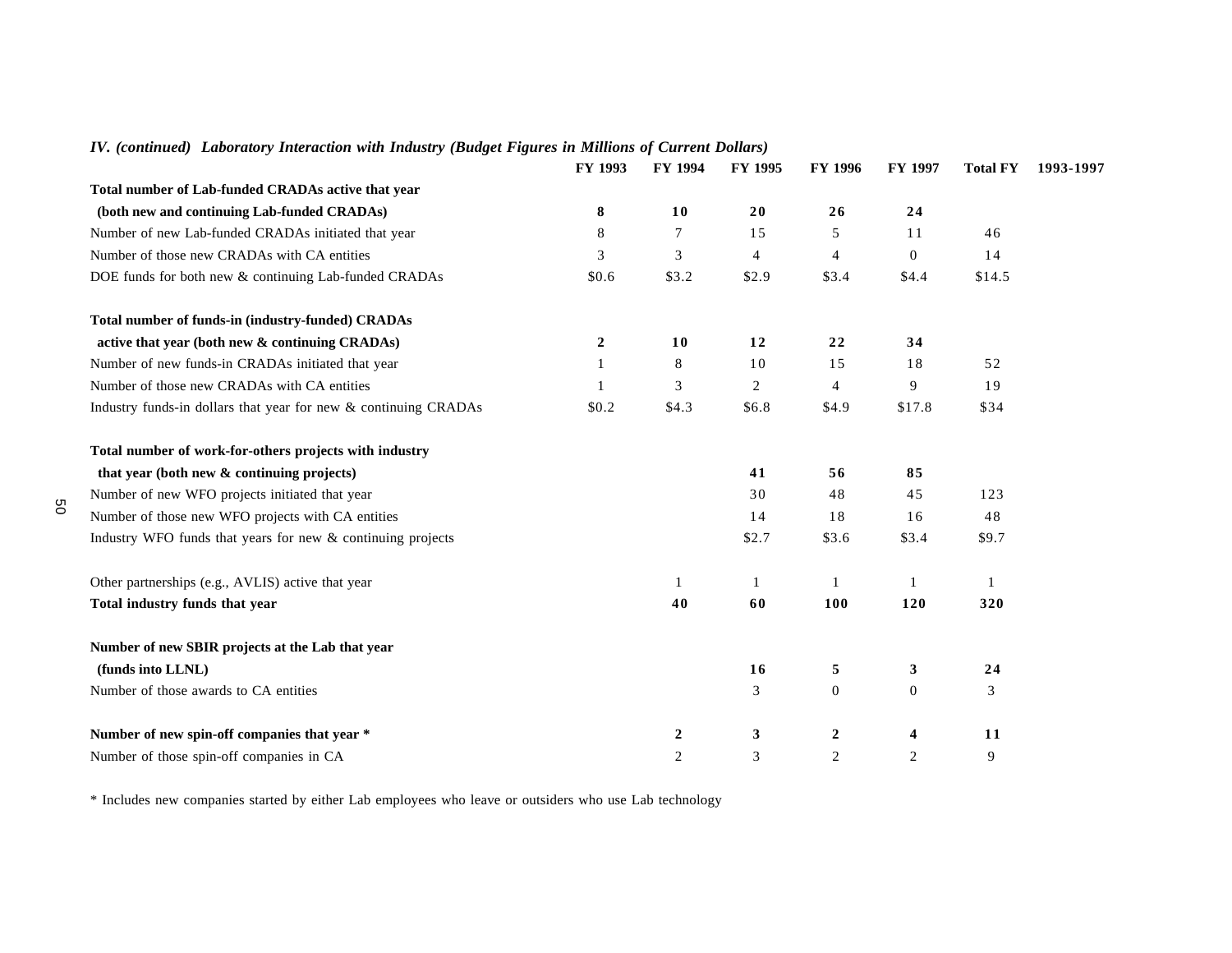## **8.2 Lawrence Berkeley National Laboratory**

51

*I. Laboratory Budget -- FY 1993 Through FY 1999 (in millions of current dollars)*

|                                                                                                               | FY 1993 | FY 1994        | FY 1995        | FY 1996        | FY 1997        | FY 1998        | FY 1999 |
|---------------------------------------------------------------------------------------------------------------|---------|----------------|----------------|----------------|----------------|----------------|---------|
| DOE funding                                                                                                   | \$230.9 | \$233          | \$250.5        | \$302.2        | \$291.6        | \$274.4        | \$277   |
| Other federal agency funding                                                                                  | 174.7   | 161.6          | 159.7          | 185.3          | 161.5          |                |         |
| Private/state/local/other *                                                                                   | 16.1    | 16.5           | 16.3           | 11             | 21.2           |                |         |
| <b>Total Laboratory budget</b>                                                                                | \$271.5 | \$276.8        | \$291.6        | \$346.6        | \$346.2        | \$336.5        |         |
| * FY 1996 breakdown: universities, 46%; state/local/non-profit, 15%;<br>domestic for-profits, 23%; other, 16% |         |                |                |                |                |                |         |
| <b>II.</b> Laboratory Employees (FTEs)                                                                        |         |                |                |                |                |                |         |
|                                                                                                               | FY 1993 | <b>FY 1994</b> | FY 1995        | FY 1996        | FY 1997        | <b>FY 1998</b> |         |
| Scientists & engineers (headcount)                                                                            | 1211    | 1159           | 1271           | 1380           | 1710           | N/A            |         |
| Technicians (headcount)                                                                                       | 1041    | 932            | 937            | 893            | 1221           | N/A            |         |
| Administrative/support staff (headcount)                                                                      | 653     | 670            | 615            | 496            | 548            | N/A            |         |
| <b>Total Laboratory employees (headcount)</b>                                                                 | 3535    | 3489           | 3434           | 3385           | 4153           | N/A            |         |
| <b>Total Laboratory employees (FTEs)</b>                                                                      | 2715    | 2630           | 2576           | 2490           | 2566           | 2897           |         |
| On-site contractors (headcount)                                                                               | 206     | 206            | 199            | 266            | 365            | N/A            |         |
| III. Laboratory Collaborations With University Researchers And Students *                                     |         |                |                |                |                |                |         |
|                                                                                                               | FY 1993 | <b>FY 1994</b> | <b>FY 1995</b> | <b>FY 1996</b> | <b>FY 1997</b> |                |         |
| Faculty                                                                                                       | 234     | 231            | 238            | 254            | 306            |                |         |
| Research staff (including postdocs)                                                                           | 121     | 157            | 156            | 150            | 233            |                |         |
| Students                                                                                                      | 630     | 613            | 567            | 580            | 614            |                |         |
| Total collaborations with university personnel **                                                             | 985     | 1001           | 961            | 984            | 1153           |                |         |

 \* Number of university and college faculty, research staff, and students involved in collaborations with the Laboratory, either at the Laboratory, their home institutions, or both

\*\* Over 90 percent of these individuals are estimated to be from the University of California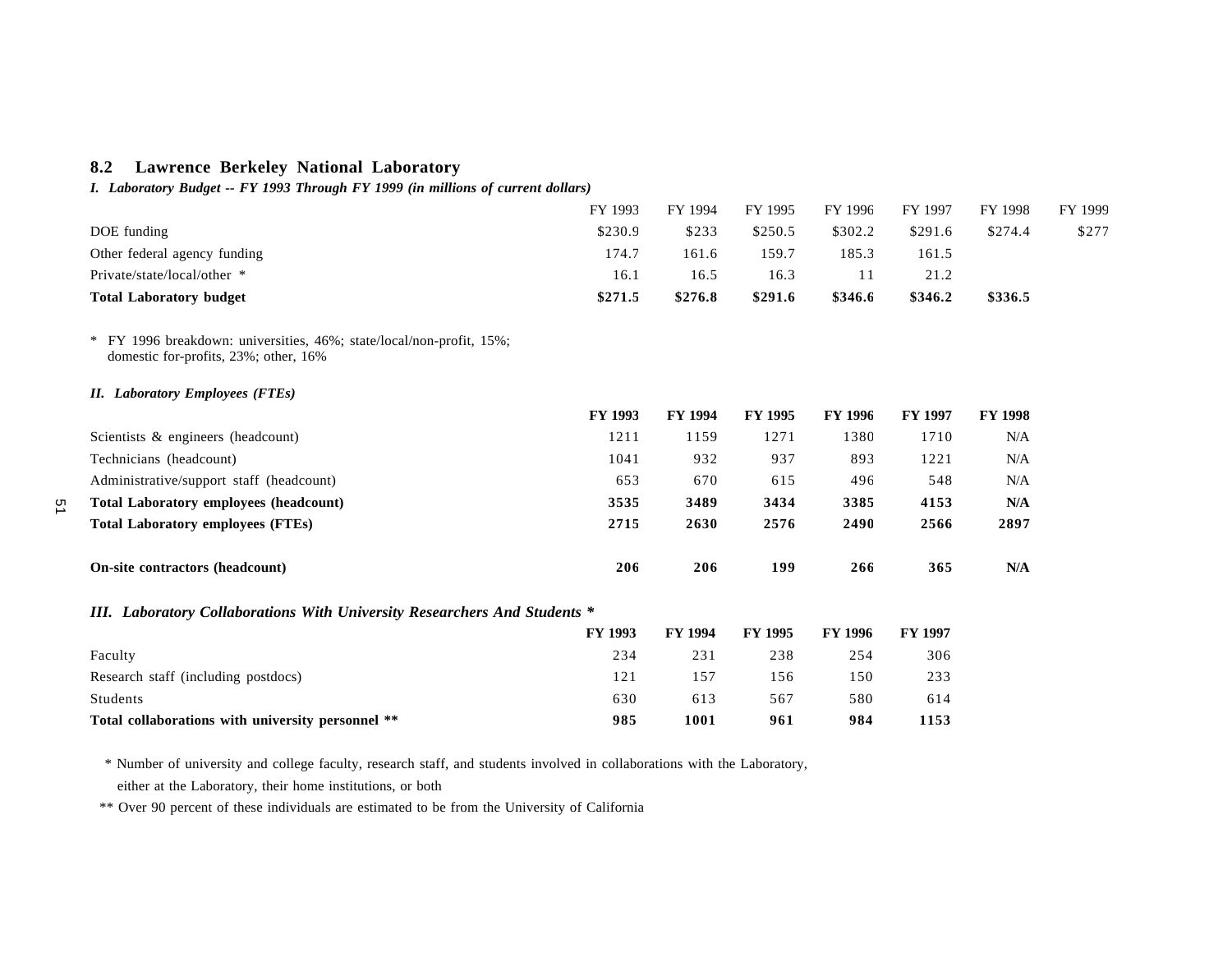|                                                                                 | <b>FY 1993</b> | <b>FY 1994</b> | FY 1995 | <b>FY 1996</b> | <b>FY 1997</b> | <b>Total FY 1993-1997</b> |
|---------------------------------------------------------------------------------|----------------|----------------|---------|----------------|----------------|---------------------------|
| Procurement spending from industry (includes subcontracts) *                    | \$69           | \$79.8         | \$87.9  | \$125.6        | \$141          | \$503                     |
| Procurement/subcontract spending with universities *                            | \$8            | \$15.6         | \$15    | \$11.8         | 1\$0.1         | \$60.5                    |
| * Data not available on how much of these procurement funds spent in California |                |                |         |                |                |                           |
| Total number of licenses issued by Lab that year                                | 16             | 14             | 24      | 15             | 23             | 92                        |
| Number of those licenses to CA entities                                         | 8              | $\overline{4}$ | 10      | 9              | 15             | 46                        |
| Dollar total of royalties (from both old $\&$ new licenses)                     | \$0.154        | \$0.051        | \$0.12  | \$0.127        | \$0.354        | \$0.806                   |
| <b>Total number of DOE tech transfer-funded CRADAs</b>                          |                |                |         |                |                |                           |
| that year (both new and continuing CRADAs)                                      | 10             | 25             | 59      | 51             | 32             |                           |
| Number of new DOE-funded CRADAs initiated that year                             | 9              | 13             | 35      | 2              | 3              | 62                        |
| Number of those new CRADAs with CA entities                                     | 5              | 9              | 15      | 2              | $\overline{2}$ | 33                        |
| DOE funds that year for both new & continuing DOE CRADAs                        | \$1.7          | \$4.3          | \$9.6   | \$2.4          | \$3.8          | \$21.8                    |
| Industry funds (mostly in-kind) for new & continuing CRADAs                     | \$1.6          | \$5.1          | \$16.6  | \$9.9          | \$9.2          | \$42.4                    |
| Number of new funds-in CRADAs initiated that year                               | 4              | 5              | 12      | 18             | 16             | 55                        |
| Number of those new CRADAs with CA entities                                     |                |                | 5       | 8              | 10             | 25                        |
| Industry funds-in dollars that year for new & continuing CRADAs                 | \$1.5          | \$1.9          | \$3.7   | \$2.8          | \$12.2         | \$22.1                    |
| Number of new WFO projects initiated that year                                  | 15             | 18             | 20      | 30             | 39             | 122                       |
| Number of those new WFO projects with CA entities                               | $\tau$         | 9              | 10      | 16             | 21             | 63                        |
| Industry WFO funds that year for new $&$ continuing projects                    | \$5.1          | \$8.6          | \$2.2   | \$6.3          | \$10.3         | \$32.5                    |
| Number of new industry technical assistance projects                            |                |                |         |                |                |                           |
| initiated that year                                                             |                |                | 9       | 6              | 5              | 20                        |
| Number of those projects in CA                                                  |                |                | 3       | $\overline{4}$ | $\overline{c}$ | 9                         |
| Number of new spin-off companies that year *                                    | 1              | $\bf{0}$       | 1       | 1              | 3              | 6                         |
| Number of those spin-off companies in CA                                        |                | $\Omega$       |         |                | 3              | 6                         |

## *IV. Laboratory Interactions With Industry (budget figures in millions of current dollars)*

\* Includes new companies started by either Lab employees who leave or outsiders who use Lab technology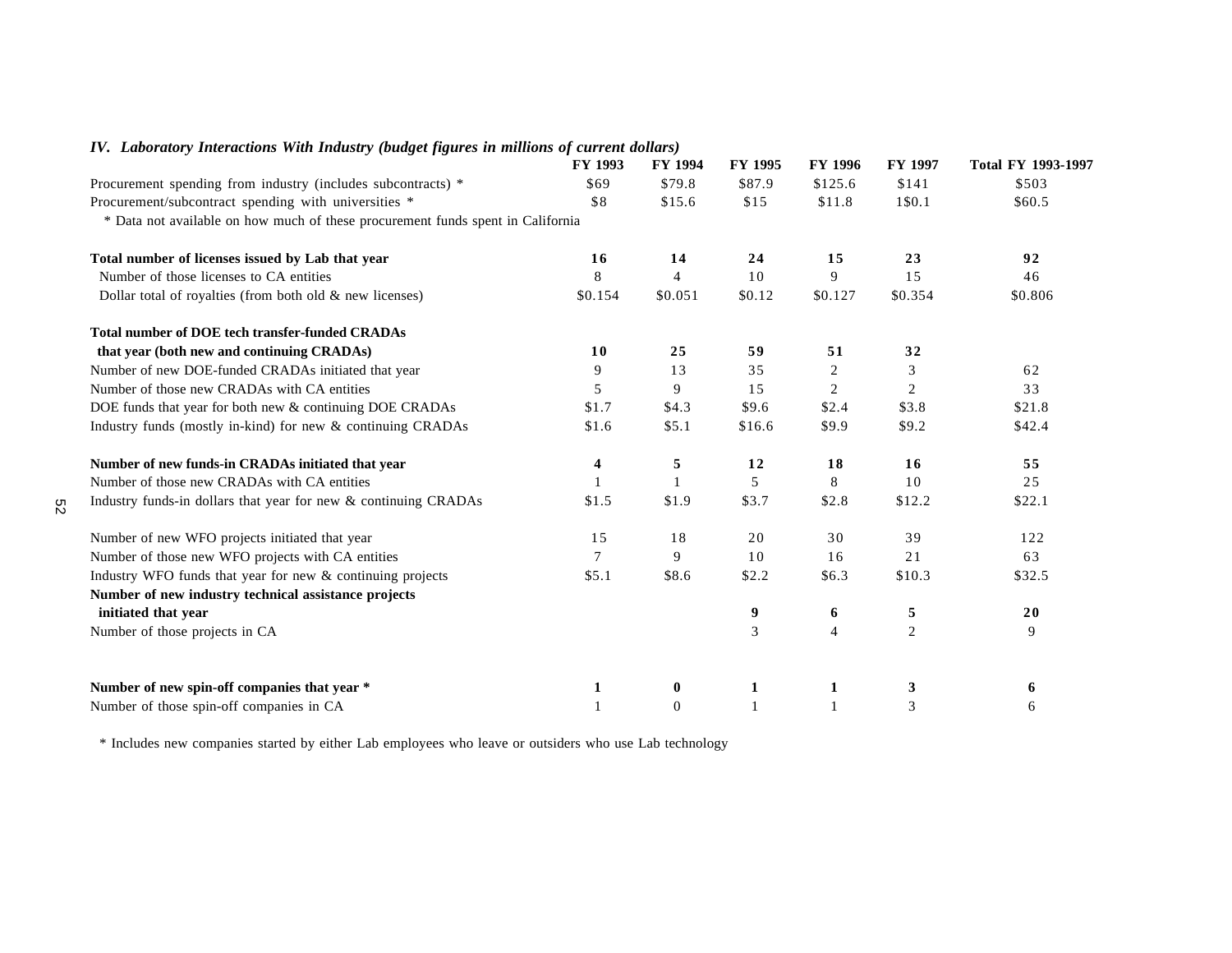## **8.3 Jet Propulsion Laboratory**

*I. Laboratory Budget -- FY 1993 Through FY 1999 (in millions of current dollars)*

|                                                                                                                           | FY 1993 | <b>FY 1994</b> | FY 1995        | <b>FY 1996</b> | <b>FY 1997</b> | <b>FY 1998</b> | <b>FY 1999</b> |
|---------------------------------------------------------------------------------------------------------------------------|---------|----------------|----------------|----------------|----------------|----------------|----------------|
| NASA funding                                                                                                              | \$979.0 | \$945.9        | \$1001.8       | \$1009.0       | \$1134.0       | \$1101.8       | \$1158.2       |
| Other federal agency funding                                                                                              | 88.4    | 67.5           | 58.5           | 48.2           | 50.6           |                |                |
| Funds from private industry                                                                                               | 3.8     | 6.0            | 4.7            | 5.7            | 5.2            |                |                |
| CA State funding (if any)                                                                                                 | 0.143   | $\mathbf{0}$   | $\overline{0}$ | $\mathbf{0}$   | 5.4            |                |                |
| Foreign                                                                                                                   | 0.0490  | 0.632          | $\overline{0}$ | 0.136          | 0.004          |                |                |
| <b>Total Laboratory budget</b>                                                                                            | \$1072  | \$1020         | \$1065         | \$1063         | \$1196         |                |                |
| <b>II.</b> Laboratory Employees (FTEs)                                                                                    |         |                |                |                |                |                |                |
| Scientists/engineers/MBAs                                                                                                 | 3689    | 3590           | 3545           | 3574           | $\ast$         | N/A            |                |
| Technicians                                                                                                               | 644     | 617            | 600            | 59             | $\ast$         | N/A            |                |
| Administrative/support staff                                                                                              | 1523    | 1403           | 1310           | 1245           | $\ast$         | N/A            |                |
| <b>Total Laboratory employees (FTEs)</b>                                                                                  | 5856    | 5610           | 5454           | 5415           | 5251           | 4925           |                |
| * Beginning in FY 1997, JPL introduced a new employee classification system which now tracks employees by education level |         |                |                |                |                |                |                |
| (i.e., bachelors, masters and professional, and PhD) rather than by the earlier classifications                           |         |                |                |                |                |                |                |
| <b>On-site contractors (FTEs)</b>                                                                                         | 1607    | 1367           | 1228           | 1054           | 849            | 685            |                |
| <b>III. LABORATORY CONTRACTS WITH UNIVERSITIES *</b>                                                                      |         |                |                |                |                |                |                |
|                                                                                                                           | FY 1993 | FY 1994        | FY 1995        | <b>FY 1996</b> | <b>FY 1997</b> | <b>FY 1998</b> | <b>Totals</b>  |
| Total contracts by year with all universities                                                                             | \$74.8  | \$35.5         | \$115.7        | \$84.9         | \$61.4         | \$372.3        | 744.6          |
| Total contracts with CA universities                                                                                      | \$34.0  | \$34.0         | \$64.6         | \$34.1         | \$11.5         | \$178.2        | 356.4          |
| Percentage that year to CA universities                                                                                   | 45%     | 96%            | 56%            | 40%            | 19%            | 48%            | 48%            |

 $\mathbf{v}$ 

 $\sim$ 

 \* JPL does not have data available on the number of individual researchers with whom it works; it does have data on the amount of money spent on research contracts with universities.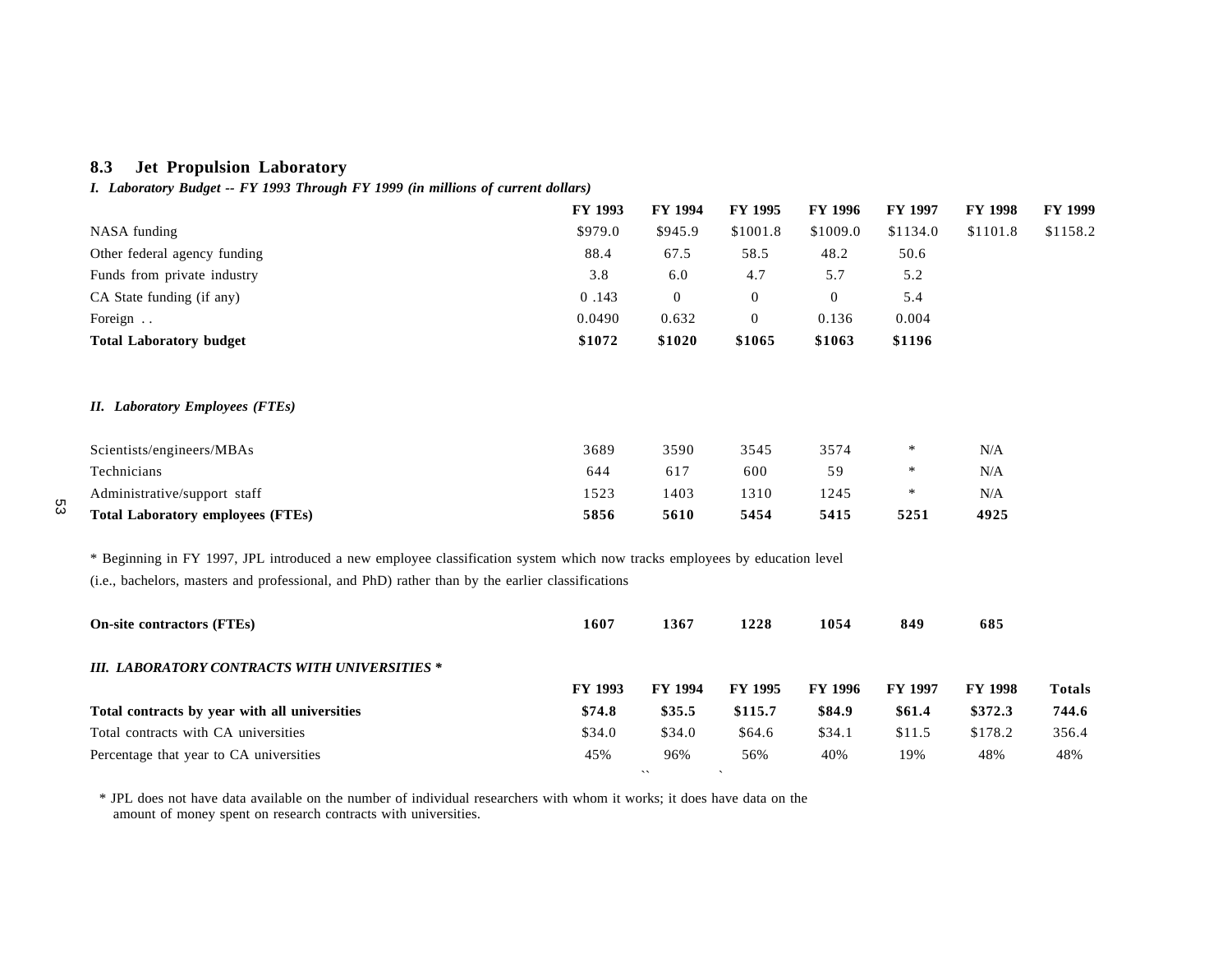## *IV. Laboratory Interactions With Industry (budget figures in millions of current dollars)*

|                                                                    | FY 1993        | FY 1994 | <b>FY 1995</b> | FY 1996 | <b>FY 1997</b> | <b>Total FY 1993-97</b> |
|--------------------------------------------------------------------|----------------|---------|----------------|---------|----------------|-------------------------|
| Spending on procurements from industry                             | \$467.2        | \$437.1 | \$563.0        | \$580.0 | \$679.4        | \$2,727                 |
| Amount of that spent in CA                                         | \$285.6        | \$289.4 | \$299.0        | \$268.7 | \$322.0        | \$1464.7                |
| Number of licenses issued that year (royalty non-royalty)          | 2 21           | 3 78    | 2 62           | 12 186  | 12 178         | 29 525                  |
| Number of those licenses to CA entities                            |                |         |                |         |                | $10$ -                  |
| Dollar total of royalties (from both old $\&$ new licenses)        | \$0.32         | \$0.21  | \$0.57         | \$0.8   | \$0.58         | \$2.48                  |
| <b>Total number of Technology Affiliates Program projects</b>      |                |         |                |         |                |                         |
| that year (both new and continuing projects)                       | 37             | 42      | 40             | 26      | 78             |                         |
| Number of new TAP projects initiated that year                     | 9              | 11      | 16             | 18      | 25             | 79                      |
| Number of those new projects with CA entities                      | 4              | 6       | $\,$ 8 $\,$    | 9       | 12             | 39                      |
| Total industry payments that year for TAP projects                 | \$0.909        | \$3.917 | \$1.063        | \$3.705 | \$2.769        | \$12.363                |
| <b>Total number of Targeted Commercialization Office</b>           |                |         |                |         |                |                         |
| projects that year (both new & continuing)                         |                |         |                |         | 1              | 1                       |
| Number of new TCO projects initiated that year                     |                |         |                |         |                | $\mathbf{1}$            |
| Number of those new CRADAs with CA entities                        |                |         |                |         |                |                         |
| Total NASA/JPL dollars that year for these projects                |                |         |                |         | \$0.1          | \$0.1                   |
| Total industry matching dollars that year                          |                |         |                |         | \$0.1          | \$0.1                   |
| <b>Number of new Technology Cooperation Agreements</b>             |                |         |                |         |                |                         |
| Program projects that year                                         | $\bf{0}$       | 20      | 8              | 8       | 4              | 40                      |
| Number of those new TCAP projects with CA entities                 | $\overline{0}$ | 7       | 5              |         | 2              | 15                      |
| $NASA/JPL$ funds that year (for both new $\&$ continuing projects) | \$0            | \$3.1   | \$3.8          | \$3.0   | \$1.2          | \$11.1                  |
| Industry funds that years (for both new & continuing projects)     | \$0            | \$4.0   | \$5.4          | \$5.5   | \$2.4          | \$17.3                  |